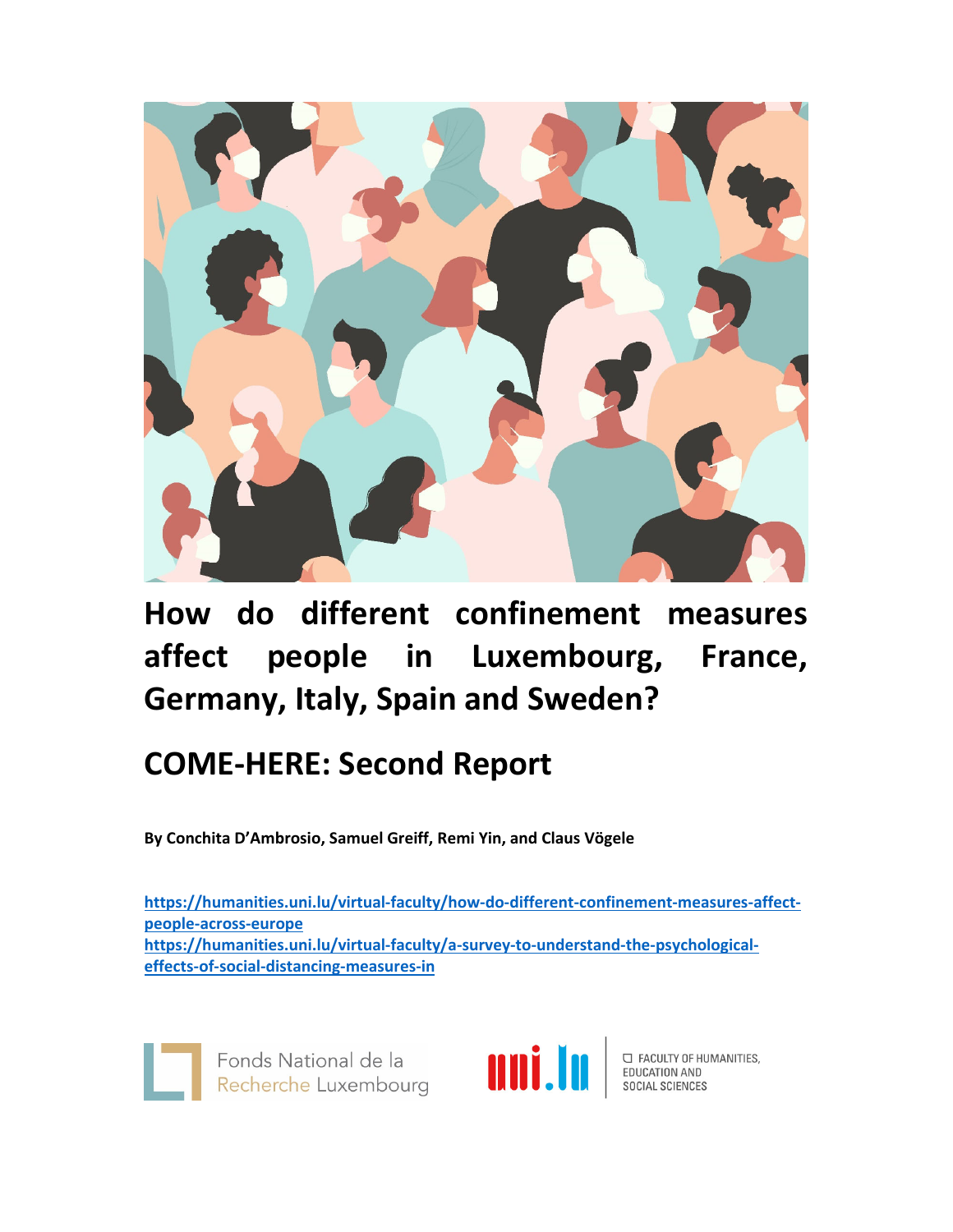# **Highlights:**

- Across all countries, life satisfaction during the week preceding the survey is lower for the unemployed, those living alone and those in the lowest income group. In contrast, life satisfaction is higher for individuals living with a garden and for those aged 65+ (p.5). Separate analyses for each country show that the negative effects for those in the lowest income group are particularly large in France and Luxembourg (p.5). While there are no negative effects of unemployment on life satisfaction in Luxembourg and Germany (p.6), the effect of cohabitation status (i.e. living with a partner/family or living alone) is largest in Luxembourg (p.6). The number of children is negatively correlated with life satisfaction only in Luxembourg, perhaps reflecting the higher levels of perceived stress (for example in relation to child care), although it remains unclear why this would only be the case in Luxembourg (p.6).
- As for life satisfaction, when all the countries are analysed jointly, life is reported to be less worthwhile by the unemployed, and those with the lowest incomes, but higher for those in a cohabiting relationship, the older, and those in housing with a garden (p.10). When analysed separately for each country, the single consider that what they do in life is less worthwhile, especially if they have never been married, with the largest effect for the latter in Luxembourg. The effect of being in the lowest income category for meaning in life is particularly marked in Luxembourg (p.10).
- Across all countries, perceived stress (p.14) is notably higher for women, the unemployed, those in a relationship but living apart, and those with lower incomes. In contrast, stress levels are much lower in the elderly. Notably, and in contrast to the resultsso far, household composition plays a major role forself‐reported stress, in that the number of adults and the number of children are associated with higher stress scores, i.e. the more people in the household the higher self-reported stress levels. In Luxembourg, the only age group with lowerstressisthat composed of individuals aged 65+.
- Across all countries, individuals living in residential or retirement homes report the highest levels of depressive symptoms(p.18). High depression scores are also reported by those living in larger households, i.e. with 3 or more children, 3 or more additional adults, the younger, women, the unemployed and retired, those not in a relationship, and those with lower incomes. In terms of age, depressive symptoms fall in a linear fashion with age. The relationship between marital status (i.e. living alone) and depression is particularly pronounced in Luxembourg. Higher income is associated with lower depression, at least up to a household income of 6 000€, but this pattern is more muted in Luxembourg.
- Similar to the patterns for depression, anxiety symptoms (p.23) are higher for individuals in residential or retirement homes, those in households with more adults or children, women, the unemployed, those in a relationship but living apart, and those with the lowest income. Anxiety symptoms fall with age and are lower in more sparsely‐populated areas. The children effect is absent in Luxembourg.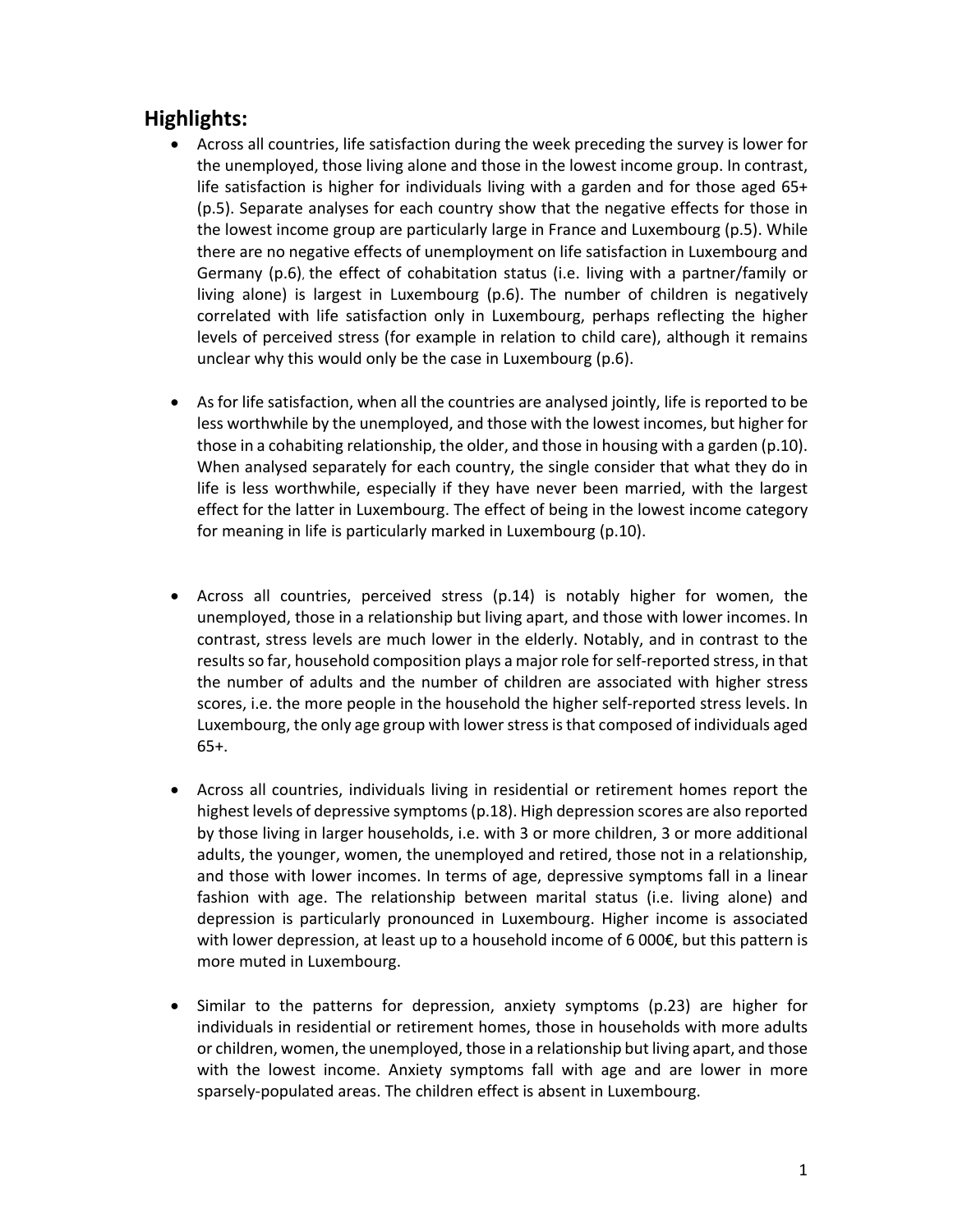- Loneliness (p.28) is particularly high for singles who were never married or divorced/widowed, and those in a relationship but living apart. Loneliness is also high in individuals living in households with 3 or more children. This may seem counter‐ intuitive at first sight, but it may reflect the lack of contact with friends, in circumstances where social distancing measures where in place, in addition to the responsibility of having to take care of a large family. Loneliness was also high for those with lower income. Loneliness drops notably with age. This seemingly counter‐ intuitive result may be explained by differences in expectation: for a proportion of older people the Covid‐19 related social distancing measures may not have made a lot of difference, as they may not have had a lot of contact before. The negative age slope is found in all countries except for Luxembourg, where it resembles an inverted U shape, i.e. the middle‐aged report the highest loneliness scores. The higher levels of loneliness for singles, and for those in a relationship and living apart, are particularly pronounced in France and Luxembourg.
- Larger income losses(p.33) were experienced by people who currently have the lowest incomes, living in larger households with additional adults, unemployed, part‐time workers, and women. Older people had smaller income drops.
- People below 50 years of age were the most likely to lose their jobs or not to have been able to work (p.37). The marginal effects for age show that the 50‐64 year olds were three percent more likely to have experienced job loss than those in the reference category of 30‐49 years old, with an analogous figure for those aged 65+ of four percent. There is no gender or education effect. Job loss is more likely for those with current low household income and the unemployed, which again may be partly mechanical. No significant findings occur for household type or the housing variables.

# Table of Contents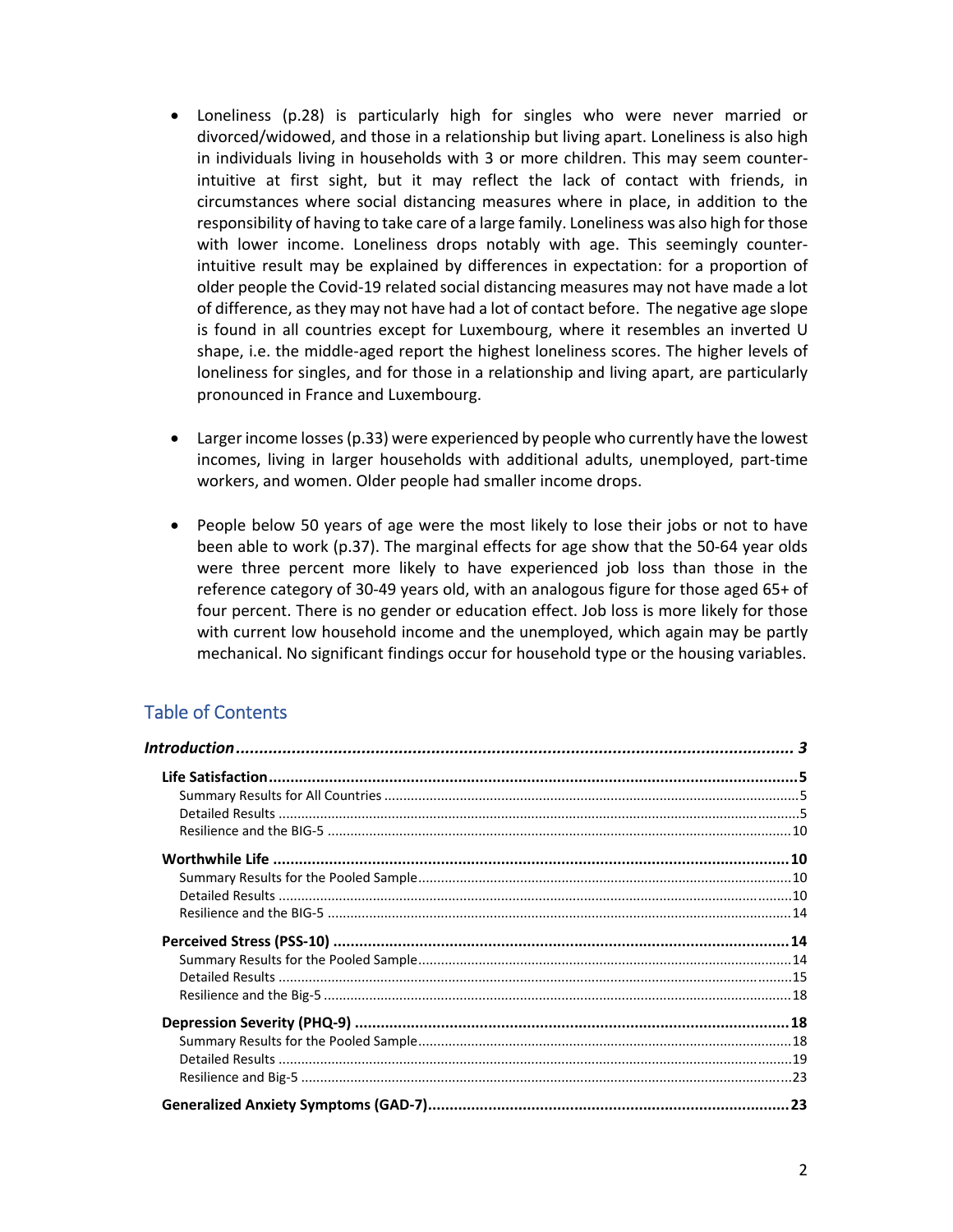# Introduction

The aim of this second report is to provide an overview of which individuals have suffered the most from the Covid-19 pandemic in terms of their mental-health, well-being, and living conditions in six European countries over the month of April 2020. These results are based on an extended analysis of the first survey, which took place in the beginning of May 2020.

Several waves of data collection from the same respondents have been completed since and/or are currently planned. We used Qualtrics to reach representative samples in most of the participating countries (France, Spain, Italy, Germany, Sweden), with the exception of Luxembourg where we used the University of Luxembourg's website for recruitment, as Qualtrics does not offer a possibility to recontact the same individuals in Luxembourg. The Qualtrics and the web datasets for the first wave of data collection were merged in a global dataset of approximately 8.000 individuals.

We consider several measures assessing health and well‐being. In particular, we look at **life satisfaction** over the past few weeks, and **whether individuals felt that the things they were doing over the past few weeks were worthwhile** as measures of general well‐being. We also analyse **psychometric scores** based on questionnaires assessing **stress** over the past two weeks (PSS‐10), **depression** (PHQ‐9), **anxiety** (GAD‐7), and **loneliness** (ULC‐8). See later for more details. To monitor any deterioration in material living conditions, we focus on the **percentage of income change** due to the pandemic, whether individuals**losttheirjob** because of it, and whether individuals experienced a **major cut in their household income**.

We consider a variety of sociodemographic characteristics (such as age, gender, relationship status, family structure, and educational degree), working conditions (monthly household income, employment status), and dwelling characteristics (housing type, population density, existence of an outdoor space in the dwelling) to determine who was affected most.

We identify those who were affected most via **multivariate ordinary least squares regressions**. These show correlations between an outcome (e.g. depression, anxiety, stress) and a variety of individual characteristics at the same time. This statistical approach avoids spurious correlations (*e.g.* those who are richer are probably older as well; the married may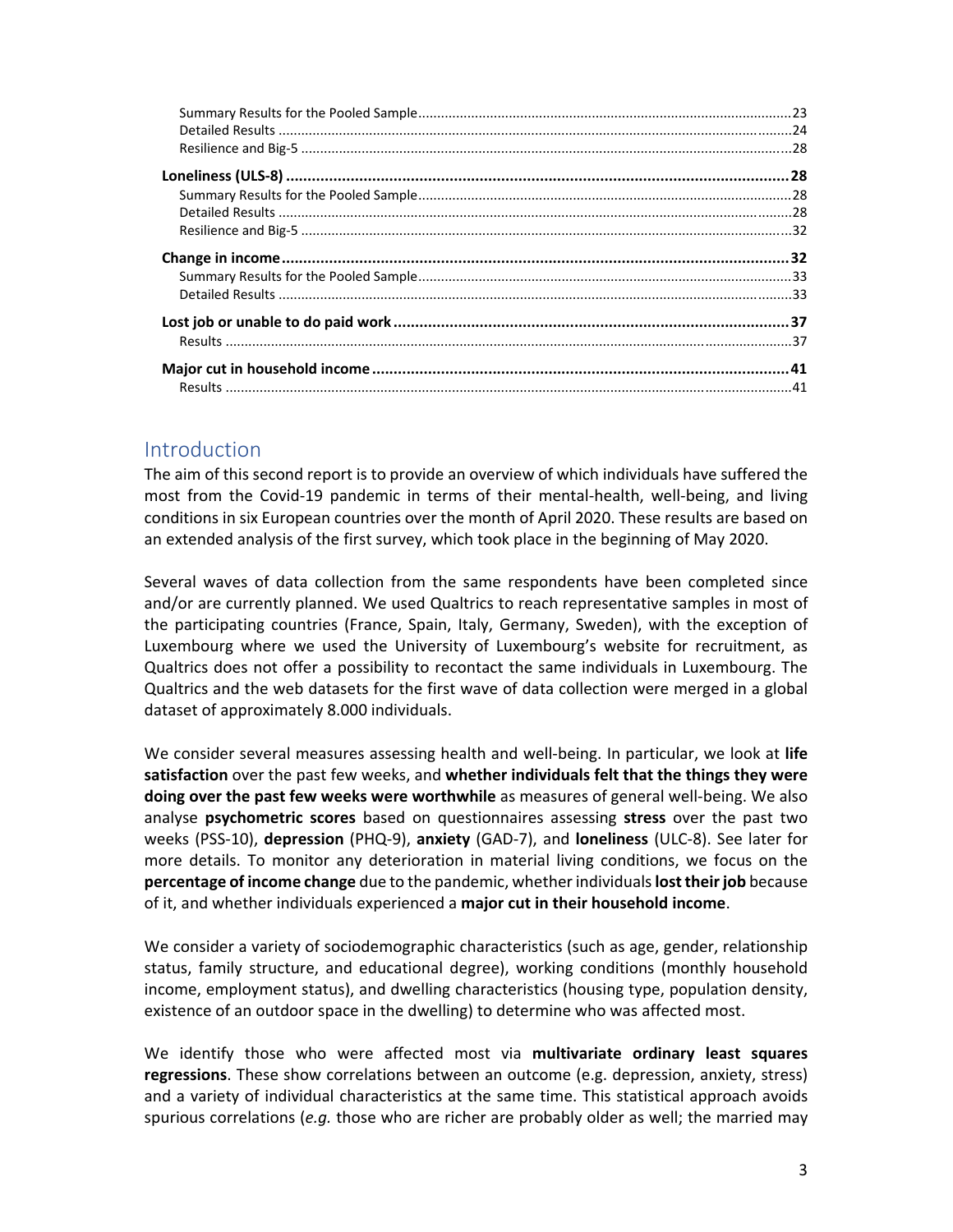well be older than the single, but the younger likely have better education). For example, this regression approach reveals how the negative effects are correlated with income, while holding all of the other characteristics (age, sex, education etc.) constant.

Some individual characteristics are categorical; here we compare the different categories with a baseline category (the most common). Our categorical variables here are as follows.

- ‐ **Education**: "primary education", "general education (secondary) school", "O‐level or equivalent", "vocational education/training", "bachelor's degree", "master's degree", "Ph.D., and MD", "others" are compared to the baseline of "A‐level".
- ‐ **Relationship status**: "in a relationship/living apart," "single, divorced or widowed", and "single, never married" are compared to "In a relationship/married and cohabitating".
- ‐ **Disposable household income**: "0 ‐ 1 250€", "1 250 ‐ 2 000€", "4 000 ‐ 6 000€", "6 000  $-8000$ €", "8000 - 12 500€", and "> 12 500€" are compared to "2000-4000€".
- ‐ **Additional adults in the household**: "1 adult", "2 adults", and "3 adults or more" are compared to "No adults".
- ‐ **Children in the household**: "1 child", "2 children", and "3 children or more" is compared to "No children".
- ‐ **Housing type**: "house", "other" are compared to "flat".
- ‐ **Population density**: "In an isolated dwelling", "less than 2 000 inhabitants", "between 2 000 and 10 000 inhabitants", "between 10 000 and 50 000 inhabitants" and "between 50 000 and 100 000 inhabitants" are compared to "more than 100 000 inhabitants".
- ‐ **Housing features**: "terrace, balcony, rooftop", and "garden or park" are compared to «none». Note that a house may have both a garden and a balcony, so that the first two categories are not exclusive.
- ‐ **Employment status**: "Employed full‐time", "Employed part‐time", "Non‐employed: actively looking for a job", "Retired" and "Student" are compared to "Other Non‐ employed". Note that we allow for multiple job statuses, as individuals may be both part-time employed and a student, for example. As such, the categories are nonexclusive.

All continuous variables (such as GAD‐7, PHQ‐9, PSS‐10, ULS‐8, Life satisfaction, worthwhile things, BRS, Mini‐IPIP) are standardized to enable comparisons between the results from the different measures. This is a "z‐score" standardization where the continuous variable is transformed by (i) subtracting its mean and then (ii) dividing by the square-root of its variance, i.e. the standard deviation. All continuous variables thus have a mean of 0 and a standard deviation of 1 after transformation. This allows the regression coefficients to be read as fractions of a standard deviation of the standardized dependent well‐being measure.

Each section below analyzes one particular measure of health and well‐being. The first column of each table includes individuals from all six countries (France, Germany, Italy, Spain, Sweden, and Luxembourg) together, with country‐fixed effects. The remaining columns look at each country separately. The results for the pooled sample and Luxembourg also appear in a figure following the regression table.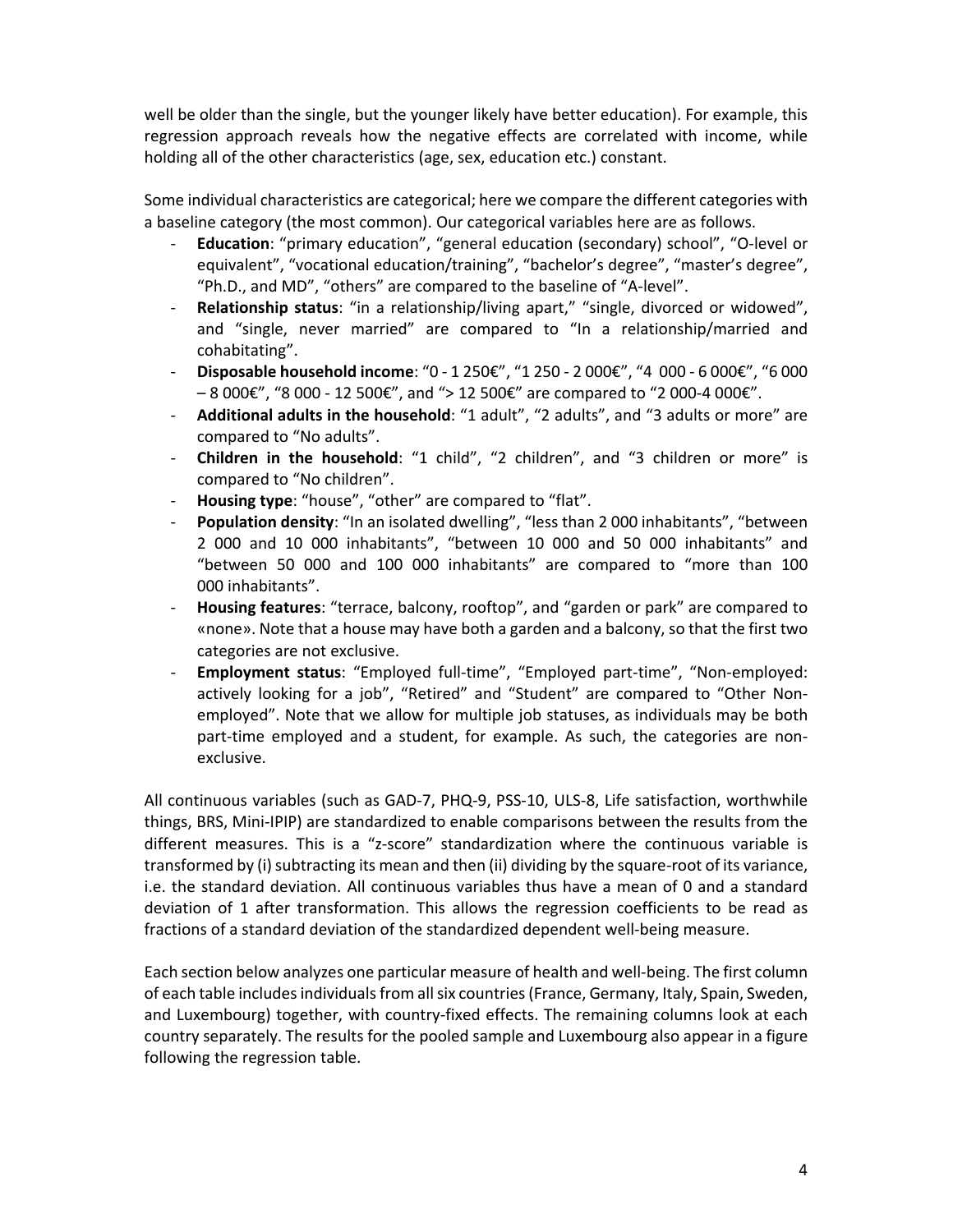In additional analyses, we add standardized variables for general resilience (BRS) and personality (Mini‐IPIP). The BRS is a 6‐item measure of resilience (the ability to bounce back quickly after a negative shock), with all answers on a 5‐point Likert scale, ranging from 1 *strongly disagree* to 5 *strongly agree*. These answers are summed to form a total resilience score, with higher values indicating greater resilience. The Mini-IPIP is a 20-item measure of the Big‐5 personality traits: extraversion, agreeableness, conscientiousness, neuroticism, and intellect/imagination. The replies to each measure are again on the 1 *strongly disagree* to 5 *strongly agree* scale, and a summary score is calculated for each trait with higher numbers indicating greater extraversion, agreeableness, conscientiousness, neuroticism, and imagination. These additional tables only show the BRS/Mini‐IPIP coefficients, even though all analyses control for the same variables as in the main tables.

Please note that direct comparisons of the effect sizes concerning different outcome variables are not straight-forward as differences in effect sizes might have different reasons, some of them content related, some of them more technical in nature. One reason among others concerns measurement accuracy (i.e., reliability) of the outcome variables. The measurement accuracy is not identical for all outcome variables as it depends on the psychometric accuracy of the questionnaire used in this survey. For instance, a high level of measurement inaccuracy leads to a higher error-probability, which, in turn, leads to overall smaller sizes of the observed effects. Thus, direct comparisons of effects for different outcomes should be made only with caution.

Thus, in this report, we first present the variable of interest and briefly introduce the way we measure it. We then summarize the core results across countries and proceed by reporting detailed results both across and separately for countries. Detailed results are depicted both in a table and graphically.

# Life Satisfaction

Respondents were asked how satisfied they were with their life overall during the week preceding the survey. This question was answered using a 10‐point Likert scale, where 1 corresponds to "not at all satisfied" and 10 to "completely satisfied".

# Summary Results for All Countries

Life satisfaction is lower for the unemployed (.24 SD), those living alone and those in the lowest income group (both of which with an effect about half the size of that of unemployment); on the contrary, life satisfaction is higher for individuals living with a garden (.14 SD) and for those aged 65+ (.28 SD).

# Detailed Results

The higher life satisfaction of older respondents is found in Germany, Sweden, and Spain only. In France only, those aged between 50 and 64 are less satisfied than those 30‐49 years old. Conditional on the other variables, there is no age relationship in Italy and Luxembourg.

Women are less satisfied with their life than men in column (1), with small effect size of .05 SD of life satisfaction. In the individual countries, the estimated coefficient is almost always of the same size (but insignificant due to the smaller sample size, and hence larger standard error). The exception is Luxembourg, where the estimated female coefficient is positive (but insignificant).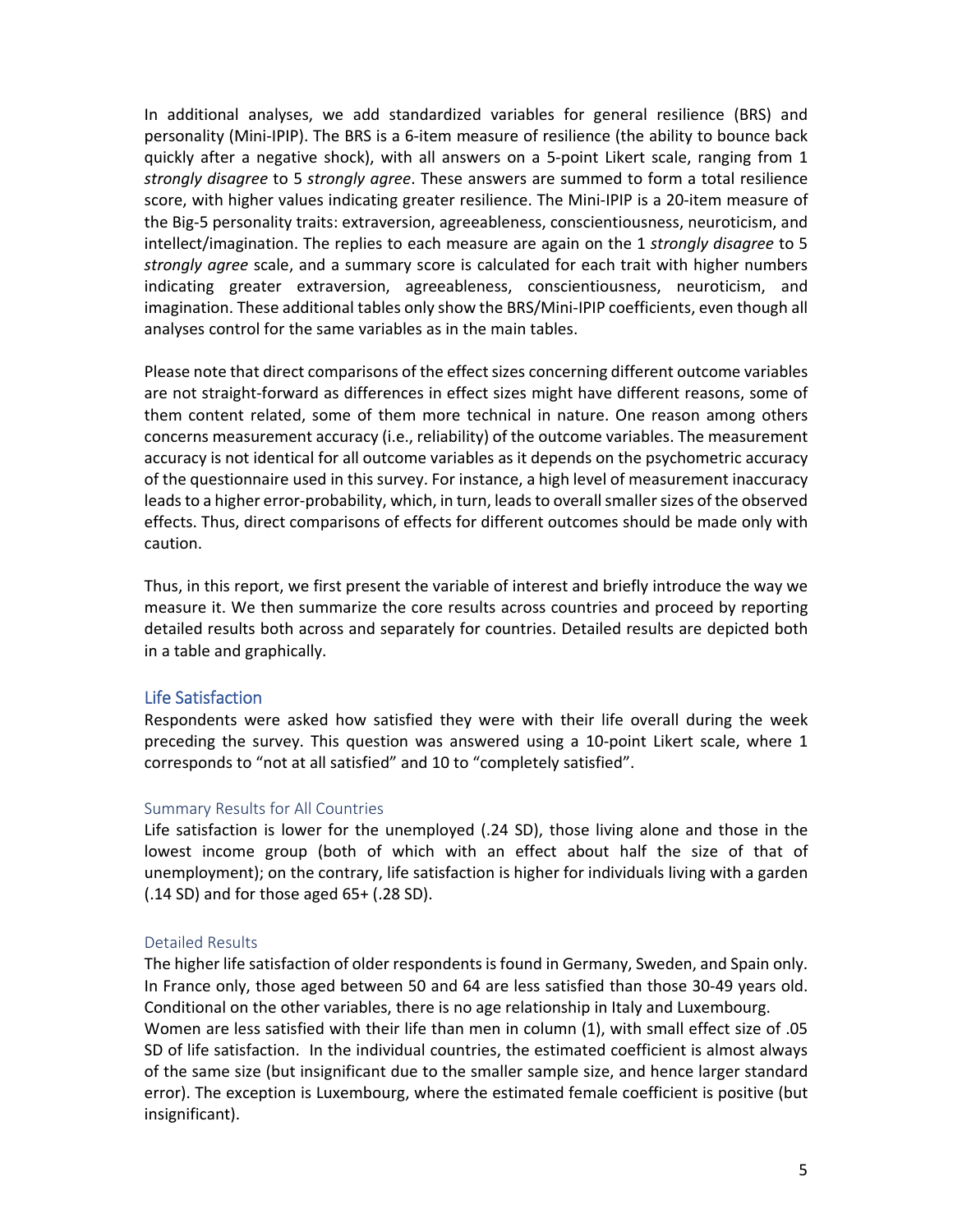Being in a relationship (the omitted category) is significantly associated with higher life satisfaction. The single and never married have lower life satisfaction of .16 SD when all countries are considered together, which figure is larger than .2 SD in Germany and Italy and a sizeable 0.43 SD in Luxembourg.

There is no particularly clear pattern of life satisfaction by education, once we control for all of the other variables (although those with Doctoral degrees are more satisfied). On the contrary, life satisfaction broadly rises with household income. Those in the lowest income group (up to 1 250 €) have lower life satisfaction, with particularly large effects in France and Luxembourg.

The unemployed are less satisfied with their lives in most countries, apart from Germany and Luxembourg for which the correlation is insignificant. The estimated coefficients on full‐time employment are almost all positive, and significant in Sweden and Luxembourg.

Report 1 from this survey in July 2020 showed that respondents in Luxembourg experienced the largest increase in the time they spent on childcare. In this context, it is notable that the number of children is negatively correlated with life satisfaction only in Luxembourg.

There is partial evidence that houses are preferred to flats or rooms in a shared house, and we see mostly positive coefficients on having a balcony or a garden.

|                     |                                              |                | LIIE JALISIALLIUII, FASL VVEEN |                   |                   |                |                |                   |
|---------------------|----------------------------------------------|----------------|--------------------------------|-------------------|-------------------|----------------|----------------|-------------------|
|                     |                                              | (1)            | (2)                            | (3)               | (4)               | (5)            | (6)            | (7)               |
|                     |                                              | All            | <b>FRA</b>                     | <b>GER</b>        | <b>ITA</b>        | SPA            | <b>SWE</b>     | <b>LUX</b>        |
|                     | 16-29                                        | 0.05           | 0.09                           | $-0.00$           | 0.08              | 0.03           | 0.01           | 0.09              |
|                     |                                              | (0.04)         | (0.08)                         | (0.08)            | (0.08)            | (0.08)         | (0.11)         | (0.15)            |
| Age group           | 50-64                                        | $0.06*$        | $-0.14*$                       | $0.11*$           | 0.00              | $0.19***$      | 0.15           | 0.02              |
|                     |                                              | (0.03)         | (0.07)                         | (0.07)            | (0.07)            | (0.07)         | (0.10)         | (0.12)            |
|                     | $65+$                                        | $0.28***$      | 0.14                           | $0.44***$         | $-0.01$           | $0.26**$       | $0.45***$      | 0.32              |
|                     |                                              | (0.05)         | (0.13)                         | (0.10)            | (0.10)            | (0.12)         | (0.16)         | (0.20)            |
| Gender              | Female                                       | $-0.05**$      | $-0.04$                        | $-0.06$           | $-0.06$           | $-0.07$        | $-0.04$        | 0.05              |
|                     |                                              | (0.02)         | (0.05)                         | (0.05)            | (0.05)            | (0.05)         | (0.07)         | (0.09)            |
|                     | In a relationship / married but living apart | $-0.06$        | 0.07                           | $-0.01$           | $-0.15*$          | $-0.00$        | $-0.14$        | $-0.23$           |
|                     |                                              | (0.04)         | (0.11)                         | (0.09)            | (0.08)            | (0.09)         | (0.13)         | (0.17)            |
| Relationship Status | Single, divorced or widowed                  | $-0.12***$     | $-0.01$                        | $-0.18*$          | $-0.20**$         | $-0.15$        | $-0.02$        | $-0.24$           |
|                     |                                              | (0.04)         | (0.09)                         | (0.10)            | (0.10)            | (0.10)         | (0.13)         | (0.19)            |
|                     | Single, never married                        | $-0.16***$     | $-0.08$                        | $-0.23***$        | $-0.22***$        | 0.02           | $-0.18*$       | $-0.43***$        |
|                     |                                              | (0.03)         | (0.07)                         | (0.08)            | (0.08)            | (0.08)         | (0.11)         | (0.15)            |
|                     | Primary education                            | $-0.14$        | 0.09                           | 0.34              | 0.11              | $-0.33**$      | $-0.05$        | $-0.97*$          |
|                     |                                              | (0.09)         | (0.21)                         | (0.49)            | (0.47)            | (0.17)         | (0.14)         | (0.52)            |
|                     | General education (secondary) school         | $0.14**$       | $-0.04$                        | $0.28*$           | $0.24**$          | $0.22**$       | 0.38           | $-0.31$           |
|                     |                                              | (0.05)         | (0.12)                         | (0.16)            | (0.09)            | (0.11)         | (0.27)         | (0.38)            |
|                     | O-levels or equivalent                       | 0.03           | 0.04                           | 0.00              | 0.05              | 0.14           | 0.09           | $-0.23$           |
|                     |                                              | (0.04)         | (0.08)                         | (0.09)            | (0.10)            | (0.11)         | (0.12)         | (0.17)            |
|                     | Vocational education/training                | $0.07*$        | 0.12                           | 0.08              | $-0.05$           | 0.08           | 0.18           | $-0.21$           |
|                     |                                              | (0.04)         | (0.15)                         | (0.07)            | (0.16)            | (0.08)         | (0.12)         | (0.17)            |
|                     | Bachelor's degree                            | 0.01           | 0.04                           | $-0.03$           | 0.09              | $-0.01$        | $-0.12$        | $-0.06$           |
| Educational degree  | Master's degree                              | (0.03)<br>0.00 | (0.07)<br>0.03                 | (0.09)<br>$-0.12$ | (0.07)<br>$-0.05$ | (0.08)<br>0.09 | (0.09)<br>0.01 | (0.14)<br>$-0.00$ |
|                     |                                              | (0.03)         | (0.08)                         | (0.08)            | (0.06)            | (0.09)         | (0.13)         | (0.12)            |
|                     | PhD, MD, etc.                                | $0.13**$       | 0.12                           | $-0.10$           | 0.12              | $0.22*$        | $0.36*$        | 0.11              |
|                     |                                              | (0.06)         | (0.15)                         | (0.15)            | (0.15)            | (0.12)         | (0.20)         | (0.18)            |
|                     | Other                                        | $-0.07$        |                                | $-0.10$           | $-0.30$           | $-0.51$        | $-0.10$        | 0.35              |
|                     |                                              | (0.13)         |                                | (0.17)            | (0.30)            | (0.40)         | (0.19)         | (0.31)            |
|                     |                                              |                |                                |                   |                   |                |                |                   |

Life Satisfaction, Past Week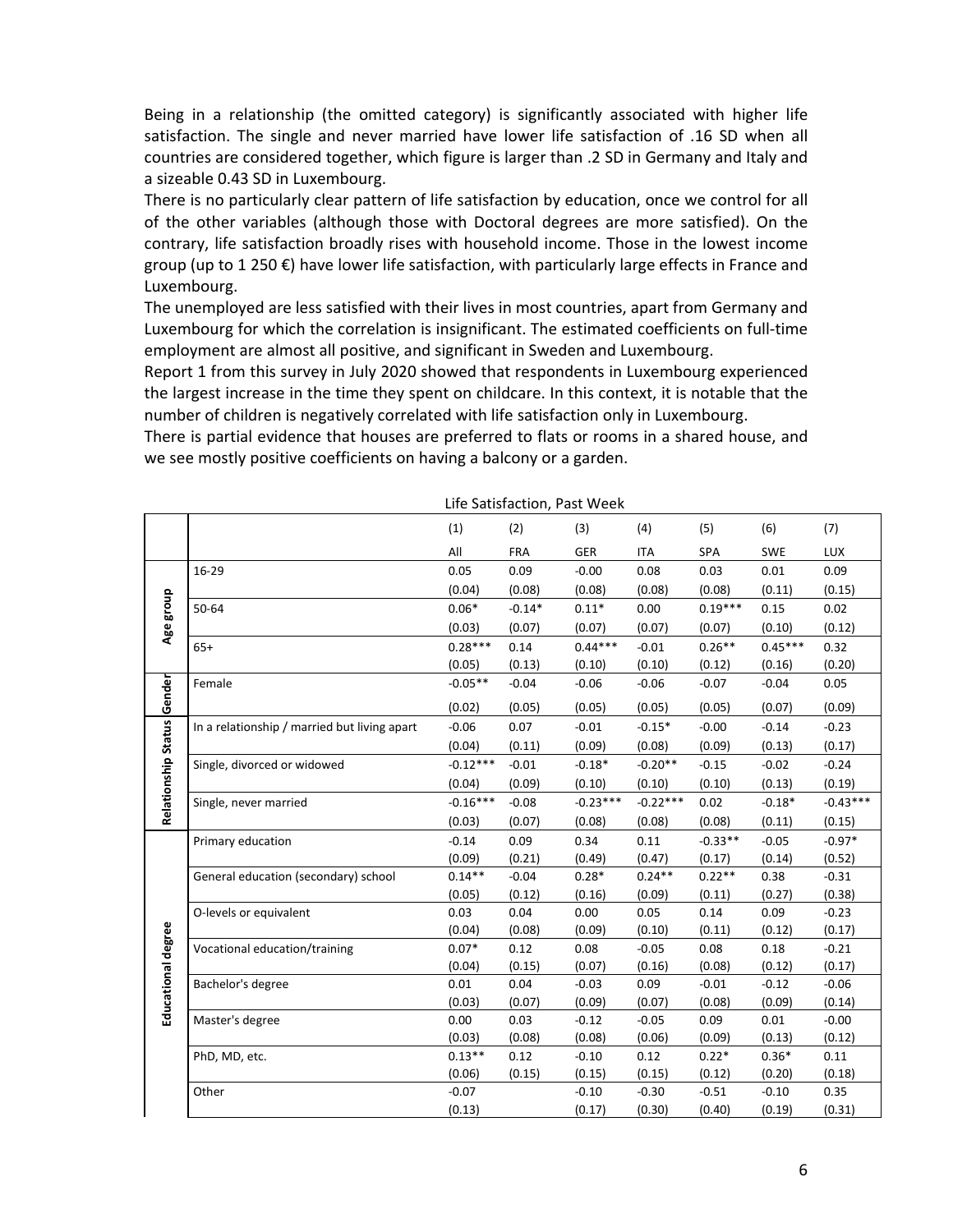|                                | 0 - 1 250 Euros                           | $-0.15***$     | $-0.39***$     | $-0.19**$         | $-0.11$             | $-0.09$              | $-0.15$             | $-0.56**$         |
|--------------------------------|-------------------------------------------|----------------|----------------|-------------------|---------------------|----------------------|---------------------|-------------------|
|                                |                                           | (0.04)         | (0.10)         | (0.09)            | (0.08)              | (0.08)               | (0.14)              | (0.29)            |
|                                | 1 250 - 2 000 Euros                       | $-0.07**$      | $-0.08$        | $-0.10$           | $-0.07$             | $-0.05$              | $-0.11$             | $-0.26$           |
|                                |                                           | (0.03)         | (0.07)         | (0.07)            | (0.06)              | (0.06)               | (0.10)              | (0.24)            |
|                                | 4 000 - 6 000 Euros                       | $0.08**$       | 0.06           | $0.15***$         | 0.06                | 0.05                 | 0.02                | $-0.01$           |
|                                |                                           | (0.03)         | (0.07)         | (0.06)            | (0.08)              | (0.08)               | (0.10)              | (0.13)            |
|                                | 6 000 - 8 000 Euros                       | 0.05           | 0.04           | $0.31**$          | 0.03                | $-0.19$              | $-0.07$             | $-0.06$           |
|                                |                                           | (0.05)         | (0.12)         | (0.12)            | (0.17)              | (0.16)               | (0.14)              | (0.14)            |
| Household income               | 8 000 - 12 500 Euros                      | 0.02           | $-0.13$        | 0.00              | 0.04                | 0.17                 | $-0.03$             | $-0.06$           |
|                                |                                           | (0.06)         | (0.18)         | (0.14)            | (0.19)              | (0.28)               | (0.19)              | (0.14)            |
|                                | >12 500 Euros                             | $-0.01$        | 0.09           | 0.16              | $-0.19$             | $-0.01$              | $-0.24$             | $-0.05$           |
|                                |                                           | (0.08)         | (0.24)         |                   | (0.24)              | (0.17)               |                     |                   |
|                                |                                           | $0.08**$       |                | (0.14)            |                     |                      | (0.32)<br>$0.19*$   | (0.17)<br>$0.24*$ |
|                                | <b>Employed full-time</b>                 |                | 0.02           | 0.08<br>(0.08)    | 0.07                | $-0.01$              |                     |                   |
|                                |                                           | (0.04)         | (0.10)         |                   | (0.08)              | (0.08)               | (0.11)              | (0.14)            |
|                                | Employed part-time                        | 0.04<br>(0.04) | 0.01           | 0.04              | $-0.01$<br>(0.09)   | $-0.06$              | 0.20                | 0.17              |
|                                |                                           | $-0.24***$     | (0.11)         | (0.09)            | $-0.31***$          | (0.11)<br>$-0.31***$ | (0.14)<br>$-0.34**$ | (0.15)            |
|                                | Non-employed: actively looking for a job  |                | $-0.24*$       | 0.08              |                     |                      |                     | $-0.10$           |
| Employment status              |                                           | (0.06)         | (0.15)         | (0.20)            | (0.11)              | (0.11)               | (0.16)              | (0.28)            |
|                                | Retired                                   | 0.11<br>(0.07) | $-0.08$        | 0.15              | 0.04                | 0.09                 | $-0.14$             | 0.23              |
|                                |                                           | 0.05           | (0.20)<br>0.01 | (0.15)<br>$-0.04$ | (0.16)<br>$0.28***$ | (0.15)<br>0.05       | (0.26)<br>0.16      | (0.17)<br>0.13    |
|                                | Student                                   | (0.05)         | (0.14)         | (0.11)            | (0.10)              | (0.12)               | (0.16)              | (0.17)            |
|                                | 1 adult                                   | 0.02           | 0.13           | $-0.02$           | $-0.07$             | 0.01                 | 0.07                | $-0.13$           |
|                                |                                           | (0.04)         | (0.09)         | (0.09)            | (0.12)              | (0.11)               | (0.11)              | (0.15)            |
| additional adults<br>Number of | 2 adults                                  | $-0.02$        | 0.07           | $-0.08$           | $-0.02$             | $-0.08$              | 0.11                | $-0.21$           |
|                                |                                           | (0.04)         | (0.09)         | (0.09)            | (0.13)              | (0.11)               | (0.13)              | (0.16)            |
|                                | 3 adults or more                          | $-0.04$        | 0.19           | 0.09              | $-0.08$             | $-0.14$              | $-0.03$             | $-0.27$           |
|                                |                                           | (0.05)         | (0.11)         | (0.12)            | (0.13)              | (0.12)               | (0.17)              | (0.19)            |
|                                | 1 child                                   | 0.05           | 0.08           | $-0.01$           | 0.07                | 0.11                 | 0.06                | $-0.24*$          |
| Number of children             |                                           | (0.03)         | (0.07)         | (0.07)            | (0.07)              | (0.07)               | (0.11)              | (0.14)            |
|                                | 2 children                                | $-0.04$        | $-0.06$        | $-0.07$           | $-0.08$             | 0.08                 | 0.13                | $-0.32**$         |
|                                |                                           | (0.04)         | (0.08)         | (0.09)            | (0.09)              | (0.08)               | (0.12)              | (0.15)            |
|                                | 3 children or more                        | 0.04           | 0.04           | $-0.24$           | $0.31**$            | 0.15                 | $-0.06$             | 0.02              |
|                                |                                           | (0.06)         | (0.14)         | (0.16)            | (0.15)              | (0.15)               | (0.17)              | (0.22)            |
|                                | House                                     | $0.06**$       | 0.07           | $0.12*$           | 0.03                | 0.04                 | 0.16                | $-0.08$           |
|                                |                                           | (0.03)         | (0.08)         | (0.06)            | (0.06)              | (0.06)               | (0.11)              | (0.12)            |
|                                | Other                                     | $-0.02$        | $-0.20$        | $-0.03$           | $-0.09$             | $-0.02$              | 0.10                | $-1.90**$         |
|                                |                                           | (0.08)         | (0.53)         | (0.14)            | (0.55)              | (0.18)               | (0.11)              | (0.93)            |
| Type of place                  | Residential/retirement home               | $-0.32$        | $1.85***$      | $-0.34$           | $-0.30$             |                      |                     | $-0.67$           |
|                                |                                           | (0.43)         | (0.14)         | (0.52)            | (0.29)              |                      |                     | (0.88)            |
|                                | Room(s) in shared house (e.g as a lodger) | $-0.11$        | $-0.54**$      | 0.06              | 0.07                | $-0.03$              | 0.01                | $-0.59*$          |
|                                |                                           | (0.09)         | (0.26)         | (0.17)            | (0.20)              | (0.19)               | (0.23)              | (0.33)            |
|                                | Student accommodation                     | 0.18           | $1.16***$      | $0.79*$           | $-0.01$             | 0.56                 | $-0.47$             | $-0.02$           |
|                                |                                           | (0.18)         | (0.23)         | (0.42)            | (0.71)              | (0.36)               | (0.32)              | (0.39)            |
|                                | <b>Isolated Dwelling</b>                  | 0.11           | $0.42**$       | $0.69***$         | $-0.02$             | $-0.46$              | 0.04                | $-0.50$           |
|                                |                                           | (0.10)         | (0.20)         | (0.14)            | (0.31)              | (0.52)               | (0.14)              | (0.81)            |
|                                | Less than 2000                            | 0.05           | 0.13           | $-0.09$           | 0.08                | $-0.04$              | 0.06                | 0.17              |
| Population density             |                                           | (0.04)         | (0.08)         | (0.09)            | (0.15)              | (0.14)               | (0.16)              | (0.13)            |
|                                | Between 2 000 and 10 000                  | 0.03           | $0.19***$      | $-0.07$           | $-0.11$             | $0.14*$              | 0.12                | $-0.05$           |
|                                |                                           | (0.03)         | (0.07)         | (0.07)            | (0.07)              | (0.08)               | (0.11)              | (0.12)            |
|                                | Between 10 000 and 50 000                 | 0.02           | 0.06           | $-0.08$           | $-0.02$             | $0.13*$              | $-0.04$             | 0.00              |
|                                |                                           | (0.03)         | (0.08)         | (0.06)            | (0.06)              | (0.06)               | (0.10)              | (0.14)            |
|                                | Between 50 000 and 100 000                | 0.01           | $0.14*$        | $-0.07$           | $-0.08$             | 0.02                 | $-0.03$             | 0.24              |
|                                |                                           | (0.03)         | (0.09)         | (0.08)            | (0.07)              | (0.07)               | (0.10)              | (0.26)            |
| Ho<br>me                       | Terrace, balcony, rooftop                 | 0.05           | $-0.20**$      | $-0.08$           | $0.35***$           | $0.15**$             | 0.04                | $-0.06$           |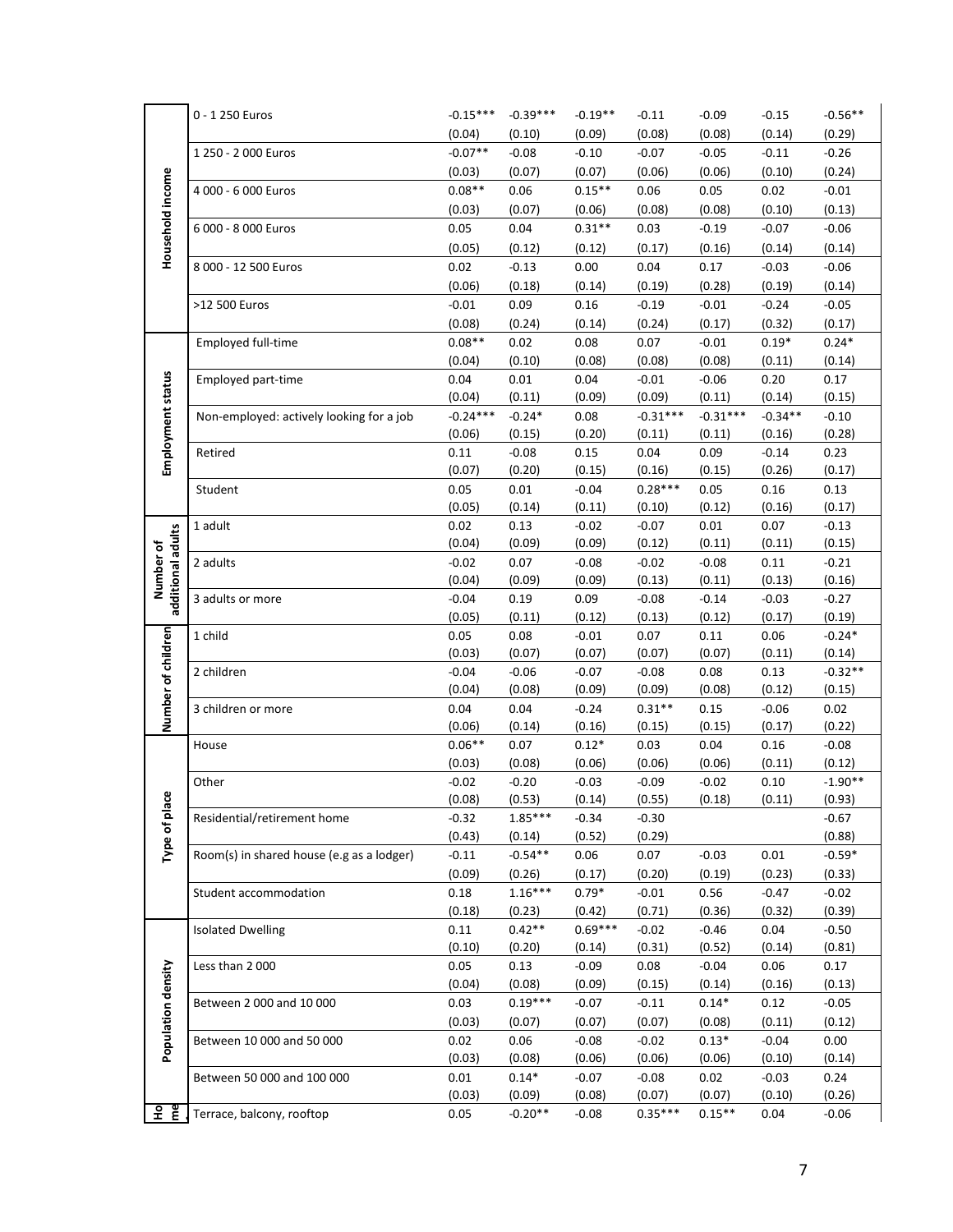|                       | (0.04)     | (0.09)  | (0.09)  | (0.13)    | (0.07)    | (0.14)  | (0.16) |
|-----------------------|------------|---------|---------|-----------|-----------|---------|--------|
| Garden or park        | $0.14***$  | $-0.05$ | $-0.06$ | $0.36***$ | $0.33***$ | 0.09    | 0.28   |
|                       | (0.04)     | (0.10)  | (0.09)  | (0.13)    | (0.09)    | (0.15)  | (0.17) |
| Constant              | $-0.29***$ | $-0.19$ | 0.17    | $-0.37*$  | $-0.29*$  | $-0.35$ | 0.23   |
|                       | (0.08)     | (0.17)  | (0.16)  | (0.20)    | (0.17)    | (0.23)  | (0.33) |
| Observations          | 8314       | 1675    | 1622    | 1634      | 1619      | 1006    | 732    |
| R-squared             | 0.067      | 0.079   | 0.085   | 0.066     | 0.074     | 0.120   | 0.120  |
| Adjusted R-squared    | 0.061      | 0.055   | 0.059   | 0.040     | 0.049     | 0.081   | 0.064  |
| Country fixed-effects | Yes        | No      | No      | No        | No        | No      | No     |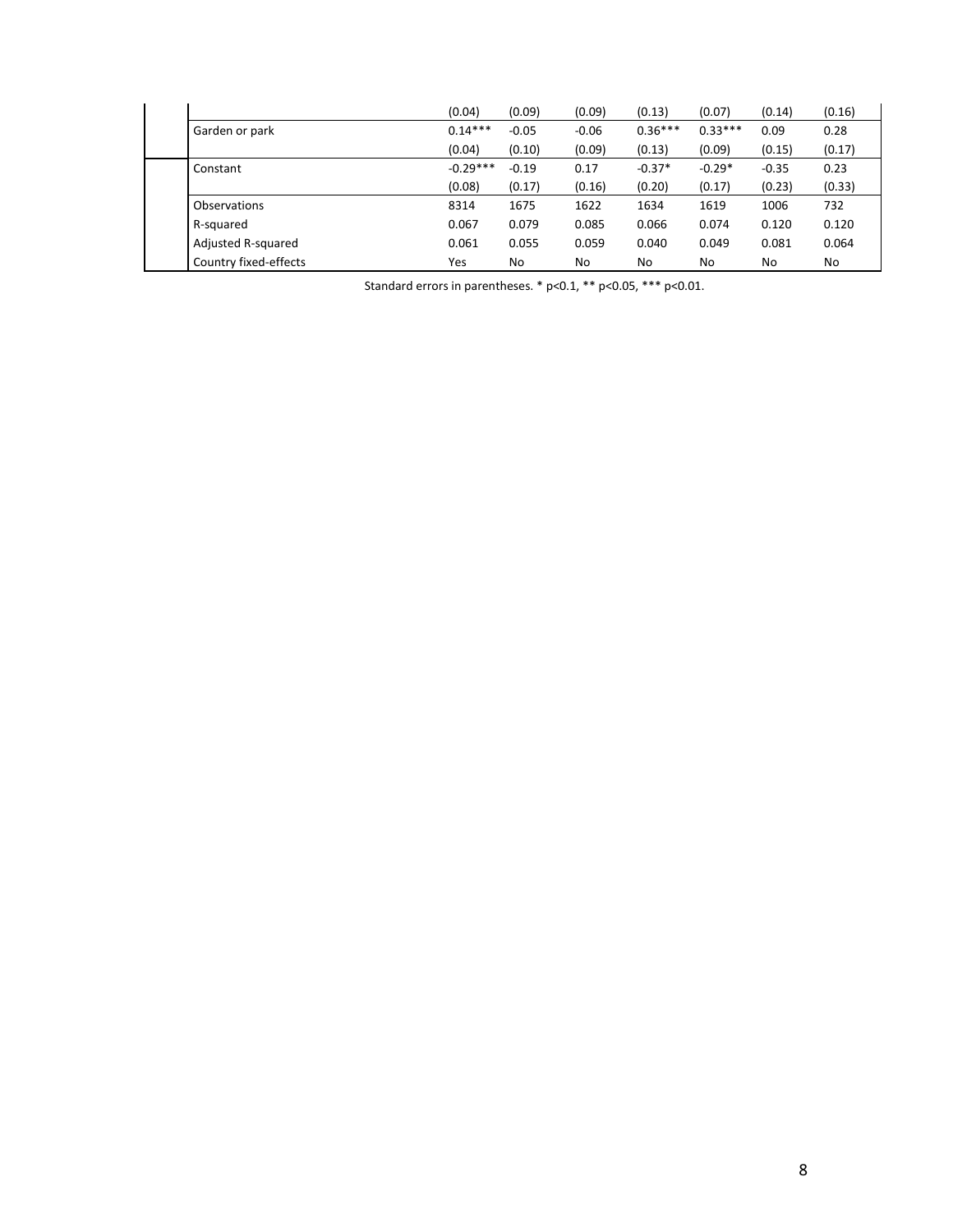

This graph displays coefficients resulting from the regression of life satisfaction for the pooled and the Luxembourgish sample. For readability reasons, we have truncated the bars with coefficients over 0.6 in absolute value.  $*$  p<0.1,  $**$  p<0.05,  $***$  p<0.01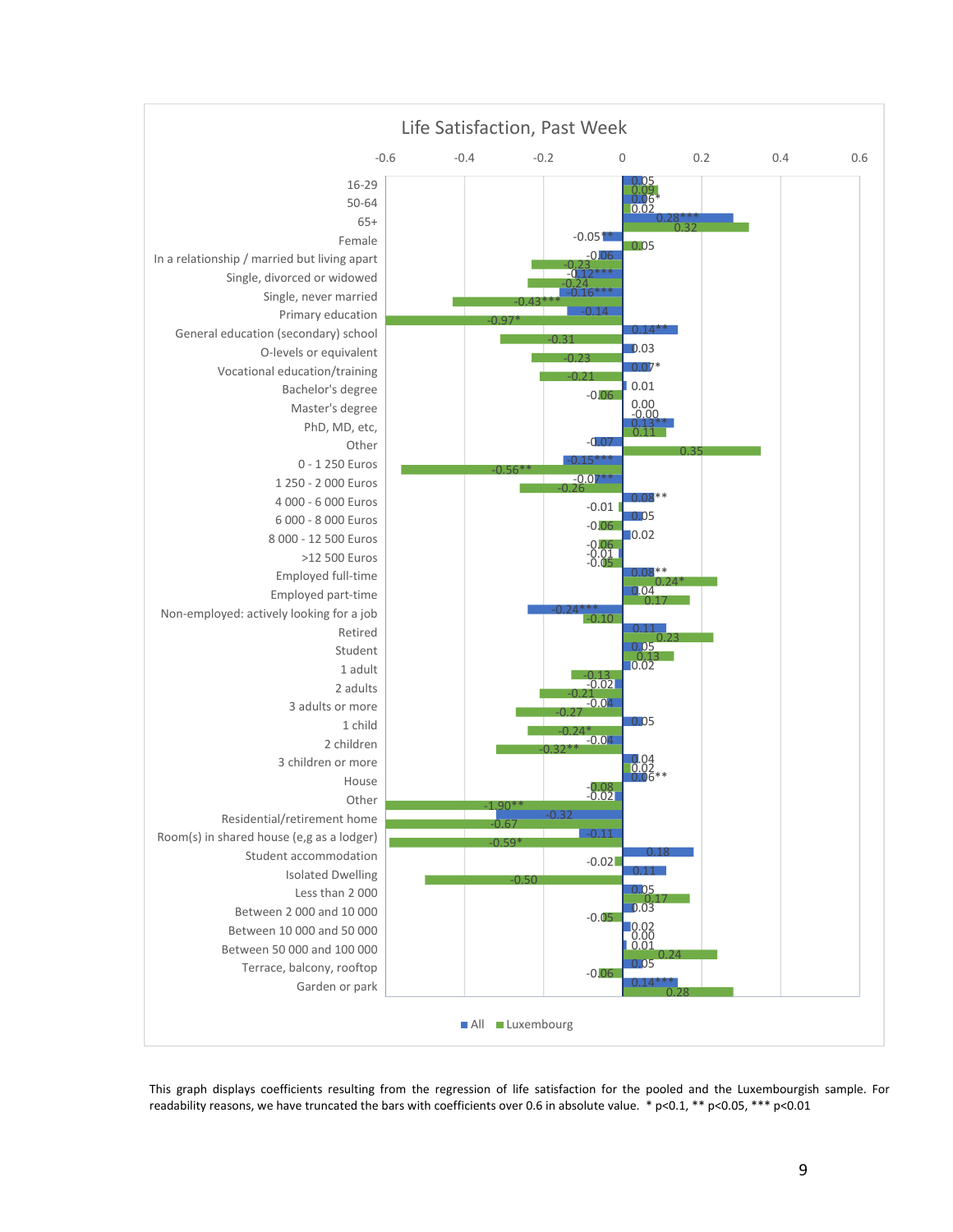#### Resilience and the BIG‐5

The table below shows that, conditional on all of the variables discussed above, resilience is positively associated with life satisfaction in all countries, while the correlation between neuroticism and life satisfaction is negative.

| Life Satisfaction, Past Week |            |            |            |            |            |            |            |  |  |
|------------------------------|------------|------------|------------|------------|------------|------------|------------|--|--|
|                              | (1)        | (2)        | (3)        | (4)        | (5)        | (6)        | (7)        |  |  |
|                              | All        | <b>FRA</b> | <b>GER</b> | <b>ITA</b> | <b>SPA</b> | <b>SWE</b> | <b>LUX</b> |  |  |
| Brief Resilience Scale (BRS) | $0.04***$  | $0.04***$  | $0.04***$  | $0.04***$  | $0.04***$  | $0.04***$  | $0.03***$  |  |  |
|                              | (0.00)     | (0.01)     | (0.01)     | (0.01)     | (0.01)     | (0.01)     | (0.01)     |  |  |
| Extraversion                 | $0.01**$   | 0.01       | 0.01       | $0.02***$  | 0.01       | 0.00       | $-0.02$    |  |  |
|                              | (0.00)     | (0.01)     | (0.01)     | (0.01)     | (0.01)     | (0.01)     | (0.01)     |  |  |
| Agreeableness                | $-0.00$    | 0.01       | $-0.01$    | $-0.00$    | $-0.01$    | $-0.00$    | $-0.01$    |  |  |
|                              | (0.00)     | (0.01)     | (0.01)     | (0.01)     | (0.01)     | (0.01)     | (0.01)     |  |  |
| Conscientiousness            | $0.01*$    | $0.02**$   | 0.01       | $-0.00$    | 0.01       | 0.00       | $-0.00$    |  |  |
|                              | (0.00)     | (0.01)     | (0.01)     | (0.01)     | (0.01)     | (0.01)     | (0.01)     |  |  |
| Neuroticism                  | $-0.06***$ | $-0.05***$ | $-0.06***$ | $-0.06***$ | $-0.06***$ | $-0.07***$ | $-0.10***$ |  |  |
|                              | (0.00)     | (0.01)     | (0.01)     | (0.01)     | (0.01)     | (0.01)     | (0.01)     |  |  |
| Intellect/Imagination        | $-0.01***$ | $-0.02*$   | $-0.01$    | $-0.03***$ | 0.01       | $-0.00$    | 0.01       |  |  |
|                              | (0.00)     | (0.01)     | (0.01)     | (0.01)     | (0.01)     | (0.01)     | (0.01)     |  |  |
| Observations                 | 7958       | 1598       | 1543       | 1559       | 1550       | 950        | 732        |  |  |
| R-squared                    | 0.175      | 0.165      | 0.204      | 0.171      | 0.174      | 0.236      | 0.275      |  |  |
| Adjusted R-squared           | 0.169      | 0.138      | 0.178      | 0.144      | 0.147      | 0.195      | 0.221      |  |  |
| Controls                     | Yes        | Yes        | Yes        | Yes        | Yes        | Yes        | Yes        |  |  |
| Country fixed-effects        | Yes        | No         | No         | No         | No         | No         | No         |  |  |

Standard errors in parentheses. \* p<0.1, \*\* p<0.05, \*\*\* p<0.01

# Worthwhile Life

Participants rated on a 10‐point Likert scale the extent to which they felt the things they were doing in their life were worthwhile.

# Summary Results for the Pooled Sample

As for life satisfaction, life is less worthwhile for the unemployed (.21 SD) and those with lowest incomes (.12 SD), but higher for those in a cohabiting relationship, the older (.38 SD for those in the 65+ age group), and those in housing with a garden (.14 SD).

# Detailed Results

The older report having more worthwhile lives in almost all of our six countries. The single consider that what they do in life is less worthwhile, especially if they have never been married, with the largest effect of the latter in Luxembourg (at .41 SD). Over all countries, higher household income is associated with a more worthwhile life, at least up to the 6 000  $\epsilon$ level. The effect of being in the lowest income category is particularly sharp in Luxembourg. The unemployed report lower values of having a worthwhile life (.21 SD).

Regarding education, it is notable that the highest level of attainment (a Doctoral degree or equivalent) is associated with a more worthwhile life (as was the case for life satisfaction above).

In contrast to life satisfaction, children are associated with a somewhat higher sense of having a worthwhile life.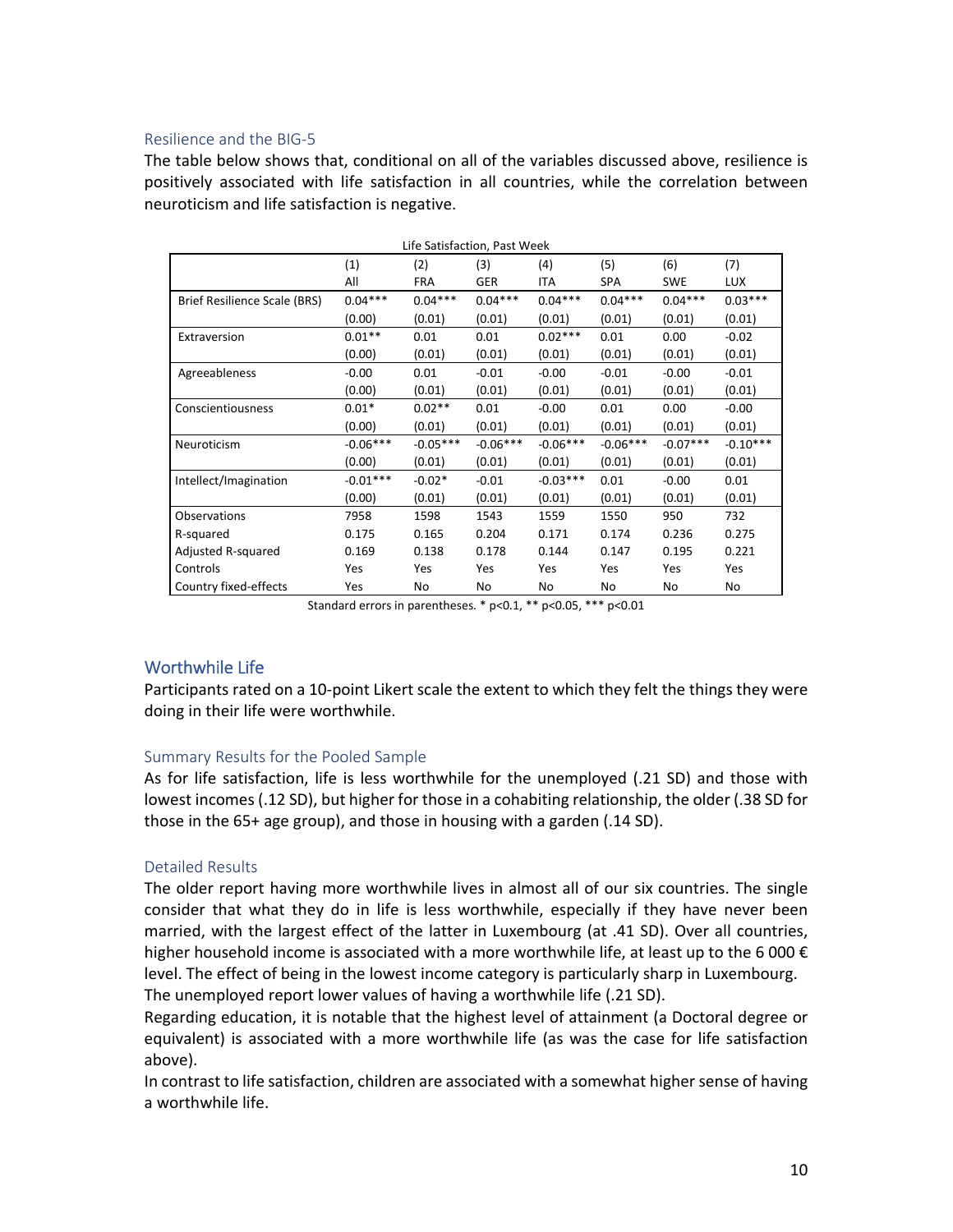Last, living with a garden or a park is significantly associated with higher feelings of worthwhileness.

|                     |                                              | Worthwhile, Past Week |                |                |                |                   |                   |                   |
|---------------------|----------------------------------------------|-----------------------|----------------|----------------|----------------|-------------------|-------------------|-------------------|
|                     |                                              | (1)                   | (2)            | (3)            | (4)            | (5)               | (6)               | (7)               |
|                     |                                              | All                   | <b>FRA</b>     | GER            | <b>ITA</b>     | SPA               | SWE               | LUX               |
|                     | 16-29                                        | $-0.07**$             | $-0.00$        | $-0.14*$       | $-0.09$        | $-0.13$           | $-0.06$           | 0.05              |
|                     |                                              | (0.04)                | (0.08)         | (0.08)         | (0.07)         | (0.08)            | (0.11)            | (0.17)            |
| Age group           | 50-64                                        | $0.19***$             | 0.06           | $0.25***$      | 0.09           | $0.32***$         | $0.28***$         | 0.06              |
|                     |                                              | (0.03)                | (0.07)         | (0.07)         | (0.07)         | (0.07)            | (0.10)            | (0.13)            |
|                     | $65+$                                        | $0.38***$             | $0.25**$       | $0.59***$      | 0.11           | $0.39***$         | $0.37**$          | $0.41**$          |
|                     |                                              | (0.05)                | (0.12)         | (0.10)         | (0.10)         | (0.12)            | (0.15)            | (0.21)            |
|                     | Female                                       | $-0.04*$              | $-0.04$        | $-0.03$        | $-0.04$        | $-0.08$           | 0.06              | 0.01              |
| Gender              |                                              | (0.02)                | (0.05)         | (0.05)         | (0.05)         | (0.05)            | (0.07)            | (0.10)            |
|                     | In a relationship / married but living apart | $-0.06$               | $-0.10$        | $-0.04$        | $-0.13*$       | $-0.03$           | 0.08              | $-0.22$           |
|                     |                                              | (0.04)                | (0.13)         | (0.09)         | (0.08)         | (0.08)            | (0.12)            | (0.18)            |
|                     | Single, divorced or widowed                  | $-0.14***$            | $-0.09$        | $-0.22**$      | $-0.18*$       | $-0.09$           | $-0.13$           | $-0.17$           |
|                     |                                              | (0.04)                | (0.09)         | (0.10)         | (0.10)         | (0.11)            | (0.12)            | (0.20)            |
| Relationship Status | Single, never married                        | $-0.17***$            | $-0.15**$      | $-0.19**$      | $-0.24***$     | $-0.03$           | $-0.19*$          | $-0.41**$         |
|                     |                                              | (0.03)                | (0.08)         | (0.08)         | (0.08)         | (0.08)            | (0.10)            | (0.16)            |
|                     | Primary education                            | $-0.17*$              | 0.07           | 0.16           | $-0.19$        | $-0.25$           | $-0.10$           | $-0.71$           |
|                     |                                              | (0.09)                | (0.23)         | (0.32)         | (0.54)         | (0.17)            | (0.13)            | (0.49)            |
|                     | General education (secondary) school         | $0.10*$               | $-0.02$        | 0.11           | $0.20**$       | $0.20**$          | $-0.16$           | $-0.28$           |
|                     |                                              | (0.05)                | (0.13)         | (0.16)         | (0.09)         | (0.10)            | (0.48)            | (0.39)            |
|                     | O-levels or equivalent                       | $0.08*$               | 0.11           | 0.03           | $0.22**$       | 0.06              | 0.16              | $-0.18$           |
|                     |                                              | (0.04)                | (0.08)         | (0.09)         | (0.09)         | (0.11)            | (0.12)            | (0.19)            |
|                     | Vocational education/training                | 0.05                  | 0.07           | 0.06           | $-0.13$        | 0.02              | 0.18              | $-0.13$           |
|                     |                                              | (0.04)                | (0.15)         | (0.07)         | (0.15)         | (0.09)            | (0.13)            | (0.18)            |
| Educational degree  | Bachelor's degree                            | 0.00<br>(0.03)        | 0.06<br>(0.07) | 0.01<br>(0.09) | 0.02<br>(0.08) | $-0.06$<br>(0.08) | $-0.00$<br>(0.09) | $-0.06$<br>(0.15) |
|                     | Master's degree                              | $-0.01$               | 0.06           | $-0.13$        | $-0.12*$       | 0.01              | 0.12              | 0.03              |
|                     |                                              | (0.03)                | (0.08)         | (0.08)         | (0.06)         | (0.09)            | (0.12)            | (0.13)            |
|                     | PhD, MD, etc.                                | $0.12**$              | 0.06           | 0.02           | 0.01           | 0.20              | $0.60***$         | 0.10              |
|                     |                                              | (0.06)                | (0.14)         | (0.13)         | (0.14)         | (0.13)            | (0.21)            | (0.20)            |
|                     | Other                                        | $-0.01$               |                | $-0.17$        | 0.02           | $-0.49$           | $-0.04$           | 0.26              |
|                     |                                              | (0.14)                |                | (0.28)         | (0.40)         | (0.44)            | (0.21)            | (0.30)            |
|                     | 0 - 1 250 Euros                              | $-0.12***$            | $-0.38***$     | $-0.11$        | 0.02           | $-0.11$           | $-0.06$           | $-1.04***$        |
|                     |                                              | (0.04)                | (0.10)         | (0.09)         | (0.08)         | (0.08)            | (0.14)            | (0.28)            |
|                     | 1 250 - 2 000 Euros                          | $-0.05*$              | $-0.17**$      | $-0.08$        | 0.00           | $-0.03$           | $-0.00$           | 0.09              |
|                     |                                              | (0.03)                | (0.07)         | (0.07)         | (0.06)         | (0.06)            | (0.10)            | (0.27)            |
| Household income    | 4 000 - 6 000 Euros                          | $0.08**$              | 0.06           | $0.14**$       | $0.18**$       | 0.03              | $-0.10$           | 0.12              |
|                     |                                              | (0.03)                | (0.07)         | (0.06)         | (0.09)         | (0.09)            | (0.09)            | (0.14)            |
|                     | 6 000 - 8 000 Euros                          | 0.01                  | $-0.03$        | $0.25**$       | $-0.09$        | 0.09              | $-0.33***$        | $-0.03$           |
|                     |                                              | (0.05)                | (0.12)         | (0.11)         | (0.17)         | (0.15)            | (0.12)            | (0.14)            |
|                     | 8 000 - 12 500 Euros                         | 0.02                  | $-0.06$        | $-0.06$        | $0.38***$      | 0.18              | $-0.05$           | $-0.05$           |
|                     |                                              | (0.07)                | (0.19)         | (0.14)         | (0.15)         | (0.22)            | (0.17)            | (0.16)            |
|                     | >12 500 Euros                                | 0.10                  | 0.11           | 0.04           | $-0.14$        | 0.20              | $-0.01$           | 0.28              |
|                     |                                              | (0.08)                | (0.26)         | (0.15)         | (0.23)         | (0.22)            | (0.30)            | (0.18)            |
|                     | Employed full-time                           | 0.05                  | $-0.01$        | 0.04           | 0.08           | 0.04              | $0.27**$          | $-0.07$           |
| Employment          |                                              | (0.04)                | (0.10)         | (0.08)         | (0.07)         | (0.09)            | (0.11)            | (0.15)            |
| status              | Employed part-time                           | 0.07                  | 0.11           | 0.08           | 0.12           | $-0.01$           | 0.20              | $-0.19$           |
|                     |                                              | (0.04)                | (0.12)         | (0.09)         | (0.09)         | (0.12)            | (0.13)            | (0.16)            |
|                     | Non-employed: actively looking for a job     | $-0.21***$            | $-0.05$        | $-0.08$        | $-0.14$        | $-0.33***$        | $-0.30**$         | $-0.34$           |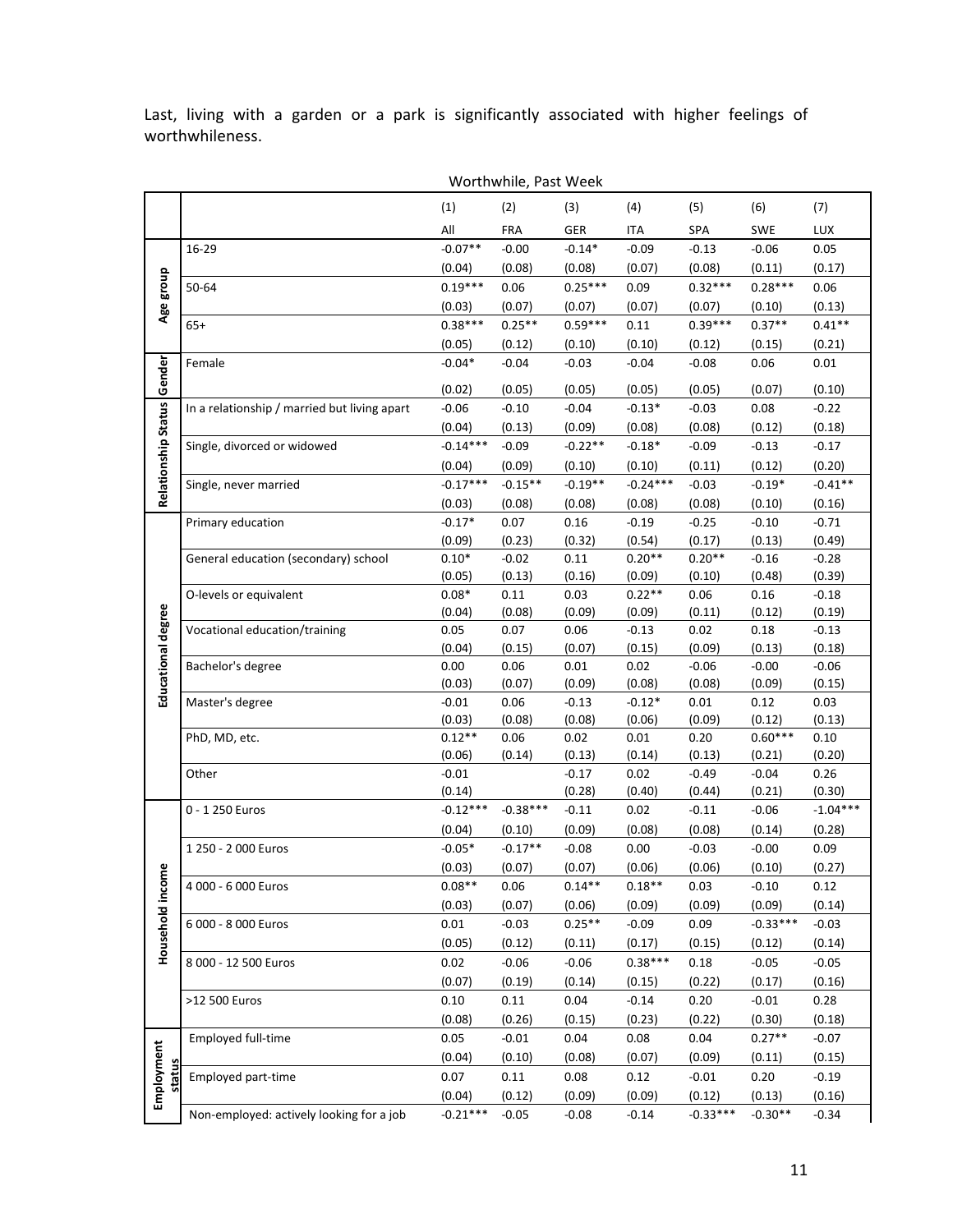|                         |                                           | (0.06)            | (0.15)              | (0.20)            | (0.11)         | (0.13)            | (0.15)              | (0.29)               |
|-------------------------|-------------------------------------------|-------------------|---------------------|-------------------|----------------|-------------------|---------------------|----------------------|
|                         | Retired                                   | 0.06              | $-0.06$             | $-0.08$           | 0.03           | 0.00              | 0.03                | 0.05                 |
|                         |                                           | (0.07)            | (0.20)              | (0.14)            | (0.17)         | (0.18)            | (0.26)              | (0.17)               |
|                         | Student                                   | $-0.05$           | $-0.03$             | $-0.17$           | 0.09           | 0.02              | 0.12                | $-0.13$              |
|                         |                                           | (0.05)            | (0.14)              | (0.11)            | (0.10)         | (0.12)            | (0.15)              | (0.19)               |
|                         | 1 adult                                   | 0.02              | 0.07                | $-0.07$           | $-0.05$        | 0.10              | 0.10                | $-0.16$              |
| adults                  |                                           | (0.04)            | (0.09)              | (0.09)            | (0.12)         | (0.11)            | (0.11)              | (0.16)               |
| Number of               | 2 adults                                  | $-0.05$           | $-0.03$             | $-0.12$           | $-0.04$        | $-0.05$           | 0.10                | $-0.13$              |
|                         |                                           | (0.04)            | (0.09)              | (0.09)            | (0.12)         | (0.11)            | (0.13)              | (0.17)               |
| additional              | 3 adults or more                          | $-0.04$           | 0.05                | 0.02              | $-0.08$        | $-0.01$           | 0.08                | $-0.22$              |
|                         |                                           | (0.05)            | (0.11)              | (0.11)            | (0.12)         | (0.12)            | (0.16)              | (0.23)               |
|                         | 1 child                                   | $0.08**$          | $0.13*$             | 0.03              | 0.11           | 0.11              | 0.01                | $-0.05$              |
| Number of children      |                                           | (0.03)            | (0.07)              | (0.07)            | (0.07)         | (0.07)            | (0.11)              | (0.14)               |
|                         | 2 children                                | $0.06*$           | 0.02                | $-0.00$           | 0.06           | 0.11              | $0.25**$            | $-0.02$              |
|                         |                                           | (0.04)            | (0.08)              | (0.09)            | (0.08)         | (0.08)            | (0.11)              | (0.16)               |
|                         | 3 children or more                        | 0.08              | 0.11                | $-0.13$           | $0.31***$      | 0.15              | $-0.01$             | $-0.05$              |
|                         |                                           | (0.06)            | (0.13)              | (0.15)            | (0.12)         | (0.13)            | (0.16)              | (0.28)               |
|                         | House                                     | 0.02              | 0.02                | 0.08              | 0.02           | $-0.04$           | 0.12                | $-0.08$              |
|                         |                                           | (0.03)            | (0.08)              | (0.06)            | (0.05)         | (0.06)            | (0.11)<br>$0.28***$ | (0.13)<br>$-2.18***$ |
|                         | Other                                     | 0.07              | 0.17                | 0.05              | 0.22<br>(0.59) | $-0.14$<br>(0.20) |                     |                      |
|                         | Residential/retirement home               | (0.07)<br>$-0.52$ | (0.54)<br>$1.47***$ | (0.12)<br>$-0.25$ | $-1.38***$     |                   | (0.10)              | (0.61)<br>$-0.82$    |
|                         |                                           | (0.47)            | (0.14)              | (0.55)            | (0.27)         |                   |                     | (0.60)               |
| Type of place           | Room(s) in shared house (e.g as a lodger) | $-0.16$           | $-0.61$             | $-0.01$           | $-0.08$        | $-0.11$           | $-0.10$             | $-0.32$              |
|                         |                                           | (0.10)            | (0.43)              | (0.18)            | (0.22)         | (0.21)            | (0.26)              | (0.37)               |
|                         | Student accommodation                     | 0.05              | $0.65***$           | 0.43              | $-0.47$        | 0.64              | $-0.71**$           | 0.43                 |
|                         |                                           | (0.17)            | (0.21)              | (0.38)            | (0.83)         | (0.63)            | (0.31)              | (0.43)               |
|                         | <b>Isolated Dwelling</b>                  | 0.04              | 0.22                | $0.50**$          | $-0.14$        | $-0.70$           | $-0.04$             | $-0.33$              |
|                         |                                           | (0.09)            | (0.19)              | (0.25)            | (0.34)         | (0.57)            | (0.13)              | (0.84)               |
|                         | Less than 2 000                           | 0.01              | 0.08                | $-0.06$           | $-0.06$        | $-0.05$           | $-0.06$             | $0.26*$              |
|                         |                                           | (0.04)            | (0.08)              | (0.09)            | (0.13)         | (0.13)            | (0.14)              | (0.15)               |
| Population density      | Between 2 000 and 10 000                  | 0.03              | $0.17**$            | $-0.08$           | 0.01           | 0.01              | 0.08                | 0.11                 |
|                         |                                           | (0.03)            | (0.08)              | (0.06)            | (0.07)         | (0.08)            | (0.11)              | (0.13)               |
|                         | Between 10 000 and 50 000                 | $-0.03$           | 0.12                | $-0.10$           | $-0.06$        | $-0.04$           | $-0.10$             | 0.10                 |
|                         |                                           | (0.03)            | (0.08)              | (0.06)            | (0.06)         | (0.07)            | (0.10)              | (0.15)               |
|                         | Between 50 000 and 100 000                | $0.06*$           | $0.28***$           | $-0.05$           | 0.04           | $-0.02$           | 0.06                | 0.17                 |
|                         |                                           | (0.03)            | (0.08)              | (0.08)            | (0.07)         | (0.07)            | (0.10)              | (0.30)               |
|                         | Terrace, balcony, rooftop                 | 0.05              | $-0.17*$            | 0.08              | 0.21           | 0.11              | 0.09                | $-0.15$              |
| <b>features</b><br>Home |                                           | (0.04)            | (0.09)              | (0.09)            | (0.15)         | (0.08)            | (0.13)              | (0.18)               |
|                         | Garden or park                            | $0.14***$         | $-0.03$             | 0.07              | 0.25           | $0.29***$         | 0.19                | 0.17                 |
|                         |                                           | (0.05)            | (0.10)              | (0.09)            | (0.15)         | (0.09)            | (0.15)              | (0.19)               |
|                         | Constant                                  | $-0.23***$        | $-0.13$             | 0.02              | $-0.14$        | $-0.20$           | $-0.73***$          | 0.16                 |
|                         |                                           | (0.08)            | (0.17)              | (0.16)            | (0.20)         | (0.17)            | (0.22)              | (0.34)               |
|                         | Observations                              | 8314              | 1675                | 1622              | 1634           | 1619              | 1006                | 732                  |
|                         | R-squared                                 | 0.070             | 0.075               | 0.092             | 0.068          | 0.103             | 0.119               | 0.126                |
|                         | Adjusted R-squared                        | 0.065             | 0.051               | 0.067             | 0.043          | 0.079             | 0.080               | 0.070                |
|                         | Country fixed-effects                     | Yes               | No                  | No                | No             | No                | No                  | No                   |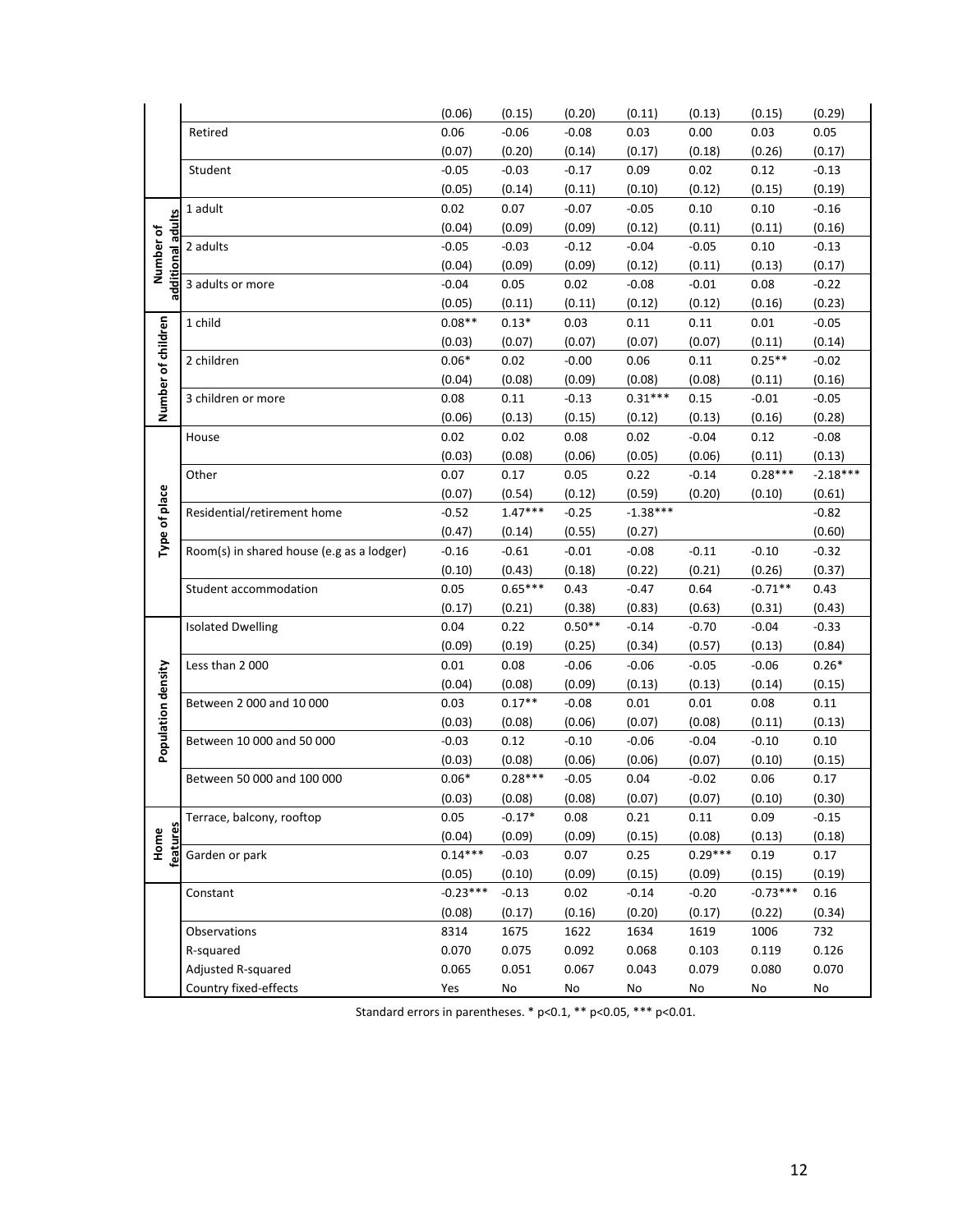

This graph displays coefficients resulting from the regression of life worthwilness for the pooled and the Luxembourgish sample. For readability reasons, we have truncated the bars with coefficients over 0.6 in absolute value. \* p<0.1, \*\* p<0.05, \*\*\* p<0.01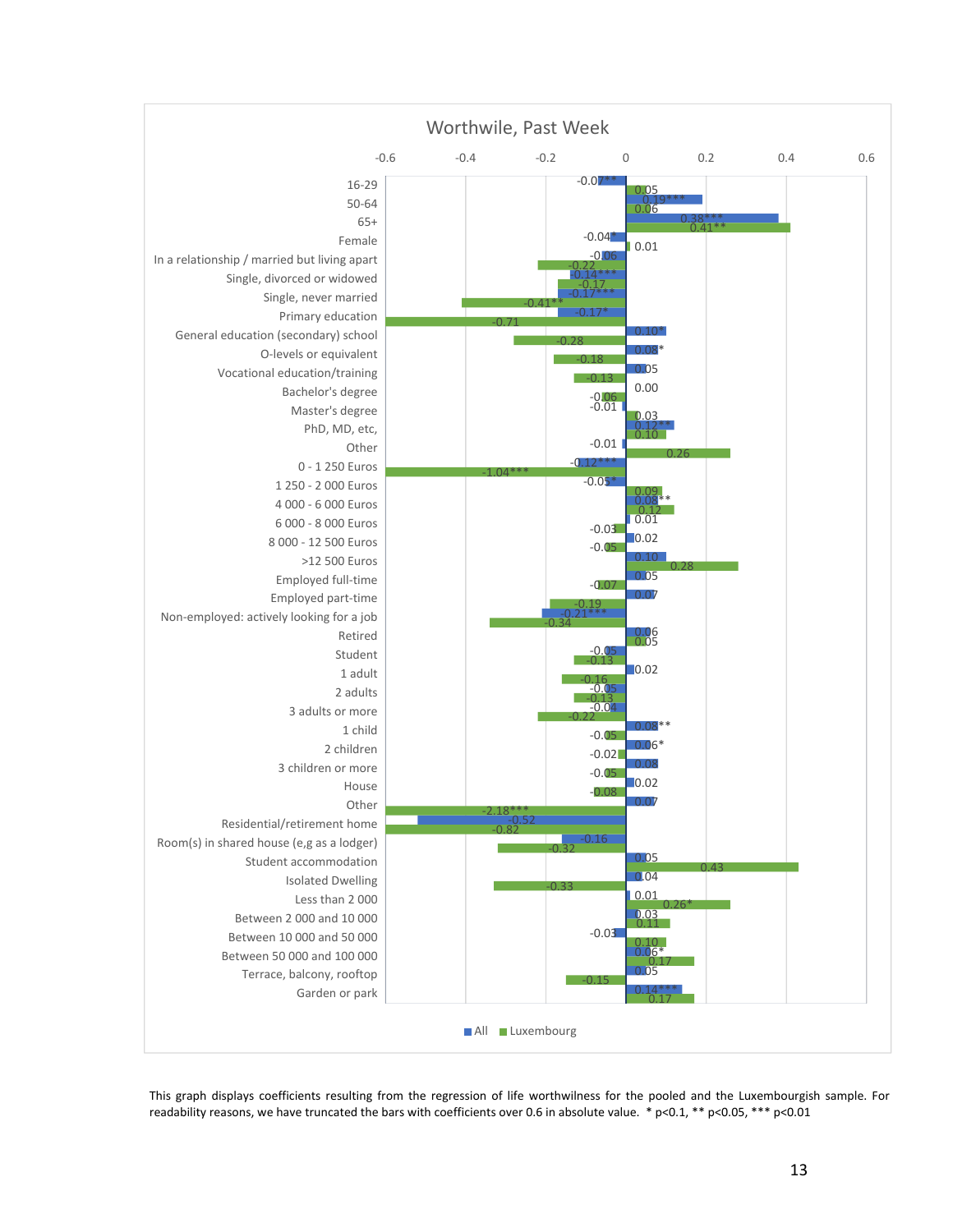#### Resilience and the BIG‐5

As the table below shows, resilience is a significant part of having a worthwhile life. This conclusion is remarkably similar across all of the six countries that we analyse. Regarding personality, extraversion, agreeableness, and conscientiousness are also positively associated with a worthwhile life. As was the case for life satisfaction above, conditional on all of the other variables, these correlations are only small in size. Asfor life satisfaction, resilience plays a similar role in Luxembourg as in the other five countries, but neuroticism reduces well-being to a significantly larger extent.

|                              | Worthwhile, Past Week |            |            |            |            |            |            |  |  |  |  |  |
|------------------------------|-----------------------|------------|------------|------------|------------|------------|------------|--|--|--|--|--|
|                              | (1)                   | (2)        | (3)        | (4)        | (5)        | (6)        | (7)        |  |  |  |  |  |
|                              | All                   | <b>FRA</b> | GER        | <b>ITA</b> | SPA        | <b>SWE</b> | <b>LUX</b> |  |  |  |  |  |
| Brief Resilience Scale (BRS) | $0.04***$             | $0.04***$  | $0.04***$  | $0.03***$  | $0.04***$  | $0.05***$  | $0.03***$  |  |  |  |  |  |
|                              | (0.00)                | (0.01)     | (0.01)     | (0.01)     | (0.01)     | (0.01)     | (0.01)     |  |  |  |  |  |
| Extraversion                 | $0.01***$             | $0.02**$   | $0.01*$    | $0.02***$  | $0.02**$   | 0.01       | 0.01       |  |  |  |  |  |
|                              | (0.00)                | (0.01)     | (0.01)     | (0.01)     | (0.01)     | (0.01)     | (0.01)     |  |  |  |  |  |
| Agreeableness                | $0.02***$             | $0.03***$  | $0.01*$    | $0.03***$  | $0.02*$    | 0.00       | 0.02       |  |  |  |  |  |
|                              | (0.00)                | (0.01)     | (0.01)     | (0.01)     | (0.01)     | (0.01)     | (0.02)     |  |  |  |  |  |
| Conscientiousness            | $0.02***$             | $0.02***$  | $0.02**$   | 0.01       | $0.03***$  | 0.01       | $-0.00$    |  |  |  |  |  |
|                              | (0.00)                | (0.01)     | (0.01)     | (0.01)     | (0.01)     | (0.01)     | (0.01)     |  |  |  |  |  |
| Neuroticism                  | $-0.06***$            | $-0.05***$ | $-0.05***$ | $-0.05***$ | $-0.07***$ | $-0.05***$ | $-0.11***$ |  |  |  |  |  |
|                              | (0.00)                | (0.01)     | (0.01)     | (0.01)     | (0.01)     | (0.01)     | (0.02)     |  |  |  |  |  |
| Intellect/Imagination        | $-0.00$               | $-0.00$    | 0.01       | $-0.02***$ | $-0.01$    | 0.01       | 0.01       |  |  |  |  |  |
|                              | (0.00)                | (0.01)     | (0.01)     | (0.01)     | (0.01)     | (0.01)     | (0.01)     |  |  |  |  |  |
| Observations                 | 7958                  | 1598       | 1543       | 1559       | 1550       | 950        | 732        |  |  |  |  |  |
| R-squared                    | 0.203                 | 0.200      | 0.244      | 0.177      | 0.259      | 0.233      | 0.292      |  |  |  |  |  |
| Adjusted R-squared           | 0.197                 | 0.174      | 0.219      | 0.150      | 0.235      | 0.191      | 0.240      |  |  |  |  |  |
| Controls                     | Yes                   | Yes        | Yes        | Yes        | Yes        | Yes        | Yes        |  |  |  |  |  |
| Country fixed-effects        | Yes                   | No         | No         | No         | No         | No         | No         |  |  |  |  |  |

Standard errors in parentheses. \* p<0.1, \*\* p<0.05, \*\*\* p<0.01.

# Perceived Stress (PSS‐10)

We now consider PSS-10, which is a 10-item measure of chronic stress. We here assess stress over the last two weeks, and ask questions such as whether the participants felt they were unable to control the important things in their lives over the last two weeks. All answers are on a 5‐point Likert scale, ranging from 0 *never* to 4 *very often*. These are then summed to form a total score, for which higher values indicate higher levels of chronic stress, which is then standardized to a mean of 0 and a standard deviation of 1.

# Summary Results for the Pooled Sample

Perceived stress is notably higher for women (.21 SD), the unemployed (.18 SD), those in a relationship but living apart (.14 SD), and those with lower incomes (.19 SD in the lowest income category). On the contrary, stress is sharply lower for the older (a quarter of a standard deviation for those in the 50‐64 age group, and half of a standard deviation for those aged 65+. Notably, and in contrast to the results so far, household composition plays a major role in stress. Both the number of adults and the number of children are associated with higher stress scores.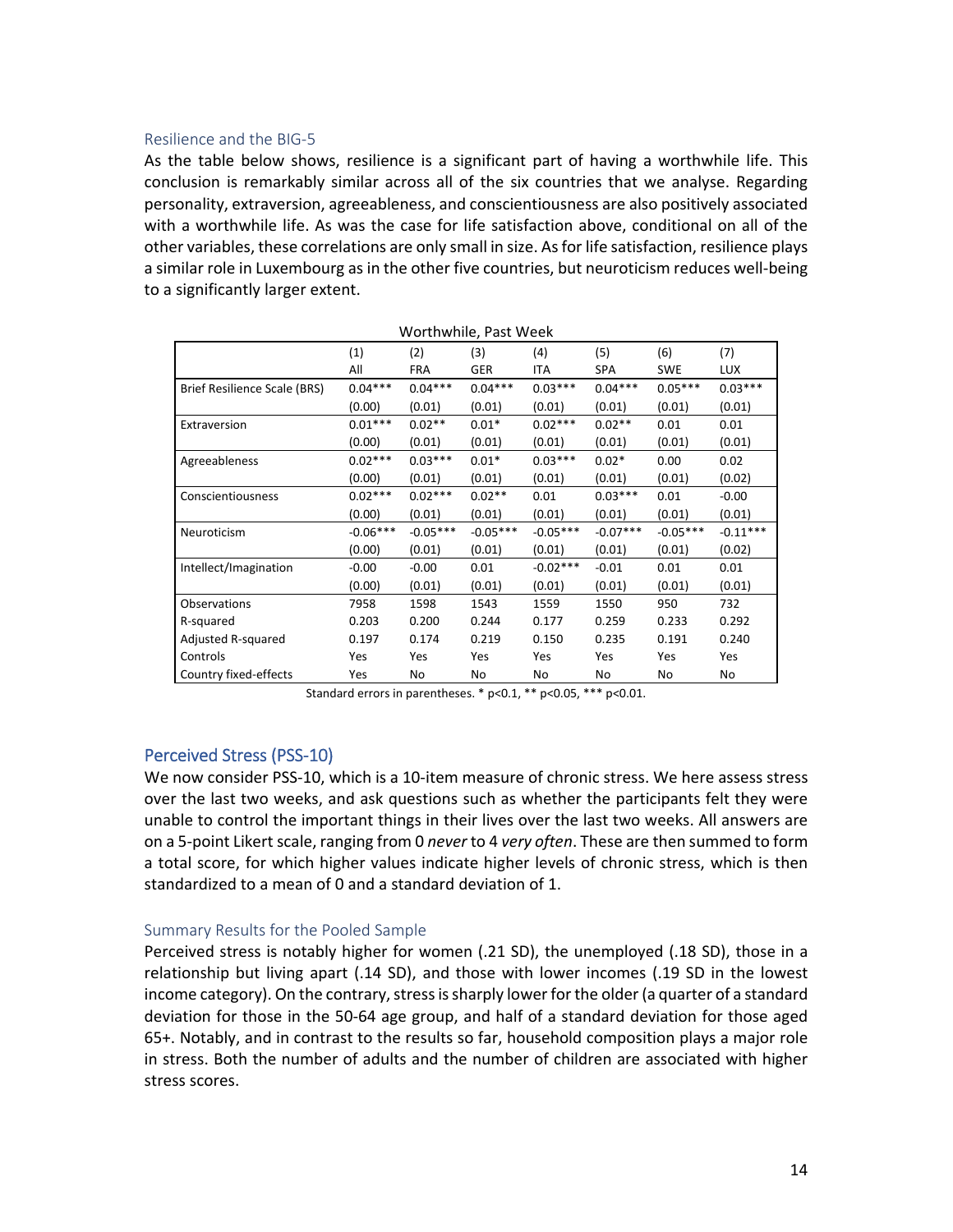#### Detailed Results

The older are less stressed, while women are more stressed, in all of the countries that we analyze here. The role of household income in reducing stress is more notable here than it was regarding life satisfaction above. This relationship is particularly notable in France. The unemployed overall have higher stress levels (.18 SD) compared to the employed, with the figure being particularly high in Spain. Housing type overall is only little correlated with stress (apart from sharing a house), while gardens are associated with lower stress scores.

|                            | Perceived Stress (PSS-10)                    |                   |                |                     |                   |                     |                   |                   |
|----------------------------|----------------------------------------------|-------------------|----------------|---------------------|-------------------|---------------------|-------------------|-------------------|
|                            |                                              | (1)               | (2)            | (3)                 | (4)               | (5)                 | (6)               | (7)               |
|                            |                                              | All               | <b>FRA</b>     | GER                 | <b>ITA</b>        | SPA                 | SWE               | <b>LUX</b>        |
|                            | 16-29                                        | $0.15***$         | 0.07           | $0.20***$           | $0.19***$         | $0.28***$           | 0.09              | $-0.14$           |
|                            |                                              | (0.03)            | (0.07)         | (0.07)              | (0.07)            | (0.07)              | (0.09)            | (0.13)            |
| Age group                  | 50-64                                        | $-0.28***$        | $-0.31***$     | $-0.36***$          | $-0.14*$          | $-0.32***$          | $-0.29***$        | $-0.10$           |
|                            |                                              | (0.03)            | (0.08)         | (0.07)              | (0.07)            | (0.07)              | (0.09)            | (0.11)            |
|                            | $65+$                                        | $-0.50***$        | $-0.45***$     | $-0.66***$          | $-0.29***$        | $-0.26**$           | $-0.72***$        | $-0.54***$        |
|                            |                                              | (0.05)            | (0.13)         | (0.10)              | (0.11)            | (0.12)              | (0.15)            | (0.20)            |
|                            | Female                                       | $0.21***$         | $0.17***$      | $0.10**$            | $0.28***$         | $0.23***$           | $0.20***$         | $0.21**$          |
| Relationship Status Gender |                                              | (0.02)            | (0.05)         | (0.05)              | (0.05)            | (0.05)              | (0.06)            | (0.09)            |
|                            | In a relationship / married but living apart | $0.14***$         | 0.20           | $0.20**$            | $0.18**$          | 0.09                | 0.03              | $0.30*$           |
|                            |                                              | (0.04)            | (0.12)         | (0.08)              | (0.08)            | (0.08)              | (0.11)            | (0.18)            |
|                            | Single, divorced or widowed                  | 0.05              | 0.04           | 0.13                | 0.12              | 0.03                | $-0.10$           | 0.08              |
|                            |                                              | (0.04)            | (0.10)         | (0.09)              | (0.09)            | (0.10)              | (0.11)            | (0.17)            |
|                            | Single, never married                        | $0.08**$          | 0.01           | $0.14*$             | 0.12              | 0.03                | 0.08              | $0.28*$           |
|                            |                                              | (0.03)            | (0.07)         | (0.07)              | (0.07)            | (0.07)              | (0.09)            | (0.15)            |
|                            | Primary education                            | $0.14**$          | 0.03           | $-0.21$             | 0.18              | 0.15                | 0.12              | 0.37              |
|                            |                                              | (0.07)            | (0.19)         | (0.32)              | (0.16)            | (0.15)              | (0.10)            | (0.44)            |
|                            | General education (secondary) school         | 0.02              | 0.02           | 0.07                | 0.09              | $-0.09$             | 0.46              | $-0.39$           |
|                            |                                              | (0.05)            | (0.13)         | (0.14)              | (0.09)            | (0.10)              | (0.30)            | (0.42)            |
|                            | O-levels or equivalent                       | 0.05              | 0.01           | $-0.16*$            | $0.18**$          | 0.07                | 0.03              | 0.10              |
| Educational degree         |                                              | (0.04)            | (0.08)         | (0.09)              | (0.09)            | (0.12)              | (0.10)            | (0.15)            |
|                            | Vocational education/training                | $-0.03$           | $-0.02$        | $-0.15**$           | $-0.01$           | $-0.01$             | $-0.07$           | 0.16              |
|                            |                                              | (0.04)            | (0.14)         | (0.07)              | (0.17)            | (0.08)              | (0.11)            | (0.17)            |
|                            | Bachelor's degree                            | $-0.03$           | $-0.09$        | $-0.12$             | 0.11              | 0.00                | $-0.03$           | $-0.00$           |
|                            |                                              | (0.03)            | (0.07)         | (0.09)              | (0.08)            | (0.07)              | (0.08)            | (0.14)            |
|                            | Master's degree                              | $-0.04$           | 0.00           | $-0.13$             | 0.07              | 0.01                | $-0.27**$         | $-0.10$           |
|                            |                                              | (0.03)            | (0.08)         | (0.08)              | (0.06)            | (0.09)<br>$-0.27**$ | (0.11)            | (0.12)            |
|                            | PhD, MD, etc.                                | $-0.09$<br>(0.06) | 0.05<br>(0.17) | $-0.38**$<br>(0.16) | $0.22*$<br>(0.11) | (0.13)              | $-0.12$<br>(0.25) | $-0.02$<br>(0.18) |
|                            | Other                                        | 0.07              |                | $-0.08$             | 0.38              | 0.06                | 0.02              | 0.14              |
|                            |                                              | (0.12)            |                | (0.51)              | (0.31)            | (0.28)              | (0.16)            | (0.33)            |
|                            | 0 - 1 250 Euros                              | $0.19***$         | $0.34***$      | 0.11                | $0.29***$         | 0.11                | $0.37***$         | 0.35              |
|                            |                                              | (0.04)            | (0.10)         | (0.08)              | (0.07)            | (0.07)              | (0.12)            | (0.24)            |
|                            | 1 250 - 2 000 Euros                          | $0.09***$         | 0.10           | 0.09                | $0.09*$           | 0.08                | $0.17**$          | $0.59**$          |
|                            |                                              | (0.03)            | (0.07)         | (0.06)              | (0.06)            | (0.06)              | (0.08)            | (0.23)            |
| Household income           | 4 000 - 6 000 Euros                          | $-0.11***$        | $-0.13*$       | $-0.18***$          | $-0.09$           | $-0.06$             | $-0.13$           | $-0.05$           |
|                            |                                              | (0.03)            | (0.07)         | (0.07)              | (0.09)            | (0.08)              | (0.09)            | (0.12)            |
|                            | 6 000 - 8 000 Euros                          | $-0.09*$          | $-0.36***$     | $-0.18$             | $0.28**$          | $-0.08$             | $-0.01$           | 0.03              |
|                            |                                              | (0.05)            | (0.11)         | (0.12)              | (0.13)            | (0.18)              | (0.11)            | (0.13)            |
|                            | 8 000 - 12 500 Euros                         | $-0.06$           | $-0.18$        | $-0.08$             | 0.06              | $-0.14$             | 0.19              | $-0.01$           |
|                            |                                              | (0.06)            | (0.22)         | (0.14)              | (0.16)            | (0.26)              | (0.15)            | (0.13)            |
|                            | >12 500 Euros                                | $-0.00$           | 0.17           | 0.09                | 0.20              | $-0.29$             | $0.64***$         | $-0.18$           |
|                            |                                              | (0.07)            | (0.29)         | (0.17)              | (0.18)            | (0.18)              | (0.17)            | (0.16)            |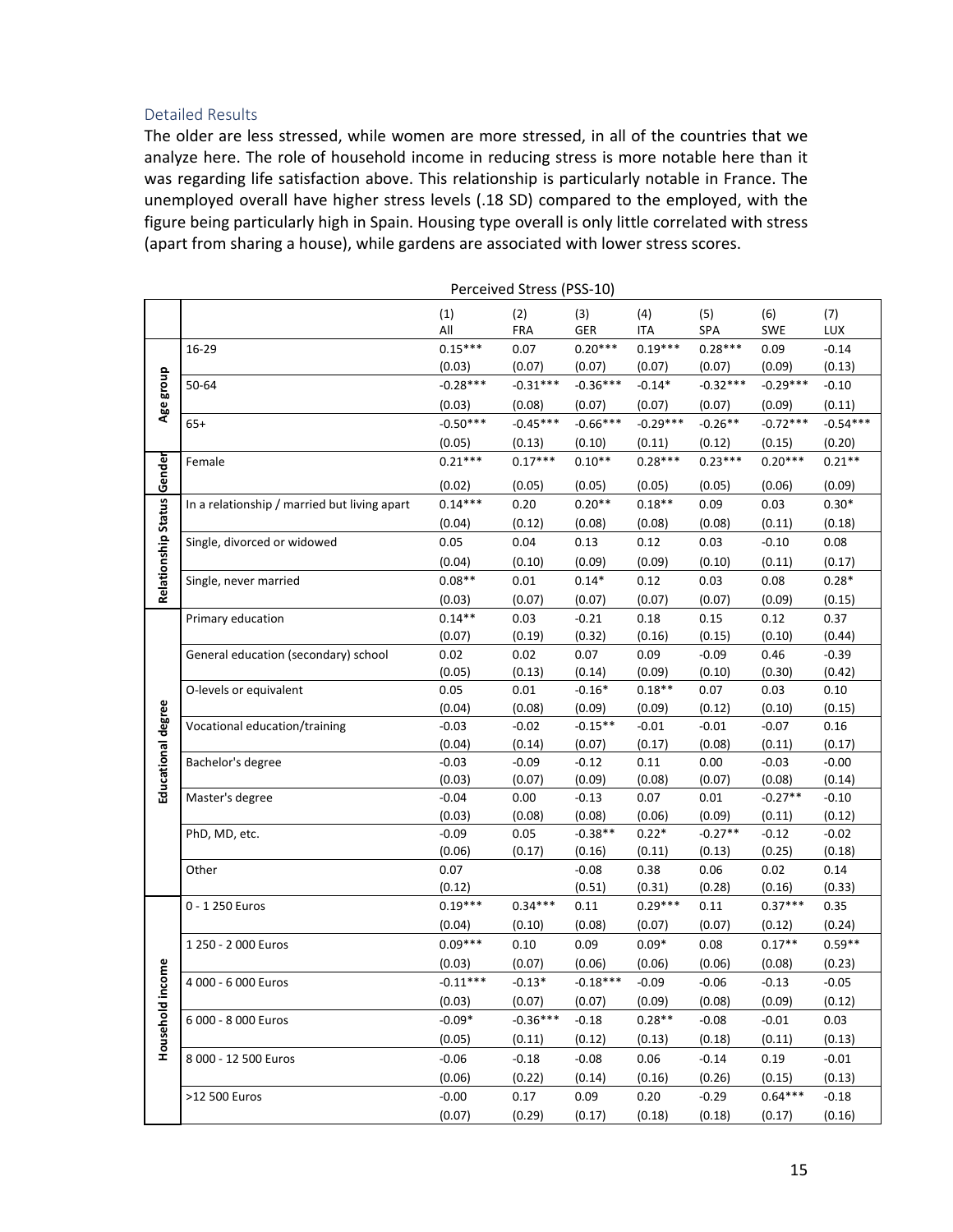|                                | Employed full-time                        | $-0.01$   | $-0.05$    | 0.08      | $-0.08$   | $0.17**$   | $-0.04$  | $-0.10$   |
|--------------------------------|-------------------------------------------|-----------|------------|-----------|-----------|------------|----------|-----------|
|                                |                                           | (0.04)    | (0.10)     | (0.08)    | (0.08)    | (0.08)     | (0.10)   | (0.13)    |
|                                | Employed part-time                        | 0.00      | 0.03       | 0.05      | $-0.07$   | $0.21**$   | $-0.08$  | $0.01\,$  |
|                                |                                           | (0.04)    | (0.12)     | (0.10)    | (0.09)    | (0.10)     | (0.12)   | (0.14)    |
|                                | Non-employed: actively looking for a job  | $0.18***$ | 0.08       | 0.13      | 0.02      | $0.42***$  | 0.20     | 0.28      |
|                                |                                           | (0.05)    | (0.13)     | (0.19)    | (0.09)    | (0.11)     | (0.14)   | (0.25)    |
| Employment status              | Retired                                   | 0.01      | 0.18       | $-0.07$   | $-0.27$   | $0.37**$   | 0.21     | $-0.03$   |
|                                |                                           | (0.07)    | (0.20)     | (0.14)    | (0.17)    | (0.16)     | (0.25)   | (0.17)    |
|                                | Student                                   | $-0.05$   | $-0.12$    | $0.21*$   | $-0.23**$ | $-0.07$    | $-0.03$  | $0.01\,$  |
|                                |                                           | (0.05)    | (0.15)     | (0.11)    | (0.11)    | (0.12)     | (0.14)   | (0.18)    |
|                                | 1 adult                                   | $0.09**$  | $-0.03$    | $0.24***$ | 0.05      | $0.22**$   | $0.01\,$ | 0.23      |
|                                |                                           | (0.04)    | (0.09)     | (0.09)    | (0.12)    | (0.10)     | (0.10)   | (0.14)    |
| additional adults<br>Number of | 2 adults                                  | $0.21***$ | 0.15       | $0.32***$ | 0.10      | $0.34***$  | 0.17     | $0.32**$  |
|                                |                                           | (0.04)    | (0.10)     | (0.09)    | (0.12)    | (0.10)     | (0.12)   | (0.15)    |
|                                | 3 adults or more                          | $0.26***$ | 0.14       | $0.23**$  | $0.22*$   | $0.40***$  | $0.28**$ | $0.33*$   |
|                                |                                           | (0.05)    | (0.11)     | (0.11)    | (0.12)    | (0.11)     | (0.14)   | (0.20)    |
|                                | 1 child                                   | $0.07**$  | 0.05       | 0.05      | 0.09      | 0.09       | 0.10     | 0.08      |
| Number of children             |                                           | (0.03)    | (0.07)     | (0.07)    | (0.07)    | (0.07)     | (0.10)   | (0.13)    |
|                                | 2 children                                | $0.13***$ | 0.12       | $0.24***$ | $0.18**$  | 0.10       | $-0.05$  | 0.20      |
|                                |                                           | (0.04)    | (0.08)     | (0.08)    | (0.08)    | (0.07)     | (0.11)   | (0.14)    |
|                                | 3 children or more                        | $0.20***$ | 0.21       | 0.23      | 0.15      | $0.29**$   | 0.21     | $-0.03$   |
|                                |                                           | (0.06)    | (0.13)     | (0.15)    | (0.13)    | (0.13)     | (0.14)   | (0.23)    |
|                                | House                                     | 0.02      | $-0.03$    | $-0.00$   | 0.02      | 0.06       | 0.05     | 0.03      |
|                                |                                           | (0.03)    | (0.08)     | (0.06)    | (0.05)    | (0.05)     | (0.10)   | (0.12)    |
|                                | Other                                     | $-0.08$   | $-0.61*$   | $-0.14$   | $-0.26$   | 0.07       | $-0.00$  | $1.71***$ |
|                                |                                           | (0.07)    | (0.32)     | (0.13)    | (0.54)    | (0.17)     | (0.11)   | (0.31)    |
| Type of place                  | Residential/retirement home               | 0.03      | $-1.24***$ | $-0.09$   | 0.17      |            |          | 0.39      |
|                                |                                           | (0.22)    | (0.14)     | (0.23)    | (0.25)    |            |          | (0.49)    |
|                                | Room(s) in shared house (e.g as a lodger) | $0.14*$   | $-0.02$    | 0.04      | $-0.18$   | 0.14       | 0.21     | 0.36      |
|                                |                                           | (0.08)    | (0.25)     | (0.15)    | (0.22)    | (0.14)     | (0.15)   | (0.26)    |
|                                | Student accommodation                     | $-0.01$   | $-0.55**$  | 0.12      | $-0.15$   | $-0.03$    | 0.29     | 0.00      |
|                                |                                           | (0.14)    | (0.27)     | (0.24)    | (0.18)    | (0.51)     | (0.29)   | (0.36)    |
|                                | <b>Isolated Dwelling</b>                  | $-0.07$   | $-0.25$    | $-0.44$   | 0.16      | 0.51       | 0.02     | 0.15      |
|                                |                                           | (0.10)    | (0.22)     | (0.33)    | (0.36)    | (0.61)     | (0.13)   | (0.79)    |
|                                | Less than 2 000                           | $-0.07*$  | $-0.12$    | $-0.04$   | $-0.10$   | 0.03       | 0.05     | $-0.08$   |
|                                |                                           | (0.04)    | (0.09)     | (0.09)    | (0.13)    | (0.13)     | (0.13)   | (0.13)    |
| Population density             | Between 2000 and 10000                    | $-0.08**$ | $-0.20**$  | $-0.09$   | $-0.00$   | $-0.17**$  | 0.14     | 0.09      |
|                                |                                           | (0.03)    | (0.08)     | (0.07)    | (0.07)    | (0.08)     | (0.10)   | (0.11)    |
|                                | Between 10 000 and 50 000                 | $-0.02$   | $-0.10$    | $-0.05$   | 0.02      | 0.00       | 0.04     | 0.07      |
|                                |                                           | (0.03)    | (0.08)     | (0.06)    | (0.06)    | (0.06)     | (0.08)   | (0.13)    |
|                                | Between 50 000 and 100 000                | $-0.03$   | $-0.02$    | $-0.03$   | $-0.09$   | $-0.01$    | 0.06     | 0.13      |
|                                |                                           | (0.03)    | (0.09)     | (0.08)    | (0.07)    | (0.07)     | (0.09)   | (0.20)    |
|                                | Terrace, balcony, rooftop                 | $0.01\,$  | $0.19**$   | $0.15*$   | $-0.16$   | $-0.12*$   | $-0.07$  | 0.02      |
| features<br>Home               |                                           | (0.04)    | (0.09)     | (0.09)    | (0.12)    | (0.07)     | (0.11)   | (0.17)    |
|                                | Garden or park                            | $-0.09**$ | 0.15       | 0.12      | $-0.20$   | $-0.31***$ | $-0.18$  | $-0.33*$  |
|                                |                                           | (0.04)    | (0.10)     | (0.09)    | (0.12)    | (0.08)     | (0.12)   | (0.19)    |
|                                | Constant                                  | $-0.18**$ | $-0.10$    | $-0.27$   | $-0.07$   | $-0.32*$   | $-0.02$  | $-0.12$   |
|                                |                                           | (0.08)    | (0.17)     | (0.17)    | (0.19)    | (0.17)     | (0.20)   | (0.31)    |
|                                | Observations                              | 8314      | 1675       | 1622      | 1634      | 1619       | 1006     | 732       |
|                                |                                           | 0.138     | 0.129      | 0.157     | 0.154     | 0.181      | 0.220    | 0.137     |
|                                | R-squared                                 |           |            |           |           |            |          |           |
|                                | Adjusted R-squared                        | 0.133     | 0.106      | 0.133     | 0.130     | 0.158      | 0.185    | 0.082     |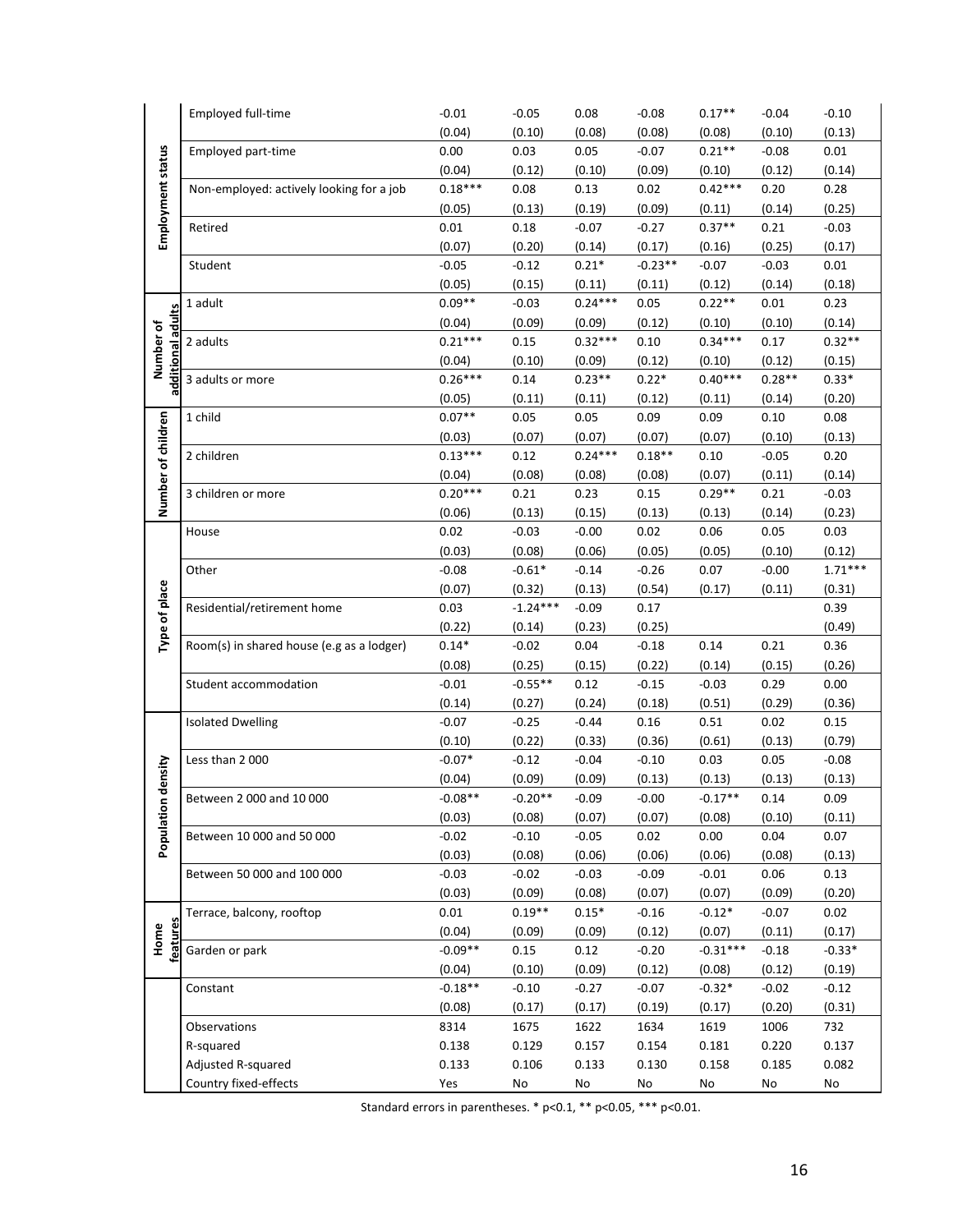

This graph displays coefficients resulting from the regression of the PSS score for the pooled and the Luxembourgish sample. For readability reasons, we have truncated the bars with coefficients over 0.6 in absolute value.  $*$  p<0.1,  $**$  p<0.05,  $***$  p<0.01.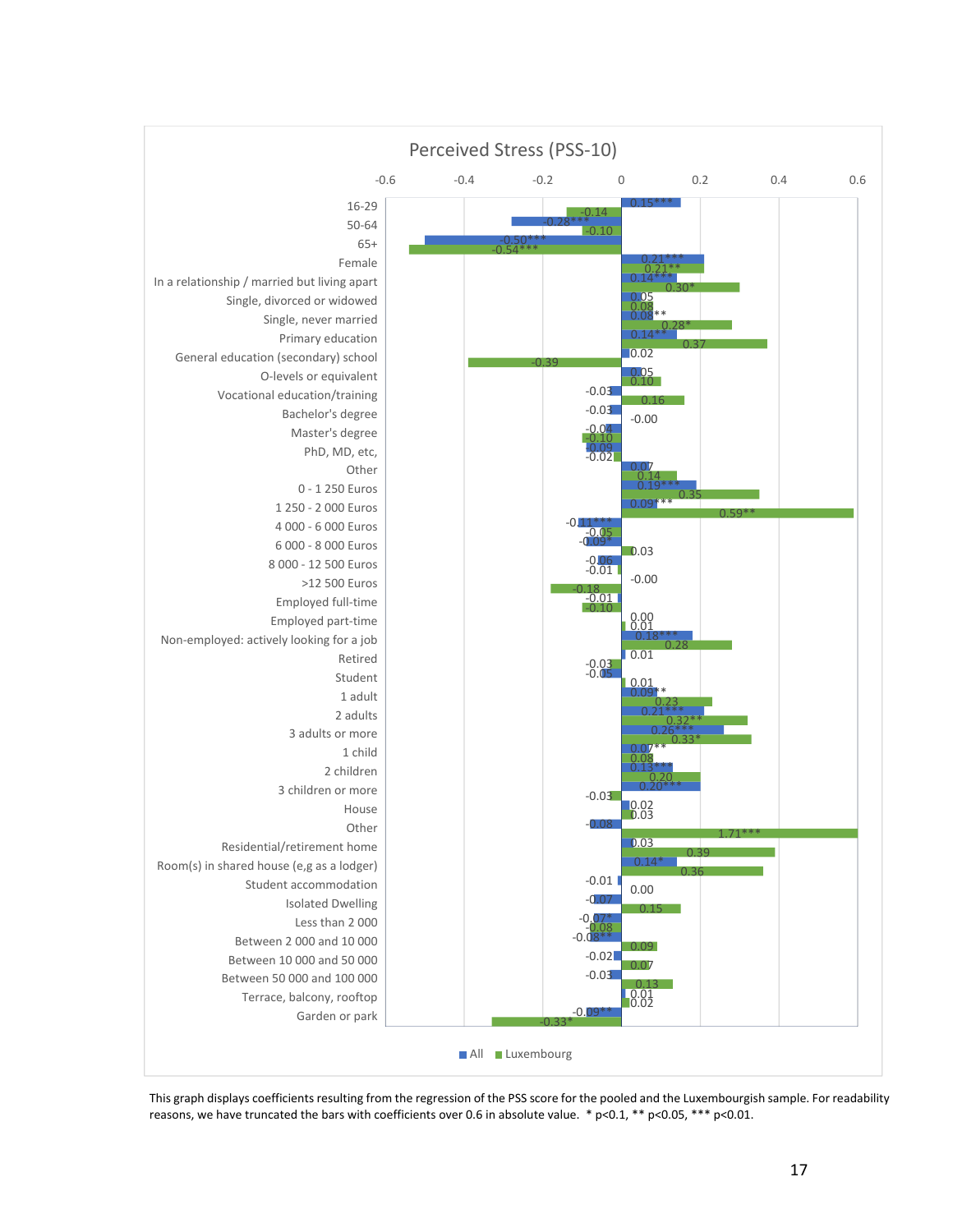#### Resilience and the Big‐5

As for life satisfaction and a worthwhile life above, resilience is always associated with greater well-being (here, lower stress) while the correlation between well-being and neuroticism is negative. It is notable that the size of these two correlationsislarger with respect to perceived stress in life than with life satisfaction or a worthwhile life.

|                              | Perceived Stress (PSS-10) |            |            |            |            |            |            |  |  |  |  |  |
|------------------------------|---------------------------|------------|------------|------------|------------|------------|------------|--|--|--|--|--|
|                              | (1)                       | (2)        | (3)        | (4)        | (5)        | (6)        | (7)        |  |  |  |  |  |
|                              | All                       | <b>FRA</b> | <b>GER</b> | <b>ITA</b> | <b>SPA</b> | <b>SWE</b> | <b>LUX</b> |  |  |  |  |  |
| Brief Resilience Scale (BRS) | $-0.07***$                | $-0.08***$ | $-0.07***$ | $-0.07***$ | $-0.07***$ | $-0.07***$ | $-0.04***$ |  |  |  |  |  |
|                              | (0.00)                    | (0.01)     | (0.01)     | (0.01)     | (0.01)     | (0.01)     | (0.01)     |  |  |  |  |  |
| Extraversion                 | $-0.00$                   | $-0.01$    | 0.00       | $-0.00$    | 0.00       | $-0.00$    | $-0.00$    |  |  |  |  |  |
|                              | (0.00)                    | (0.01)     | (0.01)     | (0.01)     | (0.01)     | (0.01)     | (0.01)     |  |  |  |  |  |
| Agreeableness                | $-0.00$                   | $-0.00$    | $-0.00$    | $-0.01$    | $-0.01$    | 0.01       | $0.02*$    |  |  |  |  |  |
|                              | (0.00)                    | (0.01)     | (0.01)     | (0.01)     | (0.01)     | (0.01)     | (0.01)     |  |  |  |  |  |
| Conscientiousness            | $-0.02***$                | $-0.01*$   | $-0.01**$  | $-0.01**$  | $-0.02***$ | $-0.01**$  | $-0.00$    |  |  |  |  |  |
|                              | (0.00)                    | (0.01)     | (0.01)     | (0.01)     | (0.01)     | (0.01)     | (0.01)     |  |  |  |  |  |
| Neuroticism                  | $0.11***$                 | $0.10***$  | $0.08***$  | $0.11***$  | $0.11***$  | $0.11***$  | $0.15***$  |  |  |  |  |  |
|                              | (0.00)                    | (0.01)     | (0.01)     | (0.01)     | (0.01)     | (0.01)     | (0.01)     |  |  |  |  |  |
| Intellect/Imagination        | $-0.01**$                 | $-0.01$    | $-0.00$    | $-0.01*$   | $-0.00$    | $-0.01$    | 0.00       |  |  |  |  |  |
|                              | (0.00)                    | (0.01)     | (0.01)     | (0.01)     | (0.01)     | (0.01)     | (0.01)     |  |  |  |  |  |
| Observations                 | 7958                      | 1598       | 1543       | 1559       | 1550       | 950        | 732        |  |  |  |  |  |
| R-squared                    | 0.467                     | 0.433      | 0.468      | 0.480      | 0.512      | 0.556      | 0.476      |  |  |  |  |  |
| Adjusted R-squared           | 0.463                     | 0.415      | 0.450      | 0.463      | 0.496      | 0.532      | 0.438      |  |  |  |  |  |
| Controls                     | Yes                       | Yes        | Yes        | Yes        | Yes        | Yes        | Yes        |  |  |  |  |  |
| Country fixed-effects        | Yes                       | No         | No         | No         | No         | No         | No         |  |  |  |  |  |

Standard errors in parentheses. \* p<0.1, \*\* p<0.05, \*\*\* p<0.01.

# Depression Severity (PHQ‐9)

The PHQ‐9 is a 9‐item measure of depression severity, assessing depressive symptoms, such as sleep and concentration problems. Responses to the items are on a 4‐point Likert scale, ranging from 0 *not at all* to 3 *nearly every day*. The sum of the nine answers produces a total depression score, with higher values indicating more severe depressive symptoms. Scores of 10 or over on this 0‐27 scale indicate clinically‐relevant depression, with 5, 10, 15 and 20 representing the cut points for mild, moderate, moderately‐severe and severe depression, respectively.

# Summary Results for the Pooled Sample

Depressive symptoms are notably higher for individuals living in residential or retirement homes (.77 SD) and larger households with 3 or more children (.31 SD), 3 or more additional adults (.22 SD), the younger (.24 SD), women (.18 SD), the unemployed (.13 SD) and retired (.12 SD), those not in a relationship, and those with lower incomes (.16 SD). In terms of age, depressive symptoms fall monotonically with age: the difference in depression between the youngest and oldest age group is two-thirds of a standard deviation.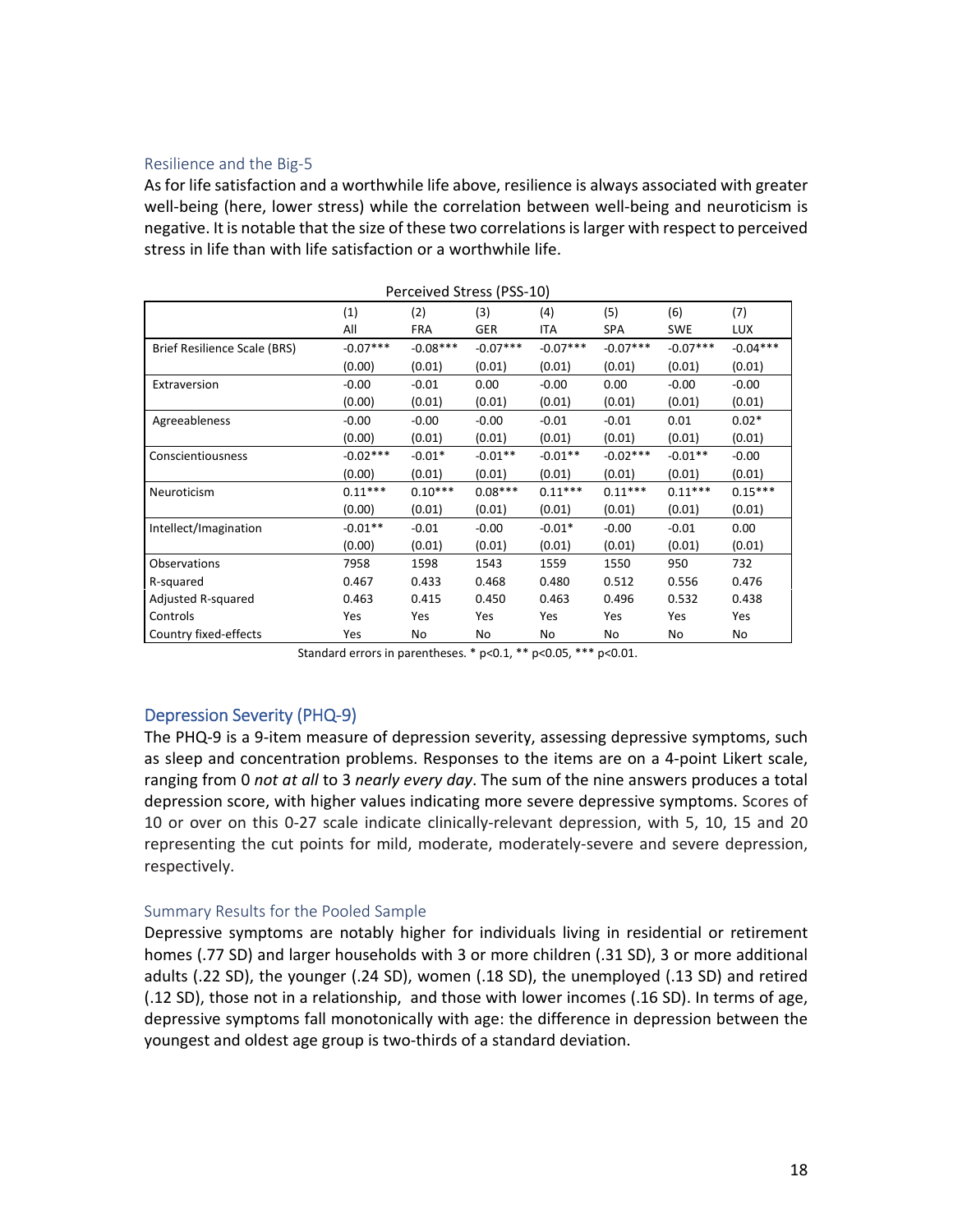#### Detailed Results

The age profile of depressive symptoms is similar across all countries except Luxembourg, where depression is hump-shaped in age. Women have higher depression scores in every country. Being in a relationship is associated with fewer depressive symptoms, but only for those who live together: those in a relationship but living apart have the same depression scores asthe single (both divorced or widowed, and never married). The relationship between marital status and depression is particularly pronounced in Luxembourg.

There is a pronounced profile between education and the PHQ score, when we consider all countries simultaneously, with the more‐educated reporting fewer depressive symptoms. Equally, higher income is associated with less depression, at least up to a household income of 6 000€. This pattern is more muted in Luxembourg. Conditional on all of the other variables, the unemployed and the retired have somewhat higher depression scores, although the patterns here are not very strong, perhaps reflecting the unusual situation with respect to working conditions during lockdown.

As was the case for stress above, there is a notable relationship between household size and depressive symptoms: these are higher in households with both more adults and more children. The children effect is absent in Luxembourg. Less-populated areas have lessdepressed inhabitants; this protective effect of space was less evident for the life satisfaction, worthwhile life, and stress scores analyzed above. The population-density relationship is particularly pronounced in France and Germany.

|                     |                                              | (1)                 | (2)                | (3)            | (4)            | (5)                | (6)            | (7)                |
|---------------------|----------------------------------------------|---------------------|--------------------|----------------|----------------|--------------------|----------------|--------------------|
|                     |                                              | All                 | <b>FRA</b>         | <b>GER</b>     | <b>ITA</b>     | <b>SPA</b>         | <b>SWE</b>     | <b>LUX</b>         |
|                     | 16-29                                        | $0.24***$           | $0.23***$          | $0.34***$      | $0.33***$      | $0.30***$          | 0.13           | $-0.26**$          |
|                     |                                              | (0.04)              | (0.08)             | (0.09)         | (0.08)         | (0.08)             | (0.11)         | (0.13)             |
| Age group           | 50-64                                        | $-0.23***$          | $-0.17**$          | $-0.29***$     | $-0.14**$      | $-0.30***$         | $-0.34***$     | $-0.02$            |
|                     |                                              | (0.03)              | (0.07)             | (0.06)         | (0.07)         | (0.07)             | (0.10)         | (0.10)             |
|                     | $65+$                                        | $-0.42***$          | $-0.32***$         | $-0.54***$     | $-0.13$        | $-0.27**$          | $-0.89***$     | $-0.33**$          |
|                     |                                              | (0.05)              | (0.12)             | (0.09)         | (0.11)         | (0.12)             | (0.15)         | (0.17)             |
|                     | Female                                       | $0.18***$           | $0.17***$          | $0.08*$        | $0.20***$      | $0.24***$          | $0.19***$      | $0.14*$            |
| Gender              |                                              |                     |                    |                |                |                    |                |                    |
|                     |                                              | (0.02)<br>$0.16***$ | (0.05)<br>$0.32**$ | (0.05)<br>0.13 | (0.05)<br>0.14 | (0.05)<br>$0.21**$ | (0.07)<br>0.02 | (0.08)<br>$0.43**$ |
| Relationship Status | In a relationship / married but living apart |                     |                    |                |                |                    |                |                    |
|                     |                                              | (0.04)              | (0.15)             | (0.09)         | (0.09)         | (0.09)             | (0.12)         | (0.17)             |
|                     | Single, divorced or widowed                  | $0.11***$           | 0.04               | $0.24***$      | 0.04           | 0.02               | 0.10           | $0.27*$            |
|                     |                                              | (0.04)              | (0.09)             | (0.09)         | (0.08)         | (0.10)             | (0.11)         | (0.16)             |
|                     | Single, never married                        | $0.14***$           | 0.12               | 0.11           | $0.14*$        | $0.13*$            | 0.13           | $0.39***$          |
|                     |                                              | (0.03)              | (0.08)             | (0.07)         | (0.08)         | (0.08)             | (0.10)         | (0.14)             |
|                     | Primary education                            | $0.20**$            | 0.29               | 0.40           | $-0.54*$       | 0.15               | 0.07           | $1.06***$          |
|                     |                                              | (0.08)              | (0.18)             | (0.40)         | (0.28)         | (0.16)             | (0.12)         | (0.51)             |
|                     | General education (secondary) school         | $0.14**$            | 0.22               | 0.08           | $0.26***$      | 0.06               | $-0.31$        | 0.19               |
|                     |                                              | (0.06)              | (0.14)             | (0.15)         | (0.09)         | (0.10)             | (0.41)         | (0.35)             |
|                     | O-levels or equivalent                       | $0.07*$             | 0.09               | $-0.15*$       | $0.20**$       | 0.11               | 0.03           | 0.12               |
|                     |                                              | (0.04)              | (0.08)             | (0.09)         | (0.10)         | (0.11)             | (0.11)         | (0.15)             |
| Educational degree  | Vocational education/training                | $-0.05$             | 0.11               | $-0.21***$     | 0.04           | 0.03               | $-0.16$        | 0.08               |
|                     |                                              | (0.04)              | (0.14)             | (0.07)         | (0.14)         | (0.08)             | (0.10)         | (0.15)             |
|                     | Bachelor's degree                            | 0.00                | $-0.03$            | $-0.13$        | $0.16*$        | 0.10               | $-0.06$        | $-0.08$            |
|                     |                                              | (0.03)              | (0.07)             | (0.10)         | (0.09)         | (0.08)             | (0.09)         | (0.12)             |
|                     | Master's degree                              | $-0.05$             | $-0.05$            | $-0.19**$      | 0.07           | 0.09               | $-0.30***$     | $-0.09$            |
|                     |                                              | (0.03)              | (0.08)             | (0.08)         | (0.06)         | (0.09)             | (0.11)         | (0.11)             |

Depression (PHQ‐9)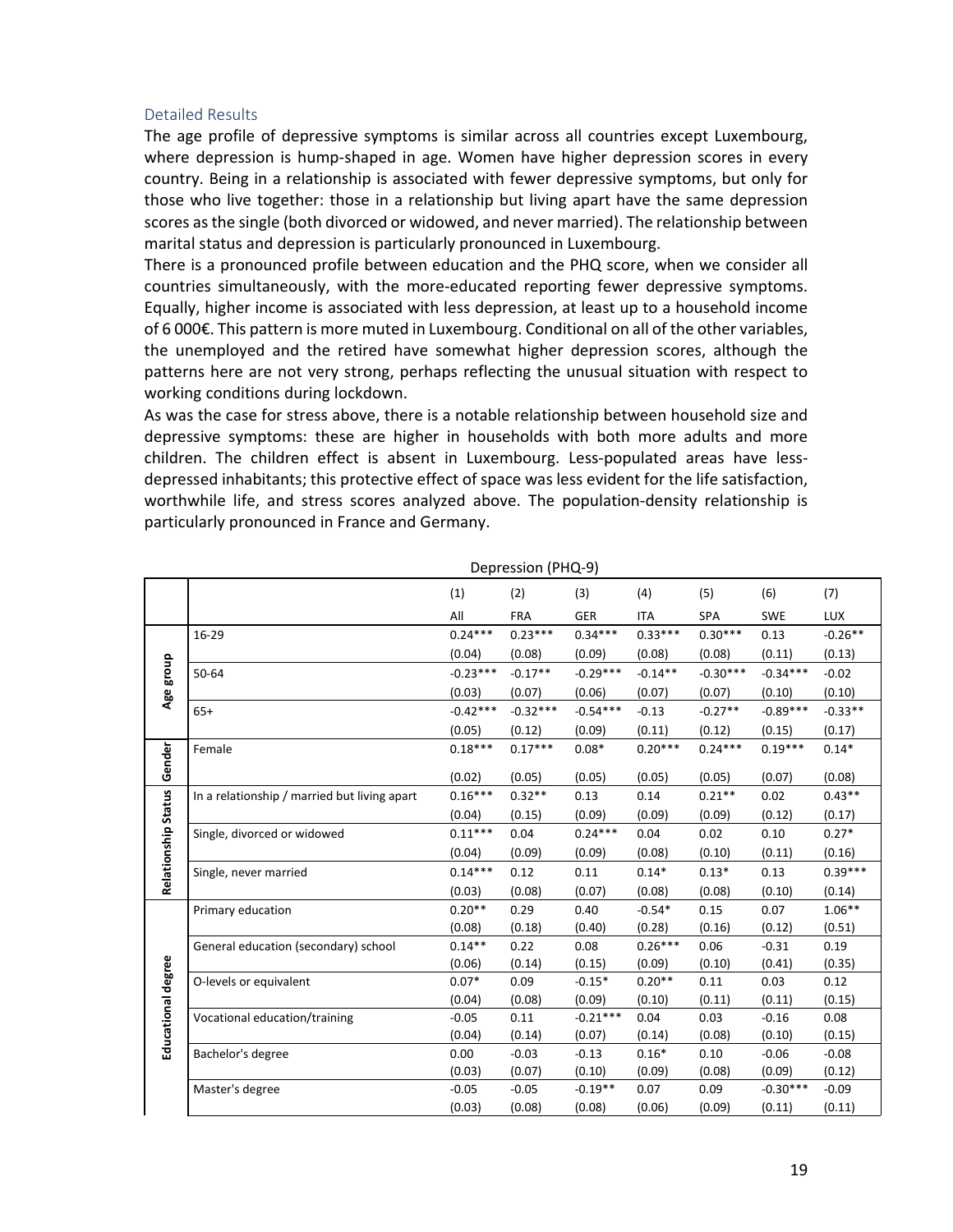|                    | PhD, MD, etc.                             | $-0.10*$             | 0.03                | $-0.23*$           | 0.04              | $-0.06$           | $-0.34$           | $-0.24$        |
|--------------------|-------------------------------------------|----------------------|---------------------|--------------------|-------------------|-------------------|-------------------|----------------|
|                    |                                           | (0.06)               | (0.15)              | (0.13)             | (0.14)            | (0.14)            | (0.27)            | (0.15)         |
|                    | Other                                     | $-0.06$              |                     | 0.26               | $-0.36$           | 0.15              | $-0.11$           | 0.00           |
|                    |                                           | (0.10)               |                     | (0.39)             | (0.24)            | (0.40)            | (0.12)            | (0.23)         |
|                    | 0 - 1 250 Euros                           | $0.16***$            | $0.39***$           | 0.08               | $0.25***$         | 0.13              | 0.10              | 0.28           |
|                    |                                           | (0.04)               | (0.11)              | (0.08)             | (0.08)            | (0.08)            | (0.14)            | (0.30)         |
|                    | 1 250 - 2 000 Euros                       | $0.12***$            | $0.15***$           | 0.11               | $0.19***$         | $0.11*$           | 0.08              | $0.38*$        |
|                    |                                           | (0.03)               | (0.07)              | (0.07)             | (0.06)            | (0.06)            | (0.09)            | (0.22)         |
|                    | 4 000 - 6 000 Euros                       | $-0.06**$            | $-0.04$             | $-0.16**$          | $-0.06$           | $-0.01$           | $-0.08$           | $-0.02$        |
|                    |                                           | (0.03)               | (0.07)              | (0.06)             | (0.09)            | (0.09)            | (0.09)            | (0.11)         |
| Household income   | 6 000 - 8 000 Euros                       | $-0.02$              | $-0.20*$            | $-0.20*$           | $0.41**$          | $-0.15$           | 0.16              | 0.10           |
|                    |                                           | (0.05)               | (0.11)              | (0.10)             | (0.17)            | (0.19)            | (0.12)            | (0.12)         |
|                    | 8 000 - 12 500 Euros                      | $-0.05$              | $-0.17$             | $-0.03$            | 0.08              | $-0.33*$          | 0.23              | 0.01           |
|                    |                                           | (0.06)               | (0.19)              | (0.14)             | (0.19)            | (0.17)            | (0.20)            | (0.12)         |
|                    | >12 500 Euros                             | 0.06                 | 0.47                | 0.05               | $0.51**$          | $-0.46***$        | $0.64**$          | $-0.19$        |
|                    |                                           | (0.08)               | (0.29)              | (0.16)             | (0.23)            | (0.16)            | (0.25)            | (0.14)         |
|                    | Employed full-time                        | $0.08**$             | 0.16                | 0.13               | 0.08              | $0.19**$          | $-0.09$           | $-0.02$        |
|                    |                                           | (0.04)               | (0.10)              | (0.08)             | (0.08)            | (0.09)            | (0.11)            | (0.11)         |
|                    | Employed part-time                        | 0.05                 | 0.15                | 0.00               | 0.02              | 0.17              | 0.03              | 0.03           |
|                    |                                           | (0.04)               | (0.12)              | (0.09)             | (0.09)            | (0.11)            | (0.14)            | (0.12)         |
|                    | Non-employed: actively looking for a job  | $0.13**$             | 0.04                | 0.07               | 0.05              | $0.23*$           | $0.32*$           | 0.26           |
| Employment status  |                                           | (0.06)               | (0.14)              | (0.17)             | (0.11)            | (0.12)            | (0.18)            | (0.24)         |
|                    | Retired                                   | $0.12**$             | 0.21                | 0.07               | 0.00              | $0.32*$           | 0.30              | $-0.07$        |
|                    |                                           | (0.06)               | (0.19)              | (0.15)             | (0.15)            | (0.18)            | (0.23)            | (0.15)         |
|                    | Student                                   | 0.02                 | 0.05                | 0.16               | $-0.13$           | 0.03              | 0.17              | 0.17           |
|                    |                                           | (0.05)               | (0.14)              | (0.10)             | (0.11)            | (0.12)            | (0.15)            | (0.16)         |
|                    | 1 adult                                   | 0.01                 | 0.01                | 0.08               | 0.08              | 0.10              | $-0.11$           | 0.15           |
|                    |                                           | (0.04)               | (0.09)              | (0.08)             | (0.11)            | (0.11)            | (0.11)            | (0.13)         |
| Number of          | 2 adults                                  | $0.08**$             | 0.13                | 0.11               | 0.12              | $0.19*$           | 0.03              | 0.11           |
|                    |                                           | (0.04)               | (0.09)              | (0.08)             | (0.11)            | (0.11)            | (0.12)            | (0.14)         |
| additional adults  | 3 adults or more                          | $0.22***$            | $0.20*$             | 0.18               | $0.30***$         | $0.37***$         | 0.02              | 0.29           |
|                    |                                           | (0.05)               | (0.12)              | (0.11)             | (0.12)            | (0.12)            | (0.17)            | (0.19)         |
| mber of children   | 1 child                                   | $0.14***$            | $0.15**$            | 0.11               | $0.24***$         | $0.17**$          | 0.07              | 0.01           |
|                    |                                           | (0.03)               | (0.07)              | (0.08)             | (0.07)            | (0.07)            | (0.12)            | (0.11)         |
|                    | 2 children                                | $0.19***$            | 0.11                | $0.30***$          | $0.33***$         | $0.20**$          | 0.01              | 0.10           |
|                    |                                           | (0.04)               | (0.09)              | (0.10)             | (0.08)            | (0.08)            | (0.13)            | (0.12)         |
|                    | 3 children or more                        | $0.31***$            | $0.40***$           | 0.25               | $0.33**$          | $0.43***$         | 0.17              | 0.01           |
| Ē                  |                                           | (0.07)               | (0.15)              | (0.16)             | (0.15)            | (0.16)            | (0.17)            | (0.23)         |
|                    | House                                     | 0.02                 | 0.07                | 0.04               | $0.01\,$          | $-0.00$           | $-0.03$           | 0.17           |
|                    |                                           | (0.03)               | (0.08)              | (0.06)             | (0.06)            | (0.06)            | (0.10)            | (0.11)         |
|                    | Other                                     | $-0.06$              | $-0.18$             | $-0.03$            | $-0.57**$         | 0.08              | $-0.14$           | $1.17***$      |
| Type of place      |                                           | (0.07)               | (0.21)              | (0.12)             | (0.26)            | (0.17)            | (0.10)            | (0.38)         |
|                    | Residential/retirement home               | $0.77**$             | $-0.60***$          | 0.39               | $2.82***$         |                   |                   | $0.87***$      |
|                    |                                           | (0.35)               | (0.13)              | (0.25)             | (0.28)            |                   |                   | (0.31)         |
|                    | Room(s) in shared house (e.g as a lodger) | $0.16*$              | $-0.12$             | 0.15               | 0.04              | 0.21              | 0.07              | 0.22           |
|                    |                                           | (0.10)               | (0.21)              | (0.16)<br>$0.70**$ | (0.24)            | (0.20)            | (0.33)            | (0.27)         |
|                    | Student accommodation                     | 0.08                 | $-0.44*$            |                    | 0.01              | 0.47              | 0.06              | 0.10           |
|                    |                                           | (0.16)<br>$-0.18**$  | (0.23)<br>$-0.38**$ | (0.33)             | (0.24)            | (0.53)            | (0.32)            | (0.37)         |
|                    | <b>Isolated Dwelling</b>                  |                      |                     | $-0.30$            | 0.05              | 0.10              | $-0.10$           | $-0.03$        |
|                    |                                           | (0.09)               | (0.18)              | (0.39)             | (0.26)            | (0.57)            | (0.13)            | (0.48)         |
|                    | Less than 2000                            | $-0.15***$           | $-0.24***$          | $-0.20***$         | $-0.04$           | 0.04              | $-0.02$           | $-0.16$        |
|                    |                                           | (0.04)<br>$-0.09***$ | (0.08)<br>$-0.20**$ | (0.08)             | (0.12)            | (0.13)            | (0.12)            | (0.11)         |
| Population density | Between 2 000 and 10 000                  | (0.03)               | (0.08)              | $-0.10$<br>(0.06)  | $-0.09$<br>(0.07) | $-0.09$<br>(0.08) | $-0.04$<br>(0.10) | 0.01<br>(0.10) |
|                    |                                           |                      |                     |                    |                   |                   |                   |                |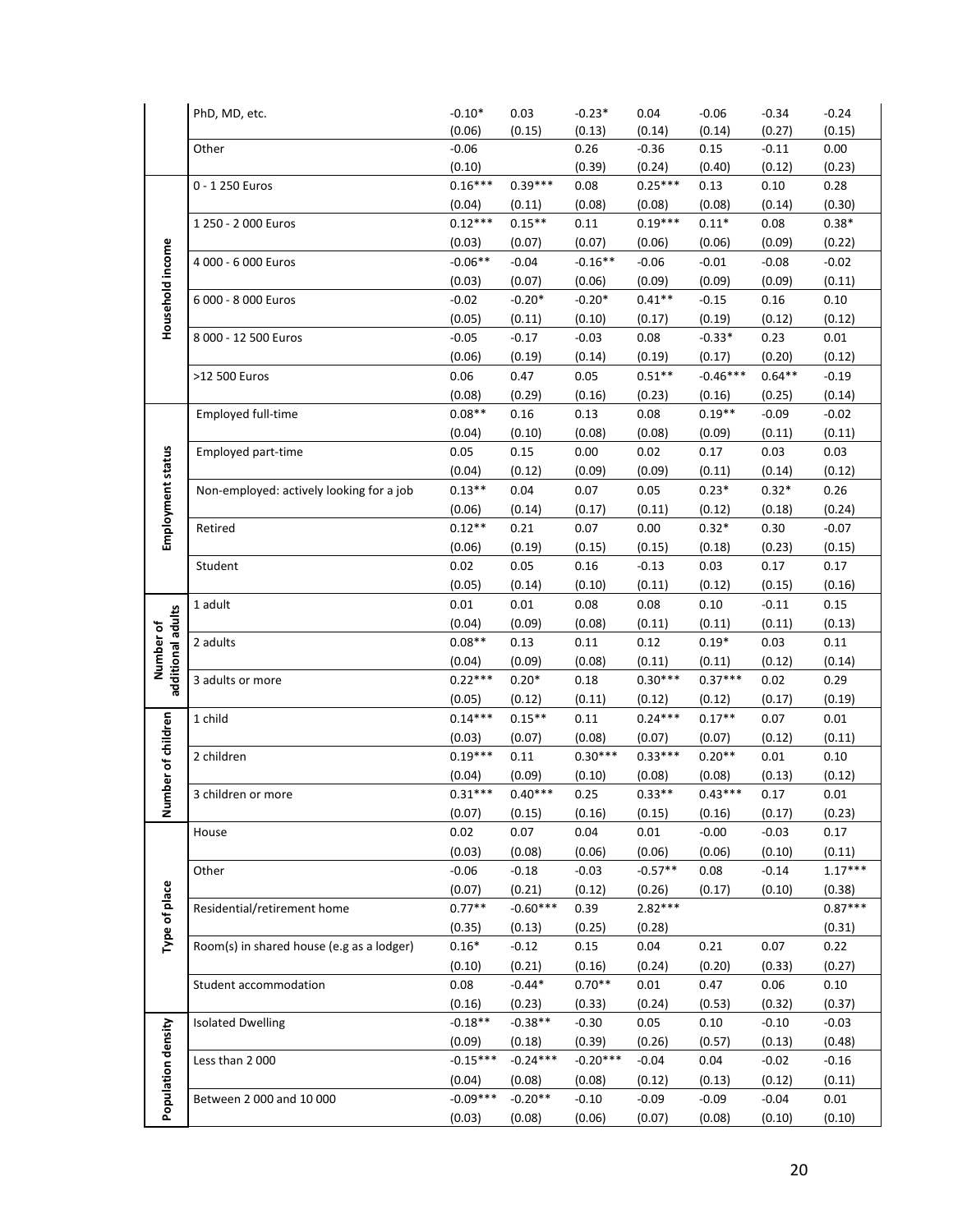|          | Between 10 000 and 50 000  | $-0.02$    | $-0.11$   | $-0.01$  | 0.02      | 0.05      | $-0.10$ | $-0.04$   |
|----------|----------------------------|------------|-----------|----------|-----------|-----------|---------|-----------|
|          |                            | (0.03)     | (0.08)    | (0.06)   | (0.06)    | (0.07)    | (0.09)  | (0.12)    |
|          | Between 50 000 and 100 000 | 0.04       | $-0.03$   | 0.10     | 0.02      | 0.08      | 0.03    | $-0.10$   |
|          |                            | (0.03)     | (0.09)    | (0.08)   | (0.07)    | (0.07)    | (0.09)  | (0.25)    |
|          | Terrace, balcony, rooftop  | 0.02       | $0.15*$   | 0.10     | $-0.01$   | $-0.06$   | $-0.12$ | 0.14      |
| Home     |                            | (0.04)     | (0.09)    | (0.09)   | (0.12)    | (0.07)    | (0.14)  | (0.14)    |
| features | Garden or park             | $-0.04$    | 0.06      | 0.08     | 0.02      | $-0.14$   | $-0.22$ | $-0.30**$ |
|          |                            | (0.04)     | (0.10)    | (0.09)   | (0.12)    | (0.09)    | (0.15)  | (0.15)    |
|          | Constant                   | $-0.22***$ | $-0.39**$ | $-0.30*$ | $-0.41**$ | $-0.42**$ | 0.25    | $-0.23$   |
|          |                            | (0.08)     | (0.17)    | (0.17)   | (0.18)    | (0.18)    | (0.23)  | (0.27)    |
|          | Observations               | 8314       | 1675      | 1622     | 1634      | 1619      | 1006    | 732       |
|          | R-squared                  | 0.146      | 0.129     | 0.176    | 0.168     | 0.166     | 0.188   | 0.150     |
|          | Adjusted R-squared         | 0.141      | 0.106     | 0.153    | 0.145     | 0.143     | 0.152   | 0.096     |
|          | Country fixed-effects      | Yes        | No        | No       | No        | No        | No      | No        |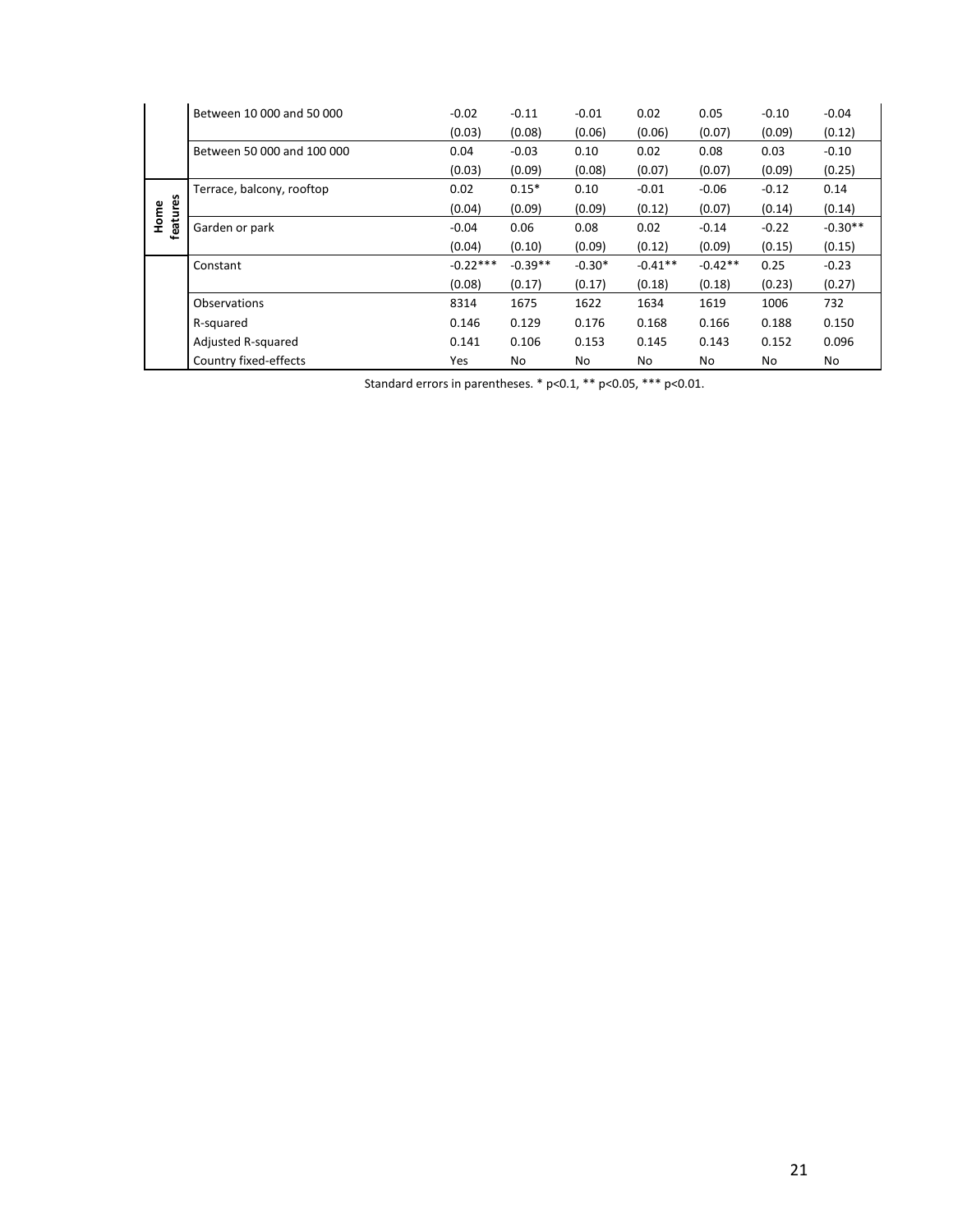

This graph displays coefficients resulting from the regression of the PHQ score for the pooled and the Luxembourgish sample. For readability reasons, we have truncated the bars with coefficients over 0.6 in absolute value. \* p<0.1, \*\* p<0.05, \*\*\* p<0.01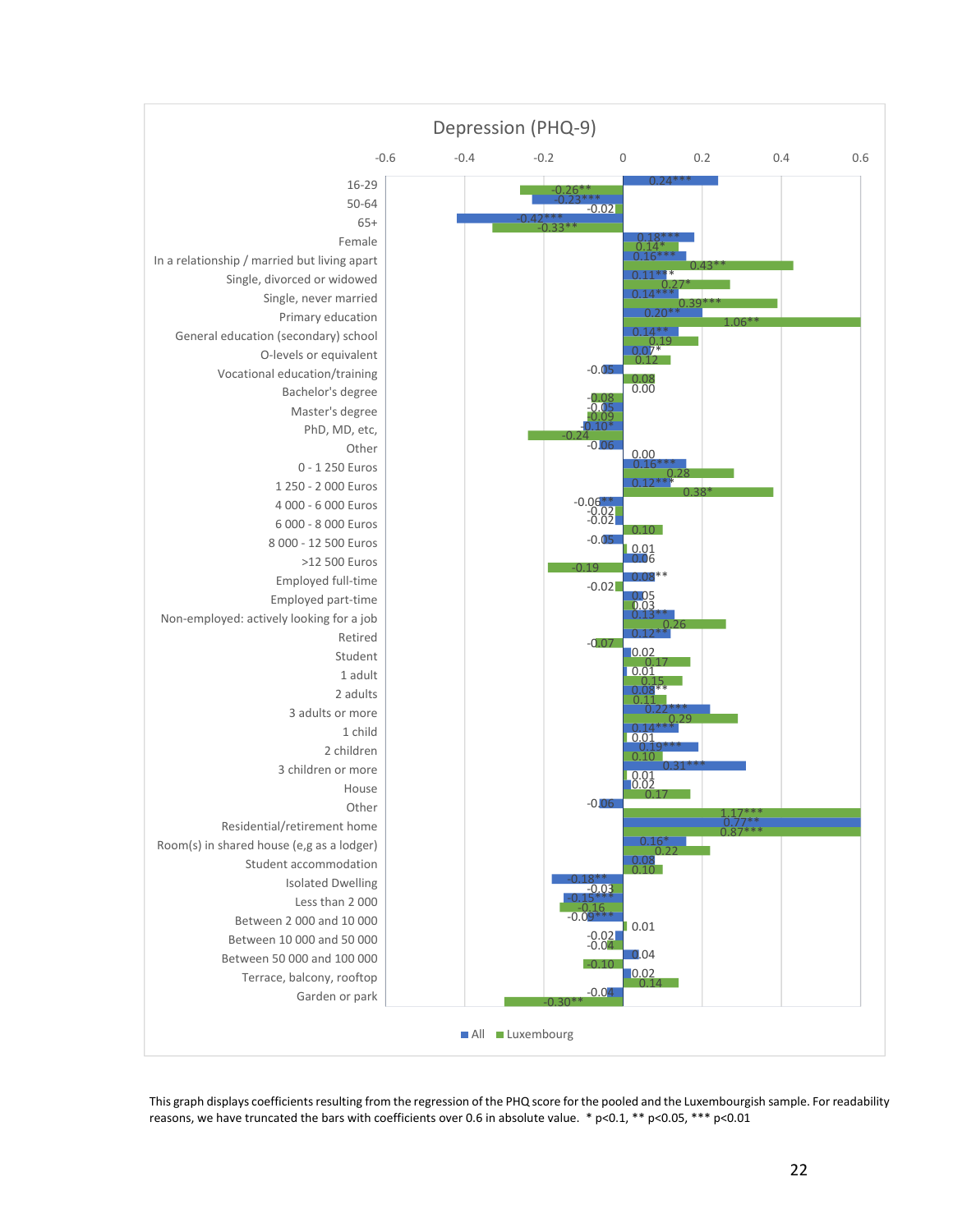#### Resilience and Big‐5

As above, resilience is associated with higher well‐being and neuroticism with lower well‐ being. Neither relationship is large in terms of the estimated coefficients. We also find smaller, but significant, correlations between the PHQ depression score and agreeableness, conscientiousness, and intellect. These relationships are all remarkably similar across our six countries.

|                              | Depression (PHQ-9) |            |            |            |            |            |            |  |
|------------------------------|--------------------|------------|------------|------------|------------|------------|------------|--|
|                              | (1)                | (2)        | (3)        | (4)        | (5)        | (6)        | (7)        |  |
|                              | All                | <b>FRA</b> | <b>GER</b> | ITA        | <b>SPA</b> | <b>SWE</b> | <b>LUX</b> |  |
| Brief Resilience Scale (BRS) | $-0.05***$         | $-0.05***$ | $-0.05***$ | $-0.05***$ | $-0.06***$ | $-0.05***$ | $-0.05***$ |  |
|                              | (0.00)             | (0.01)     | (0.01)     | (0.01)     | (0.01)     | (0.01)     | (0.01)     |  |
| Extraversion                 | $-0.00$            | 0.01       | $-0.01**$  | $-0.00$    | 0.00       | $-0.02**$  | $-0.01$    |  |
|                              | (0.00)             | (0.01)     | (0.01)     | (0.01)     | (0.01)     | (0.01)     | (0.01)     |  |
| Agreeableness                | $-0.01***$         | $-0.01**$  | 0.00       | $-0.03***$ | $-0.02**$  | 0.00       | 0.02       |  |
|                              | (0.00)             | (0.01)     | (0.01)     | (0.01)     | (0.01)     | (0.01)     | (0.01)     |  |
| Conscientiousness            | $-0.02***$         | $-0.01$    | $-0.02***$ | $-0.02***$ | $-0.03***$ | $-0.02**$  | $-0.01*$   |  |
|                              | (0.00)             | (0.01)     | (0.01)     | (0.01)     | (0.01)     | (0.01)     | (0.01)     |  |
| Neuroticism                  | $0.09***$          | $0.08***$  | $0.08***$  | $0.09***$  | $0.09***$  | $0.10***$  | $0.11***$  |  |
|                              | (0.00)             | (0.01)     | (0.01)     | (0.01)     | (0.01)     | (0.01)     | (0.01)     |  |
| Intellect/Imagination        | $-0.01**$          | $-0.02***$ | $-0.01$    | $-0.01*$   | 0.00       | 0.00       | 0.01       |  |
|                              | (0.00)             | (0.01)     | (0.01)     | (0.01)     | (0.01)     | (0.01)     | (0.01)     |  |
| Observations                 | 7958               | 1598       | 1543       | 1559       | 1550       | 950        | 732        |  |
| R-squared                    | 0.371              | 0.306      | 0.421      | 0.382      | 0.398      | 0.417      | 0.451      |  |
| Adjusted R-squared           | 0.367              | 0.284      | 0.401      | 0.362      | 0.379      | 0.385      | 0.411      |  |
| Controls                     | Yes                | Yes        | Yes        | Yes        | Yes        | Yes        | Yes        |  |
| Country fixed-effects        | Yes                | No         | No         | No         | No         | No         | No         |  |

Standard errors in parentheses. \* p<0.1, \*\* p<0.05, \*\*\* p<0.01.

# Generalized Anxiety Symptoms (GAD‐7)

The GAD-7 is a 7-item measure of generalized anxiety disorder symptoms, such as feeling nervous and not being able to stop worrying. Responses are on a 4‐point Likert scale ranging from 0 *not at all* to 3 *nearly every day*. The sum of the seven responses forms a total score on a 0‐21 scale, for which higher values represent more severe anxiety symptoms. Scores of 10 or over on this 0‐21 scale indicate clinically‐relevant anxiety, with 5, 10 and 15 representing the cut points for mild, moderate, and severe anxiety, respectively.

# Summary Results for the Pooled Sample

Similar to the patterns for depression above, anxiety symptoms are higher for individuals in residential or retirement homes (.56 SD), those in households with more adults or children, women (.21 SD), the unemployed (.13 SD), those in a relationship but living apart (.13 SD), and those with the lowest incomes (.14 SD). Anxiety symptoms fall with age and are lower in more sparsely‐populated areas.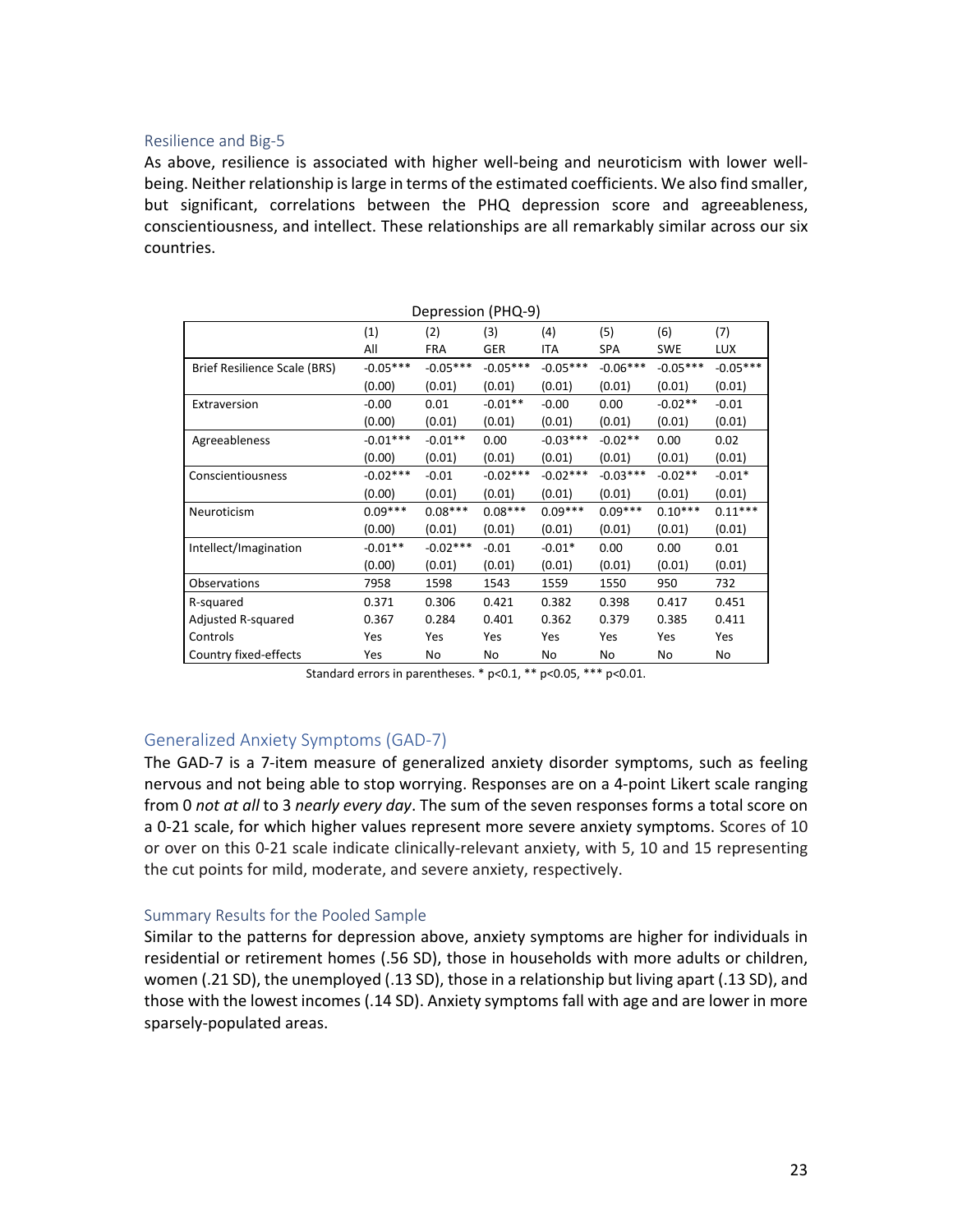# Detailed Results

Women are more anxious than men in all countries. Anxiety falls with age in every country apart from Luxembourg where, as was the case for depression above, the relationship is hump‐shaped.

Income protects against anxiety, at least up to 8 000€. This protection is particularly strong in France and Italy. There is some evidence of higher anxiety for the top earners in some countries; this was also the case for depression above.

A larger number of adults in the household is associated with higher anxiety in most countries. Equally, anxiety is higher in households with more children (except for Sweden and Luxembourg, as was the case for depression above). The relationship between population density and anxiety is largely driven by France and Germany, as above.

| (1)<br>(2)<br>(4)<br>(5)<br>(6)<br>(3)<br>All<br><b>FRA</b><br>GER<br><b>ITA</b><br>SPA<br><b>SWE</b><br>$0.14***$<br>$0.24***$<br>$0.20**$<br>$0.20**$<br>16-29<br>0.10<br>0.07<br>(0.04)<br>(0.09)<br>(0.08)<br>(0.08)<br>(0.10)<br>(0.08)<br>Age group<br>$-0.23***$<br>$-0.20**$<br>$-0.26***$<br>$-0.28***$<br>50-64<br>$-0.14**$<br>$-0.36***$ | (7)<br><b>LUX</b><br>$-0.22*$<br>(0.13)<br>$-0.06$ |
|------------------------------------------------------------------------------------------------------------------------------------------------------------------------------------------------------------------------------------------------------------------------------------------------------------------------------------------------------|----------------------------------------------------|
|                                                                                                                                                                                                                                                                                                                                                      |                                                    |
|                                                                                                                                                                                                                                                                                                                                                      |                                                    |
|                                                                                                                                                                                                                                                                                                                                                      |                                                    |
|                                                                                                                                                                                                                                                                                                                                                      |                                                    |
|                                                                                                                                                                                                                                                                                                                                                      |                                                    |
| (0.03)<br>(0.08)<br>(0.07)<br>(0.09)<br>(0.06)<br>(0.07)                                                                                                                                                                                                                                                                                             | (0.11)                                             |
| $-0.42***$<br>$-0.76***$<br>$-0.38***$<br>$-0.52***$<br>$-0.22**$<br>$-0.25**$<br>$65+$                                                                                                                                                                                                                                                              | $-0.49***$                                         |
| (0.05)<br>(0.12)<br>(0.09)<br>(0.10)<br>(0.11)<br>(0.14)                                                                                                                                                                                                                                                                                             | (0.18)                                             |
| Relationship Status Gender<br>$0.21***$<br>$0.16***$<br>$0.15***$<br>$0.28***$<br>$0.24***$<br>$0.21***$<br>Female                                                                                                                                                                                                                                   | $0.19**$                                           |
| (0.02)<br>(0.05)<br>(0.05)<br>(0.05)<br>(0.05)<br>(0.07)                                                                                                                                                                                                                                                                                             | (0.09)                                             |
| In a relationship / married but living apart<br>$0.13***$<br>0.17<br>$0.18**$<br>$0.18**$<br>0.13<br>0.03                                                                                                                                                                                                                                            | 0.12                                               |
| (0.04)<br>(0.14)<br>(0.08)<br>(0.08)<br>(0.09)<br>(0.12)                                                                                                                                                                                                                                                                                             | (0.18)                                             |
| $0.23***$<br>Single, divorced or widowed<br>0.05<br>$-0.01$<br>0.02<br>$-0.05$<br>$-0.01$                                                                                                                                                                                                                                                            | 0.01                                               |
| (0.04)<br>(0.09)<br>(0.09)<br>(0.09)<br>(0.09)<br>(0.11)                                                                                                                                                                                                                                                                                             | (0.16)                                             |
| $-0.02$<br>$0.13*$<br>0.03<br>0.10<br>0.05<br>0.00<br>Single, never married                                                                                                                                                                                                                                                                          | 0.17                                               |
| (0.08)<br>(0.03)<br>(0.07)<br>(0.08)<br>(0.08)<br>(0.10)                                                                                                                                                                                                                                                                                             | (0.14)                                             |
| 0.13<br>$-0.23$<br>0.04<br>Primary education<br>0.11<br>0.03<br>0.04                                                                                                                                                                                                                                                                                 | $1.10*$                                            |
| (0.08)<br>(0.17)<br>(0.30)<br>(0.40)<br>(0.15)<br>(0.12)                                                                                                                                                                                                                                                                                             | (0.57)                                             |
| $0.14**$<br>$0.31***$<br>General education (secondary) school<br>0.12<br>0.03<br>0.05<br>$-0.50$                                                                                                                                                                                                                                                     | 0.09                                               |
| (0.39)<br>(0.06)<br>(0.13)<br>(0.13)<br>(0.10)<br>(0.11)                                                                                                                                                                                                                                                                                             | (0.35)                                             |
| 0.00<br>$-0.16*$<br>0.01<br>0.15<br>$-0.07$<br>$-0.07$<br>O-levels or equivalent                                                                                                                                                                                                                                                                     | 0.14                                               |
| (0.04)<br>(0.08)<br>(0.10)<br>(0.09)<br>(0.11)<br>(0.10)                                                                                                                                                                                                                                                                                             | (0.15)                                             |
| Vocational education/training<br>$-0.05$<br>$-0.11$<br>$-0.19**$<br>$-0.03$<br>0.00<br>$-0.14$                                                                                                                                                                                                                                                       | 0.14                                               |
| (0.15)<br>(0.04)<br>(0.12)<br>(0.08)<br>(0.08)<br>(0.10)                                                                                                                                                                                                                                                                                             | (0.16)                                             |
| $-0.02$<br>$-0.06$<br>$-0.10$<br>0.14<br>$-0.02$<br>$-0.09$<br>Bachelor's degree                                                                                                                                                                                                                                                                     | 0.02                                               |
| Educational degree<br>(0.03)<br>(0.07)<br>(0.10)<br>(0.08)<br>(0.08)<br>(0.07)                                                                                                                                                                                                                                                                       | (0.13)                                             |
| $-0.28***$<br>$-0.06*$<br>$-0.09$<br>$-0.14*$<br>0.07<br>$-0.01$<br>Master's degree                                                                                                                                                                                                                                                                  | $-0.05$                                            |
| (0.03)<br>(0.08)<br>(0.06)<br>(0.08)<br>(0.09)<br>(0.11)<br>$-0.27**$<br>$-0.09$<br>$-0.05$<br>0.19<br>$-0.16$<br>$-0.33$                                                                                                                                                                                                                            | (0.11)<br>0.01                                     |
| PhD, MD, etc.<br>(0.06)<br>(0.15)<br>(0.12)<br>(0.14)<br>(0.12)<br>(0.21)                                                                                                                                                                                                                                                                            | (0.16)                                             |
| $-0.08$<br>$-0.10$<br>$-0.11$<br>0.02<br>$-0.07$<br>Other                                                                                                                                                                                                                                                                                            | 0.13                                               |
| (0.10)<br>(0.42)<br>(0.22)<br>(0.32)<br>(0.14)                                                                                                                                                                                                                                                                                                       | (0.29)                                             |
| $0.14***$<br>$0.42***$<br>$0.16*$<br>0.11<br>0 - 1 250 Euros<br>0.07<br>0.11                                                                                                                                                                                                                                                                         | 0.14                                               |
| (0.04)<br>(0.11)<br>(0.08)<br>(0.08)<br>(0.08)<br>(0.13)                                                                                                                                                                                                                                                                                             | (0.25)                                             |
| $0.06**$<br>$0.12*$<br>0.10<br>0.02<br>0.08<br>0.04<br>1 250 - 2 000 Euros                                                                                                                                                                                                                                                                           | $0.45*$                                            |
| Household income<br>(0.03)<br>(0.07)<br>(0.06)<br>(0.06)<br>(0.06)<br>(0.09)                                                                                                                                                                                                                                                                         | (0.24)                                             |
| $-0.06**$<br>4 000 - 6 000 Euros<br>0.01<br>$-0.08$<br>$-0.17**$<br>$-0.01$<br>$-0.18**$                                                                                                                                                                                                                                                             | 0.01                                               |
| (0.03)<br>(0.07)<br>(0.06)<br>(0.08)<br>(0.08)<br>(0.09)                                                                                                                                                                                                                                                                                             | (0.11)                                             |
| $-0.39***$<br>$-0.07$<br>0.20<br>$-0.17$<br>0.10<br>6 000 - 8 000 Euros<br>$-0.17$                                                                                                                                                                                                                                                                   | 0.11                                               |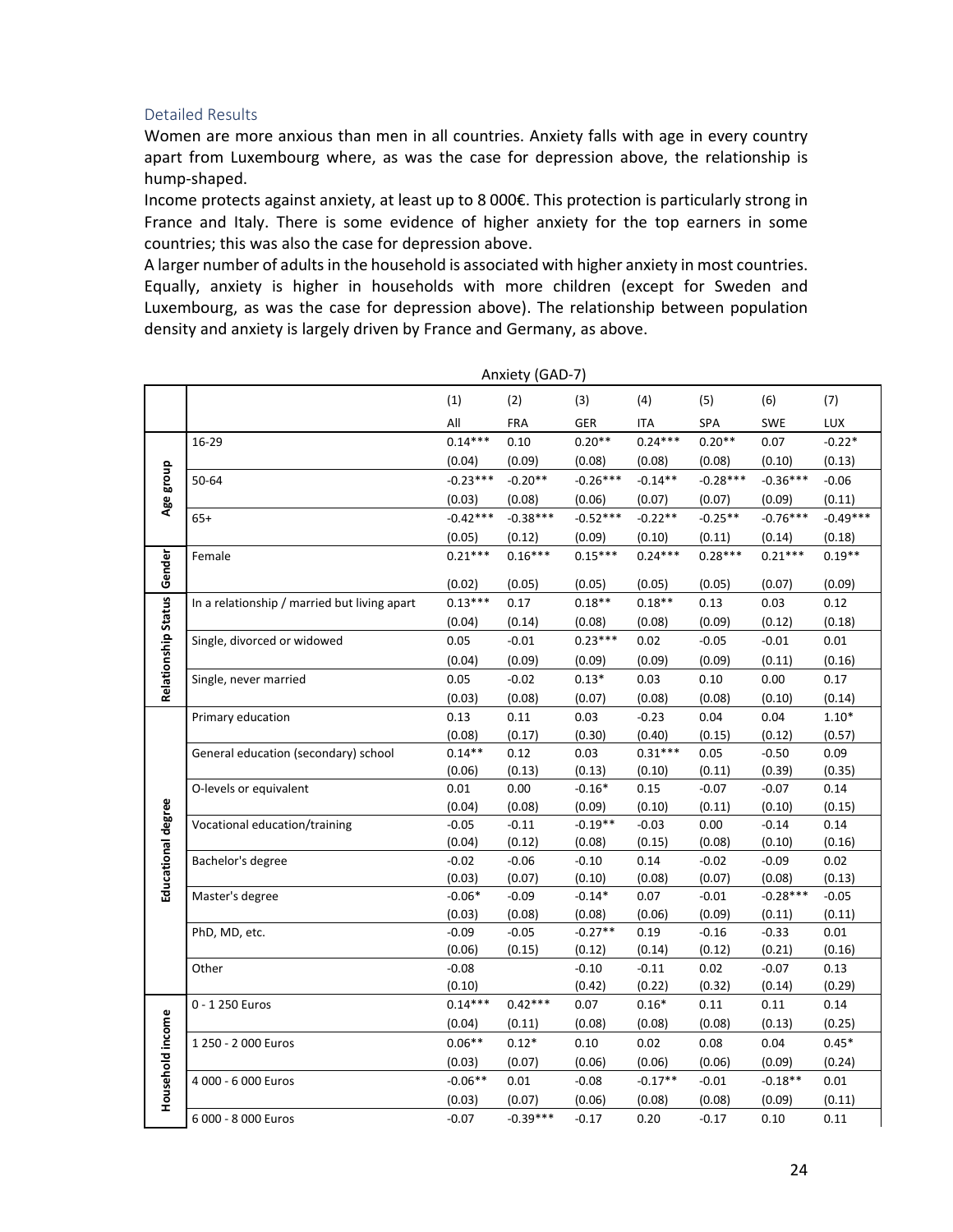|                    |                                           | (0.05)               | (0.09)              | (0.11)               | (0.18)            | (0.20)              | (0.13)         | (0.12)            |
|--------------------|-------------------------------------------|----------------------|---------------------|----------------------|-------------------|---------------------|----------------|-------------------|
|                    | 8 000 - 12 500 Euros                      | $-0.01$              | $-0.04$             | $-0.06$              | $-0.00$           | $-0.07$             | 0.18           | 0.08              |
|                    |                                           | (0.06)               | (0.20)              | (0.13)               | (0.18)            | (0.19)              | (0.18)         | (0.13)            |
|                    | >12 500 Euros                             | 0.11                 | $0.53*$             | 0.09                 | 0.37              | 0.02                | $0.55**$       | $-0.12$           |
|                    |                                           | (0.08)               | (0.31)              | (0.16)               | (0.23)            | (0.14)              | (0.25)         | (0.15)            |
|                    | Employed full-time                        | 0.05                 | 0.17                | 0.03                 | $-0.01$           | $0.21**$            | $-0.05$        | 0.00              |
|                    |                                           | (0.04)               | (0.11)              | (0.08)               | (0.08)            | (0.09)              | (0.11)         | (0.12)            |
|                    | Employed part-time                        | $-0.00$              | 0.18                | $-0.04$              | $-0.14$           | 0.08                | $-0.08$        | 0.12              |
| Employment status  |                                           | (0.04)               | (0.13)              | (0.09)               | (0.09)            | (0.11)              | (0.13)         | (0.13)            |
|                    | Non-employed: actively looking for a job  | $0.13**$             | $-0.04$             | $-0.02$              | 0.06              | $0.33***$           | 0.26           | 0.34              |
|                    |                                           | (0.06)               | (0.14)              | (0.18)               | (0.10)            | (0.12)              | (0.18)         | (0.27)            |
|                    | Retired                                   | 0.08                 | 0.18                | 0.14                 | $-0.11$           | 0.29                | 0.03           | 0.04              |
|                    |                                           | (0.06)               | (0.19)              | (0.14)               | (0.18)            | (0.19)              | (0.20)         | (0.15)            |
|                    | Student                                   | $-0.01$              | 0.08                | 0.15                 | $-0.16$           | 0.08                | $-0.08$        | 0.15              |
|                    |                                           | (0.05)               | (0.14)              | (0.10)               | (0.11)            | (0.12)              | (0.15)         | (0.18)            |
|                    | 1 adult                                   | $0.08**$             | 0.05                | $0.20**$             | 0.06              | $0.23**$            | $-0.01$        | 0.09              |
|                    |                                           | (0.04)               | (0.09)              | (0.08)               | (0.11)            | (0.10)              | (0.10)         | (0.13)            |
| Number of adults   | 2 adults                                  | $0.15***$            | $0.17*$             | $0.22**$             | 0.12              | $0.27***$           | 0.19           | 0.04              |
|                    |                                           | (0.04)               | (0.09)              | (0.08)               | (0.11)            | (0.10)              | (0.12)         | (0.14)            |
|                    | 3 adults or more                          | $0.26***$            | 0.13                | $0.21*$              | $0.29**$          | $0.43***$           | 0.19           | $0.38**$          |
|                    |                                           | (0.05)               | (0.12)              | (0.11)               | (0.12)            | (0.11)              | (0.16)         | (0.19)            |
| Number of children | 1 child                                   | $0.14***$            | $0.12*$             | $0.14*$              | $0.27***$         | $0.17**$            | 0.03           | 0.04              |
|                    |                                           | (0.03)               | (0.07)              | (0.07)               | (0.07)            | (0.07)              | (0.11)         | (0.12)            |
|                    | 2 children                                | $0.19***$            | 0.11                | $0.34***$            | $0.30***$         | $0.14*$             | 0.10           | 0.06              |
|                    |                                           | (0.04)               | (0.09)              | (0.09)               | (0.09)            | (0.08)              | (0.13)         | (0.13)            |
|                    | 3 children or more                        | $0.32***$            | $0.41***$           | $0.48***$            | $0.40***$         | 0.18                | 0.16           | $-0.06$           |
|                    |                                           | (0.06)               | (0.15)              | (0.16)               | (0.14)            | (0.15)              | (0.15)         | (0.21)            |
|                    | House                                     | 0.02                 | 0.04                | $-0.01$              | 0.04              | 0.06                | $-0.06$        | $0.19*$           |
|                    |                                           |                      |                     |                      |                   |                     |                |                   |
|                    |                                           | (0.03)               | (0.08)              | (0.06)               | (0.06)            | (0.06)              | (0.10)         | (0.10)            |
|                    | Other                                     | $-0.05$              | $-0.27$             | $-0.11$              | $-0.56$           | $-0.07$             | $-0.05$        | $2.46***$         |
|                    |                                           | (0.07)               | (0.28)              | (0.11)               | (0.37)            | (0.16)              | (0.11)         | (0.53)            |
|                    | Residential/retirement home               | $0.56**$             | $-0.45***$          | 0.13                 | 1.88***           |                     |                | $0.98***$         |
|                    |                                           | (0.28)               | (0.14)              | (0.34)               | (0.28)            |                     |                | (0.34)            |
| Type of place      | Room(s) in shared house (e.g as a lodger) | $0.18*$              | $-0.36**$           | 0.08                 | $-0.04$           | 0.16                | 0.38           | 0.27              |
|                    |                                           | (0.10)               | (0.14)              | (0.15)               | (0.24)            | (0.17)              | (0.34)         | (0.33)            |
|                    | Student accommodation                     | 0.09                 | $-0.26$             | $0.46*$              | $0.92***$         | 0.29                | $-0.03$        | $-0.11$           |
|                    |                                           | (0.15)               | (0.28)              | (0.24)               | (0.21)            | (0.54)              | (0.32)         | (0.33)            |
|                    | <b>Isolated Dwelling</b>                  | $-0.16*$             | $-0.37**$           | $-0.71***$           | 0.30              | 0.14                | $-0.05$        | 0.27              |
|                    |                                           | (0.09)               | (0.17)              | (0.20)               | (0.40)            | (0.54)              | (0.13)         | (0.49)            |
|                    | Less than 2000                            | $-0.12***$           | $-0.18**$           | $-0.11$              | $-0.08$           | $-0.02$             | $-0.06$        | $-0.06$           |
|                    |                                           | (0.04)               | (0.08)              | (0.08)               | (0.14)            | (0.13)              | (0.11)         | (0.12)            |
|                    | Between 2 000 and 10 000                  | $-0.08**$            | $-0.17**$           | $-0.08$              | $-0.02$           | $-0.16**$           | 0.02           | 0.11              |
|                    |                                           | (0.03)               | (0.08)              | (0.06)               | (0.07)            | (0.07)              | (0.10)         | (0.10)            |
|                    | Between 10 000 and 50 000                 | $-0.04$              | $-0.14*$            | $-0.03$              | 0.07              | $-0.02$             | $-0.06$        | $-0.03$           |
| Population density |                                           | (0.03)               | (0.08)              | (0.06)               | (0.06)            | (0.07)              | (0.08)         | (0.12)            |
|                    | Between 50 000 and 100 000                | 0.04                 | 0.02                | 0.13                 | 0.01              | 0.04                | $-0.01$        | 0.20              |
|                    |                                           | (0.03)               | (0.09)              | (0.08)               | (0.07)            | (0.07)              | (0.09)         | (0.29)            |
|                    | Terrace, balcony, rooftop                 | 0.04                 | $0.24***$           | $0.18**$             | $-0.00$           | $-0.09$             | $-0.10$        | 0.10              |
|                    |                                           | (0.04)               | (0.09)              | (0.09)               | (0.12)            | (0.08)              | (0.13)         | (0.16)            |
| features<br>Home   | Garden or park                            | $-0.03$              | 0.14                | $0.19**$             | $-0.04$           | $-0.17*$            | $-0.18$        | $-0.36**$         |
|                    |                                           | (0.04)               | (0.10)              | (0.09)               | (0.12)            | (0.09)              | (0.13)         | (0.16)            |
|                    | Constant                                  | $-0.24***$<br>(0.08) | $-0.38**$<br>(0.18) | $-0.49***$<br>(0.16) | $-0.16$<br>(0.18) | $-0.40**$<br>(0.17) | 0.17<br>(0.22) | $-0.24$<br>(0.29) |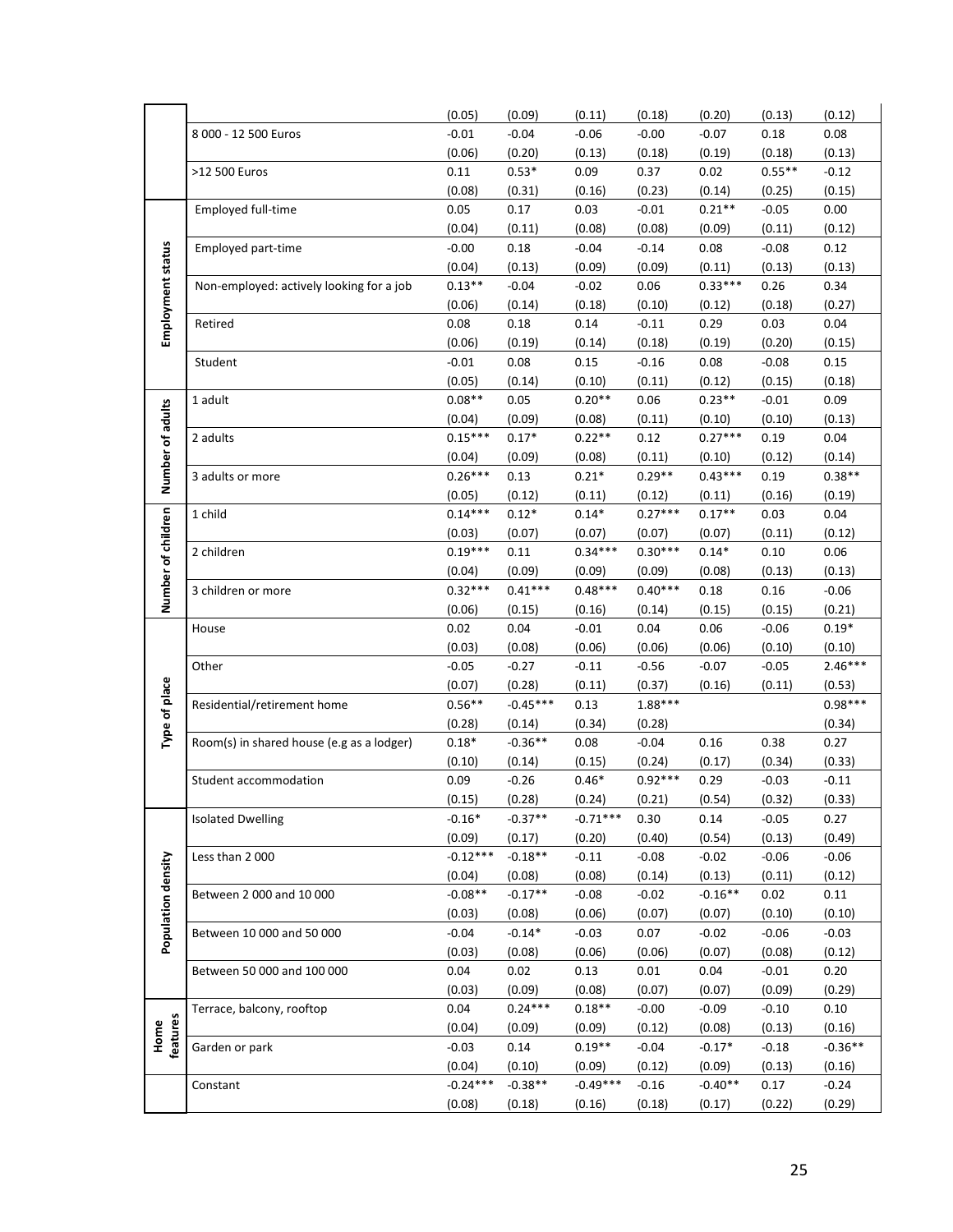| Observations          | 8314  | 1675  | 1622  | 1634  | 1619  | 1006  | 732   |
|-----------------------|-------|-------|-------|-------|-------|-------|-------|
| R-squared             | 0.138 | 0.112 | 0.155 | 0.147 | 0.134 | 0.207 | 0.134 |
| Adjusted R-squared    | 0.133 | 0.089 | 0.131 | 0.123 | 0.110 | 0.172 | 0.079 |
| Country fixed-effects | Yes   | No    | No    | No    | No    | No    | No    |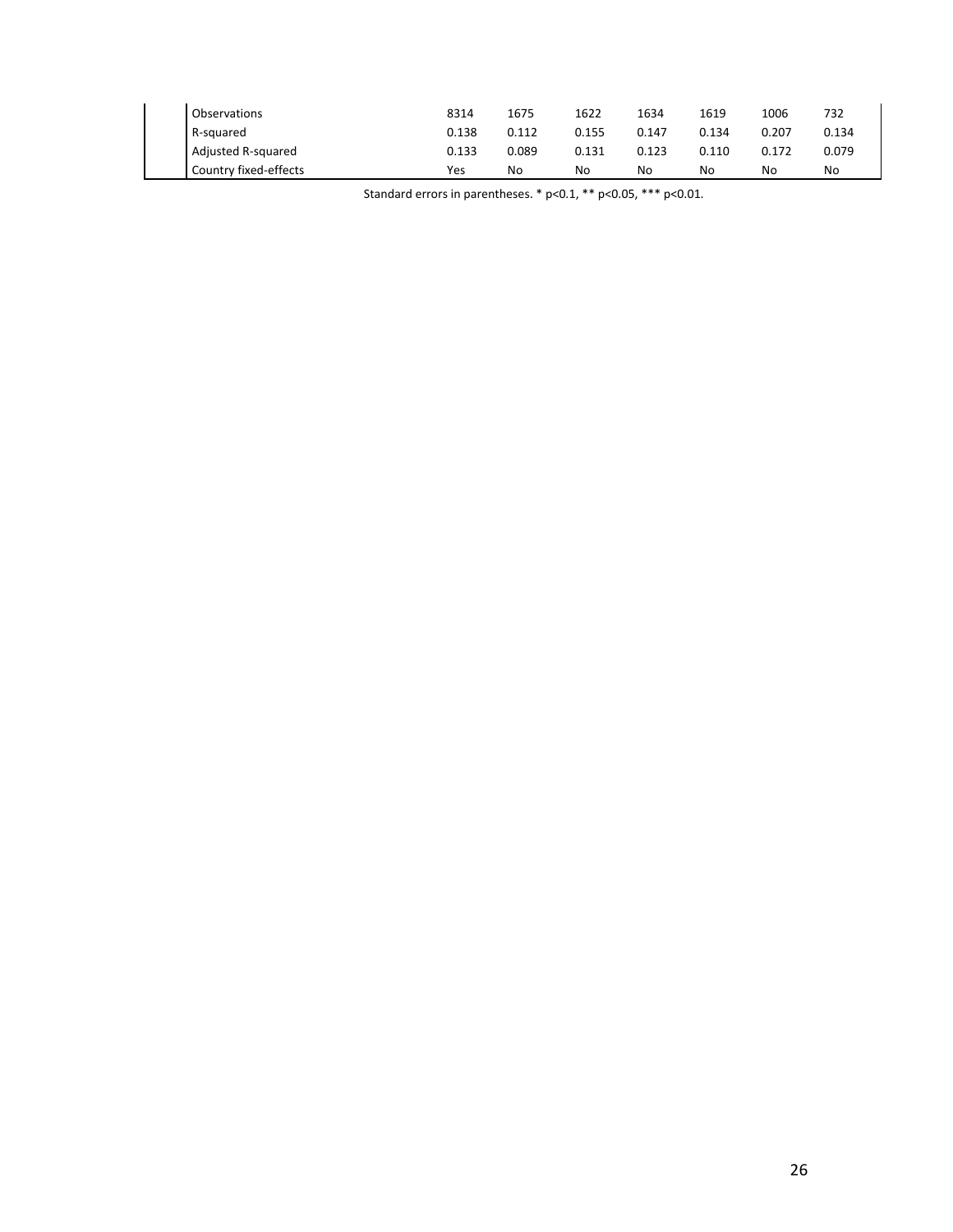

This graph displays coefficients resulting from the regression of the GAD score for the pooled and the Luxembourgish sample. For readability reasons, we have truncated the bars with coefficients over 0.6 in absolute value. \* p<0.1, \*\* p<0.05, \*\*\* p<0.01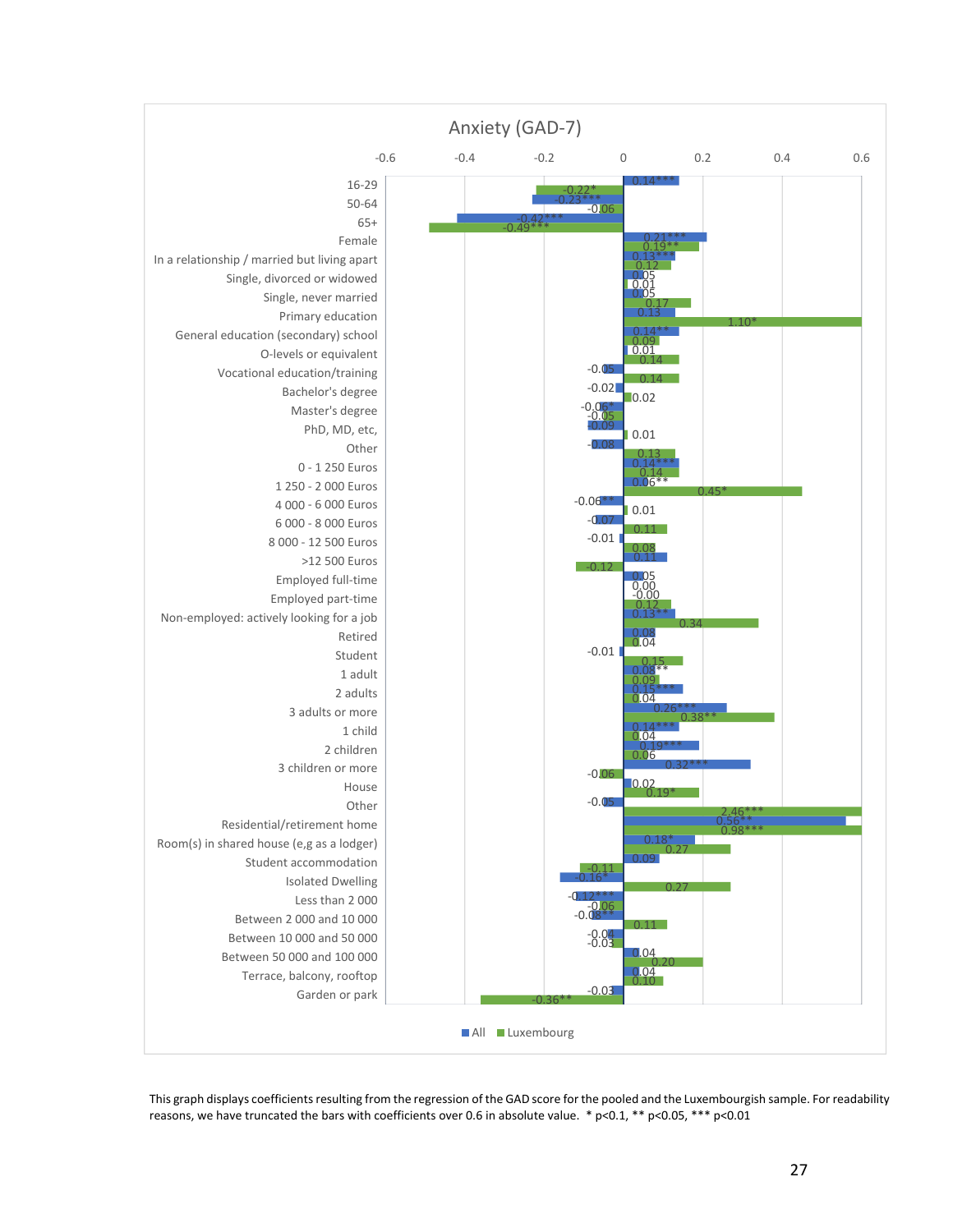#### Resilience and Big‐5

The correlations here mirror those found earlier. Resilience is associated with lower anxiety and neuroticism with greater anxiety. We find few significant correlations with other Big-5 personality components.

|                              |            | Anxiety (GAD-7) |            |            |            |            |            |
|------------------------------|------------|-----------------|------------|------------|------------|------------|------------|
|                              | (1)        | (2)             | (3)        | (4)        | (5)        | (6)        | (7)        |
|                              | All        | <b>FRA</b>      | <b>GER</b> | <b>ITA</b> | <b>SPA</b> | <b>SWE</b> | <b>LUX</b> |
| Brief Resilience Scale (BRS) | $-0.05***$ | $-0.07***$      | $-0.05***$ | $-0.05***$ | $-0.06***$ | $-0.05***$ | $-0.04***$ |
|                              | (0.00)     | (0.01)          | (0.01)     | (0.01)     | (0.01)     | (0.01)     | (0.01)     |
| Extraversion                 | 0.00       | 0.01            | $-0.01**$  | 0.01       | 0.01       | $-0.01*$   | 0.01       |
|                              | (0.00)     | (0.01)          | (0.01)     | (0.01)     | (0.01)     | (0.01)     | (0.01)     |
| Agreeableness                | 0.00       | $-0.00$         | 0.01       | $-0.00$    | $-0.00$    | $0.02*$    | $0.03**$   |
|                              | (0.00)     | (0.01)          | (0.01)     | (0.01)     | (0.01)     | (0.01)     | (0.01)     |
| Conscientiousness            | $-0.01*$   | $0.01*$         | $-0.01$    | $-0.01$    | $-0.01*$   | $-0.01$    | 0.00       |
|                              | (0.00)     | (0.01)          | (0.01)     | (0.01)     | (0.01)     | (0.01)     | (0.01)     |
| Neuroticism                  | $0.10***$  | $0.08***$       | $0.09***$  | $0.10***$  | $0.10***$  | $0.10***$  | $0.14***$  |
|                              | (0.00)     | (0.01)          | (0.01)     | (0.01)     | (0.01)     | (0.01)     | (0.01)     |
| Intellect/Imagination        | $-0.00$    | $-0.02**$       | $-0.00$    | $-0.01$    | $-0.00$    | 0.00       | 0.01       |
|                              | (0.00)     | (0.01)          | (0.01)     | (0.01)     | (0.01)     | (0.01)     | (0.01)     |
| Observations                 | 7958       | 1598            | 1543       | 1559       | 1550       | 950        | 732        |
| R-squared                    | 0.375      | 0.306           | 0.420      | 0.357      | 0.364      | 0.441      | 0.457      |
| Adjusted R-squared           | 0.371      | 0.288           | 0.404      | 0.340      | 0.346      | 0.415      | 0.423      |
| Controls                     | Yes        | Yes             | Yes        | Yes        | Yes        | Yes        | Yes        |
| Country fixed-effects        | Yes        | No              | No         | No         | No         | No         | No         |

Standard errors in parentheses. \* p<0.1, \*\* p<0.05, \*\*\* p<0.01.

# Loneliness (ULS‐8)

The ULS‐8 is an 8‐item measure of perceived loneliness. Participants were asked to indicate in the two weeks preceding the survey how often they felt they lacked companionship, etc. Responses were given on a 4-point Likert scale, ranging from 1 *never* to 4 *often*. The responses to all items are summed up to form a total score, in which higher values indicate greater loneliness.

# Summary Results for the Pooled Sample

Loneliness is particularly higher for singles who were never married (.34 SD) or divorced/widowed (.27 SD), as well as those in a relationship but living apart, individuals in households with 3 or more children (.22 SD), and those with lower income. Loneliness exhibits drops notably with age.

# Detailed Results

The negative age slope is found in all countries except for Luxembourg, where it is rather hump-shaped. The higher levels of loneliness for the singles and for those in a relationship and living apart are particularly pronounced in France and Luxembourg.

There are few notable relationships between loneliness and either education or employment status. However, low income (under 2000€) is associated with greater loneliness in all six countries.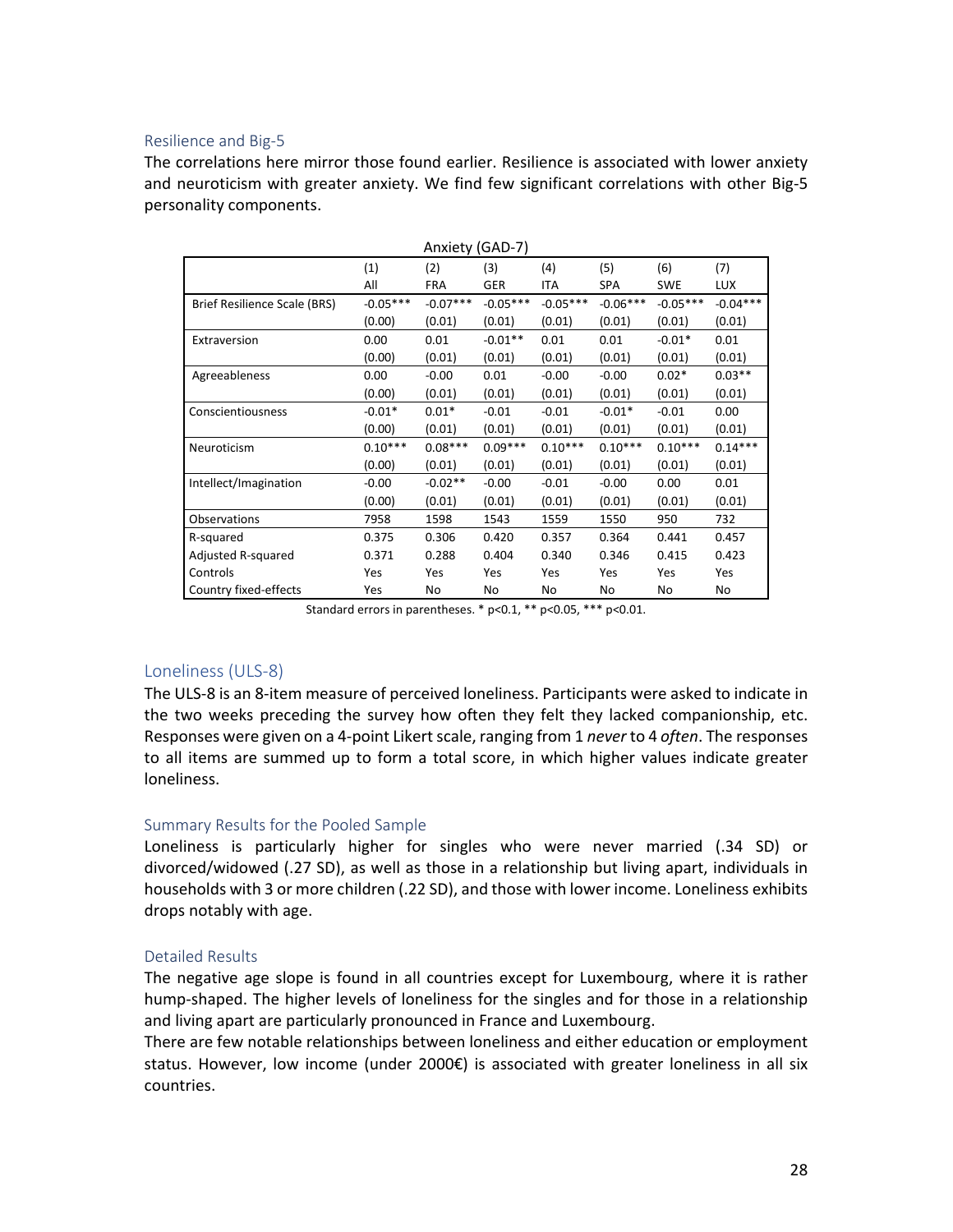While there are no particularly strong relationships between loneliness and other adults in the household, the more children there are in the household, the higher is the loneliness score. This finding could reflect the burden of childcare during lockdown (although we do find the same correlation in Sweden). We find no notable correlations with house type or population density.

|                     | Loneliness (ULS-8)                           |                     |                     |                    |                    |                     |                     |                |
|---------------------|----------------------------------------------|---------------------|---------------------|--------------------|--------------------|---------------------|---------------------|----------------|
|                     |                                              | (1)                 | (2)                 | (3)                | (4)                | (5)                 | (6)                 | (7)            |
|                     |                                              | All                 | <b>FRA</b>          | GER                | <b>ITA</b>         | SPA                 | SWE                 | <b>LUX</b>     |
|                     | 16-29                                        | 0.04                | $-0.08$             | 0.12               | $0.22***$          | 0.02                | 0.01                | $-0.26*$       |
|                     |                                              | (0.03)              | (0.08)              | (0.08)             | (0.07)             | (0.09)              | (0.10)              | (0.14)         |
|                     | 50-64                                        | $-0.20***$          | $-0.10$             | $-0.29***$         | $-0.06$            | $-0.30***$          | $-0.33***$          | $-0.02$        |
| Age group           |                                              | (0.03)              | (0.07)              | (0.07)             | (0.07)             | (0.08)              | (0.10)              | (0.11)         |
|                     | $65+$                                        | $-0.40***$          | $-0.33***$          | $-0.53***$         | $-0.19*$           | $-0.21*$            | $-0.64***$          | $-0.55***$     |
|                     |                                              | (0.05)              | (0.13)              | (0.09)             | (0.10)             | (0.13)              | (0.15)              | (0.19)         |
|                     | Female                                       | $0.08***$           | 0.08                | 0.01               | $0.11**$           | 0.09                | 0.07                | 0.13           |
| Gender              |                                              |                     |                     |                    |                    |                     |                     |                |
|                     |                                              | (0.02)              | (0.05)              | (0.05)             | (0.05)             | (0.05)              | (0.07)              | (0.09)         |
|                     | In a relationship / married but living apart | $0.18***$           | $0.34**$            | 0.12               | $0.23***$          | 0.14                | 0.07                | $0.38**$       |
|                     |                                              | (0.04)<br>$0.27***$ | (0.14)<br>$0.41***$ | (0.08)<br>$0.20**$ | (0.07)<br>$0.22**$ | (0.09)<br>$0.28***$ | (0.13)<br>$0.41***$ | (0.16)         |
|                     | Single, divorced or widowed                  | (0.04)              | (0.10)              | (0.09)             | (0.09)             | (0.11)              | (0.11)              | 0.16<br>(0.17) |
|                     | Single, never married                        | $0.34***$           | $0.38***$           | $0.20***$          | $0.29***$          | $0.36***$           | $0.46***$           | $0.54***$      |
| Relationship Status |                                              | (0.03)              | (0.08)              | (0.07)             | (0.07)             | (0.08)              | (0.09)              | (0.14)         |
|                     | Primary education                            | 0.01                | 0.02                | $-0.17$            | $-0.63***$         | 0.03                | $-0.04$             | 0.42           |
|                     |                                              | (0.08)              | (0.19)              | (0.29)             | (0.24)             | (0.18)              | (0.13)              | (0.35)         |
|                     | General education (secondary) school         | 0.03                | 0.12                | $-0.01$            | 0.09               | $-0.06$             | 0.48                | $-0.04$        |
|                     |                                              | (0.05)              | (0.12)              | (0.14)             | (0.09)             | (0.11)              | (0.34)              | (0.30)         |
|                     | O-levels or equivalent                       | $0.10**$            | 0.13                | $-0.08$            | $0.14*$            | $0.25**$            | $-0.02$             | 0.22           |
|                     |                                              | (0.04)              | (0.08)              | (0.08)             | (0.09)             | (0.12)              | (0.12)              | (0.16)         |
| Educational degree  | Vocational education/training                | $-0.03$             | 0.13                | $-0.14**$          | $-0.05$            | 0.08                | $-0.14$             | 0.19           |
|                     |                                              | (0.04)              | (0.16)              | (0.07)             | (0.14)             | (0.09)              | (0.12)              | (0.15)         |
|                     | Bachelor's degree                            | 0.02                | $-0.02$             | 0.01               | 0.12               | 0.10                | $-0.05$             | 0.04           |
|                     |                                              | (0.03)              | (0.08)              | (0.09)             | (0.07)             | (0.08)              | (0.09)              | (0.13)         |
|                     | Master's degree                              | $-0.02$<br>(0.03)   | $-0.01$<br>(0.08)   | $-0.08$<br>(0.08)  | 0.06<br>(0.06)     | 0.07<br>(0.09)      | $-0.18*$<br>(0.11)  | 0.03<br>(0.11) |
|                     | PhD, MD, etc.                                | $-0.03$             | 0.14                | $-0.06$            | $0.23*$            | $-0.15$             | $-0.39*$            | $-0.07$        |
|                     |                                              | (0.06)              | (0.15)              | (0.16)             | (0.13)             | (0.14)              | (0.23)              | (0.19)         |
|                     | Other                                        | $-0.03$             |                     | $0.39*$            | 0.34               | 0.07                | $-0.17$             | $-0.18$        |
|                     |                                              | (0.13)              |                     | (0.23)             | (0.31)             | (0.45)              | (0.16)              | (0.32)         |
|                     | 0 - 1 250 Euros                              | $0.16***$           | $0.33***$           | 0.09               | $0.19**$           | $0.17**$            | $0.27**$            | 0.37           |
|                     |                                              | (0.04)              | (0.10)              | (0.08)             | (0.08)             | (0.08)              | (0.13)              | (0.24)         |
|                     | 1 250 - 2 000 Euros                          | $0.14***$           | $0.19***$           | $0.11*$            | $0.11*$            | $0.20***$           | 0.07                | $0.63***$      |
| Φ                   |                                              | (0.03)              | (0.07)              | (0.06)             | (0.05)             | (0.06)              | (0.09)              | (0.22)         |
|                     | 4 000 - 6 000 Euros                          | $-0.05$             | $-0.03$             | $-0.07$            | $-0.17**$          | 0.02                | $-0.03$             | $-0.03$        |
|                     |                                              | (0.03)              | (0.07)              | (0.06)             | (0.08)             | (0.09)              | (0.09)              | (0.12)         |
| Household incom     | 6 000 - 8 000 Euros                          | $-0.01$             | $-0.21*$            | $-0.08$            | 0.12               | $-0.04$             | 0.13                | 0.13           |
|                     |                                              | (0.05)              | (0.11)              | (0.13)             | (0.14)             | (0.18)              | (0.13)              | (0.13)         |
|                     | 8 000 - 12 500 Euros                         | $-0.06$             | $-0.33**$           | $-0.06$            | 0.06               | 0.14                | 0.02                | $-0.01$        |
|                     |                                              | (0.06)              | (0.15)              | (0.14)             | (0.17)             | (0.29)              | (0.17)              | (0.14)         |
|                     | >12 500 Euros                                | 0.06                | 0.16                | $-0.20$            | 0.18               | 0.07                | 0.29                | 0.03           |
|                     |                                              | (0.07)              | (0.21)              | (0.16)             | (0.17)             | (0.21)              | (0.20)              | (0.16)         |
| 동을                  | Employed full-time                           | 0.02                | 0.10                | 0.02               | $-0.01$            | $0.16*$             | $-0.04$             | $-0.07$        |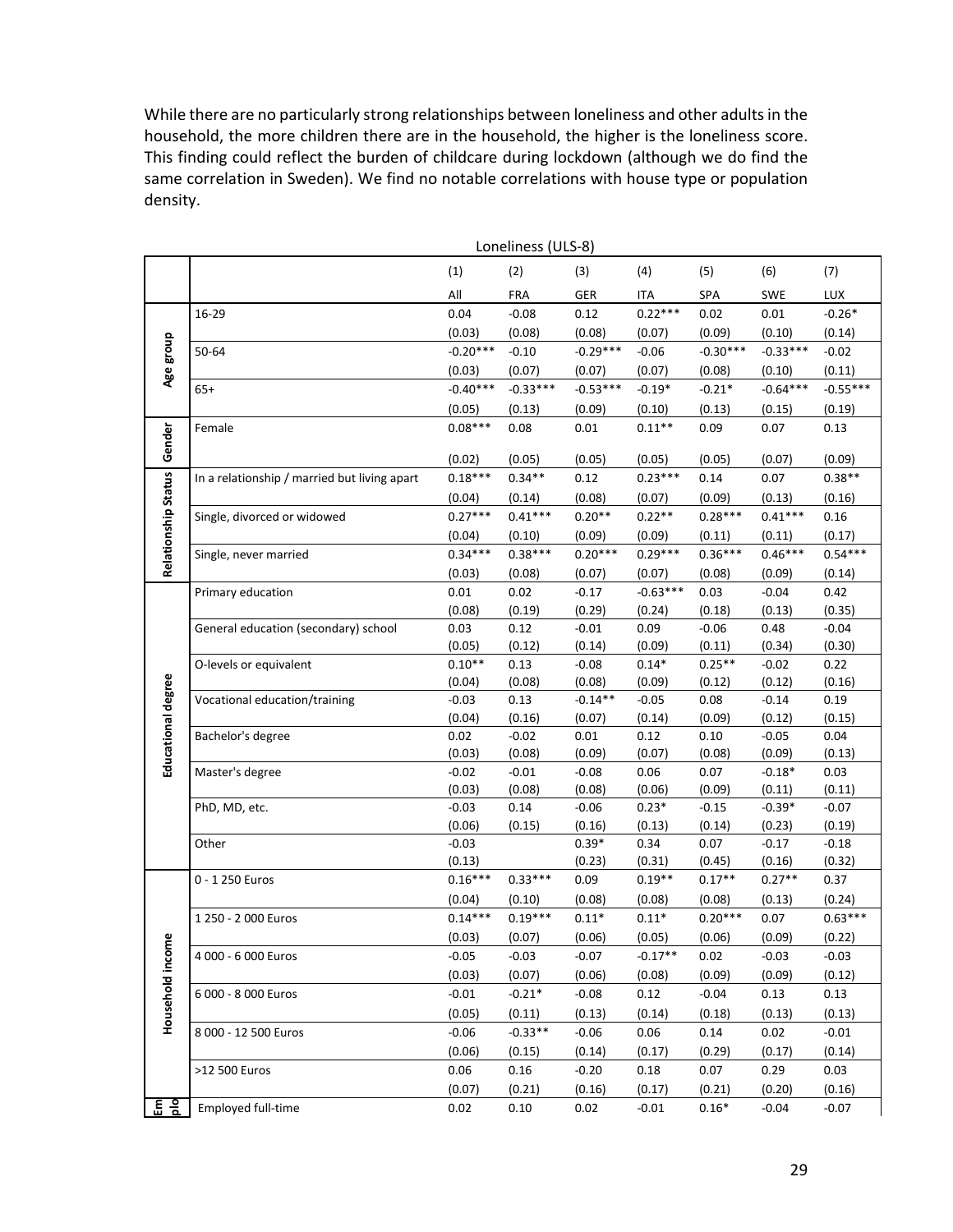|                                |                                           | (0.04)    | (0.10)     | (0.08)    | (0.07)    | (0.09)     | (0.11)     | (0.13)    |
|--------------------------------|-------------------------------------------|-----------|------------|-----------|-----------|------------|------------|-----------|
|                                | Employed part-time                        | $-0.04$   | 0.01       | $-0.08$   | $-0.14$   | 0.17       | $-0.12$    | $-0.01$   |
|                                |                                           | (0.04)    | (0.12)     | (0.09)    | (0.09)    | (0.11)     | (0.13)     | (0.14)    |
|                                | Non-employed: actively looking for a job  | 0.08      | 0.10       | $-0.00$   | $-0.02$   | $0.25*$    | 0.20       | $-0.03$   |
|                                |                                           | (0.06)    | (0.15)     | (0.16)    | (0.10)    | (0.13)     | (0.17)     | (0.26)    |
|                                | Retired                                   | 0.05      | 0.11       | 0.00      | $-0.19$   | 0.30       | 0.24       | 0.12      |
|                                |                                           | (0.07)    | (0.17)     | (0.14)    | (0.16)    | (0.20)     | (0.26)     | (0.16)    |
|                                | Student                                   | 0.01      | 0.03       | 0.05      | $-0.17$   | 0.01       | 0.23       | 0.01      |
|                                |                                           | (0.05)    | (0.14)     | (0.10)    | (0.11)    | (0.13)     | (0.15)     | (0.16)    |
|                                | 1 adult                                   | $-0.08**$ | $-0.24**$  | 0.11      | $-0.13$   | $-0.05$    | $-0.09$    | 0.03      |
|                                |                                           | (0.04)    | (0.09)     | (0.08)    | (0.11)    | (0.11)     | (0.11)     | (0.14)    |
|                                | 2 adults                                  | $-0.00$   | $-0.14$    | $0.15*$   | $-0.08$   | 0.07       | 0.05       | $-0.01$   |
| additional adults<br>Number of |                                           | (0.04)    | (0.10)     | (0.09)    | (0.11)    | (0.11)     | (0.13)     | (0.15)    |
|                                | 3 adults or more                          | 0.06      | $-0.09$    | $0.20*$   | $-0.04$   | 0.16       | 0.11       | 0.05      |
|                                |                                           | (0.05)    | (0.11)     | (0.10)    | (0.11)    | (0.12)     | (0.15)     | (0.18)    |
|                                | 1 child                                   | $0.06*$   | 0.01       | $-0.01$   | 0.06      | $-0.00$    | $0.28**$   | $0.22*$   |
|                                |                                           | (0.03)    | (0.08)     | (0.07)    | (0.07)    | (0.07)     | (0.11)     | (0.12)    |
|                                | 2 children                                | $0.08**$  | 0.00       | 0.11      | $0.29***$ | $-0.02$    | 0.02       | 0.10      |
|                                |                                           | (0.04)    | (0.08)     | (0.09)    | (0.08)    | (0.09)     | (0.12)     | (0.13)    |
| Number of children             | 3 children or more                        | $0.22***$ | 0.03       | $0.48***$ | $0.30**$  | 0.05       | $0.37**$   | 0.09      |
|                                |                                           | (0.06)    | (0.14)     | (0.15)    | (0.12)    | (0.17)     | (0.15)     | (0.24)    |
|                                | House                                     | 0.04      | 0.04       | 0.01      | $-0.00$   | $0.11*$    | 0.02       | 0.05      |
|                                |                                           | (0.03)    | (0.08)     | (0.06)    | (0.06)    | (0.06)     | (0.10)     | (0.12)    |
|                                | Other                                     | $-0.08$   | $-0.31$    | 0.02      | $-0.27$   | 0.03       | $-0.14$    | $1.49***$ |
|                                |                                           | (0.07)    | (0.42)     | (0.14)    | (0.45)    | (0.19)     | (0.11)     | (0.28)    |
| Type of place                  | Residential/retirement home               | 0.13      | $-1.43***$ | 0.17      | 0.12      |            |            | 0.64      |
|                                |                                           | (0.23)    | (0.14)     | (0.21)    | (0.23)    |            |            | (0.54)    |
|                                | Room(s) in shared house (e.g as a lodger) | 0.04      | 0.30       | $-0.04$   | $-0.29$   | 0.17       | 0.00       | 0.17      |
|                                |                                           | (0.09)    | (0.23)     | (0.13)    | (0.24)    | (0.23)     | (0.24)     | (0.27)    |
|                                | Student accommodation                     | 0.08      | $-0.37$    | 0.42      | 0.21      | $-0.27$    | 0.35       | $-0.02$   |
|                                |                                           | (0.16)    | (0.32)     | (0.30)    | (0.54)    | (0.42)     | (0.33)     | (0.38)    |
|                                | <b>Isolated Dwelling</b>                  | $-0.02$   | $-0.24$    | $-0.34$   | 0.06      | 0.38       | $0.23*$    | $-0.32$   |
|                                |                                           | (0.10)    | (0.23)     | (0.32)    | (0.29)    | (0.46)     | (0.14)     | (0.45)    |
|                                | Less than 2000                            | $-0.04$   | $-0.17*$   | 0.04      | $-0.14$   | 0.00       | 0.02       | $-0.02$   |
| tion density                   |                                           | (0.04)    | (0.09)     | (0.08)    | (0.14)    | (0.13)     | (0.13)     | (0.12)    |
|                                | Between 2 000 and 10 000                  | 0.01      | $-0.16**$  | 0.00      | 0.10      | $-0.13$    | $0.22**$   | 0.08      |
|                                |                                           | (0.03)    | (0.08)     | (0.06)    | (0.07)    | (0.08)     | (0.10)     | (0.11)    |
| Populat                        | Between 10 000 and 50 000                 | 0.02      | $-0.14*$   | 0.00      | 0.07      | 0.09       | 0.05       | 0.13      |
|                                |                                           | (0.03)    | (0.07)     | (0.06)    | (0.06)    | (0.07)     | (0.09)     | (0.12)    |
|                                | Between 50 000 and 100 000                | 0.00      | $-0.09$    | $-0.11$   | 0.01      | 0.04       | $0.17*$    | $-0.12$   |
|                                |                                           | (0.03)    | (0.09)     | (0.07)    | (0.07)    | (0.07)     | (0.10)     | (0.27)    |
|                                | Terrace, balcony, rooftop                 | 0.02      | $0.18*$    | 0.12      | $-0.06$   | 0.04       | $-0.32**$  | $-0.02$   |
| features<br>Home               |                                           | (0.04)    | (0.09)     | (0.09)    | (0.12)    | (0.08)     | (0.14)     | (0.15)    |
|                                | Garden or park                            | $-0.08*$  | 0.16       | 0.06      | $-0.08$   | $-0.16*$   | $-0.52***$ | $-0.31*$  |
|                                |                                           | (0.04)    | (0.10)     | (0.09)    | (0.13)    | (0.09)     | (0.15)     | (0.16)    |
|                                | Constant                                  | $-0.13$   | $-0.17$    | $-0.10$   | 0.04      | $-0.54***$ | 0.16       | 0.01      |
|                                |                                           | (0.08)    | (0.17)     | (0.15)    | (0.19)    | (0.18)     | (0.23)     | (0.30)    |
|                                | Observations                              | 8314      | 1675       | 1622      | 1634      | 1619       | 1006       | 732       |
|                                | R-squared                                 | 0.112     | 0.115      | 0.121     | 0.128     | 0.112      | 0.180      | 0.133     |
|                                | Adjusted R-squared                        | 0.107     | 0.092      | 0.096     | 0.104     | 0.088      | 0.143      | 0.077     |
|                                | Country fixed-effects                     | Yes       | No         | No        | No        | No         | No         | No        |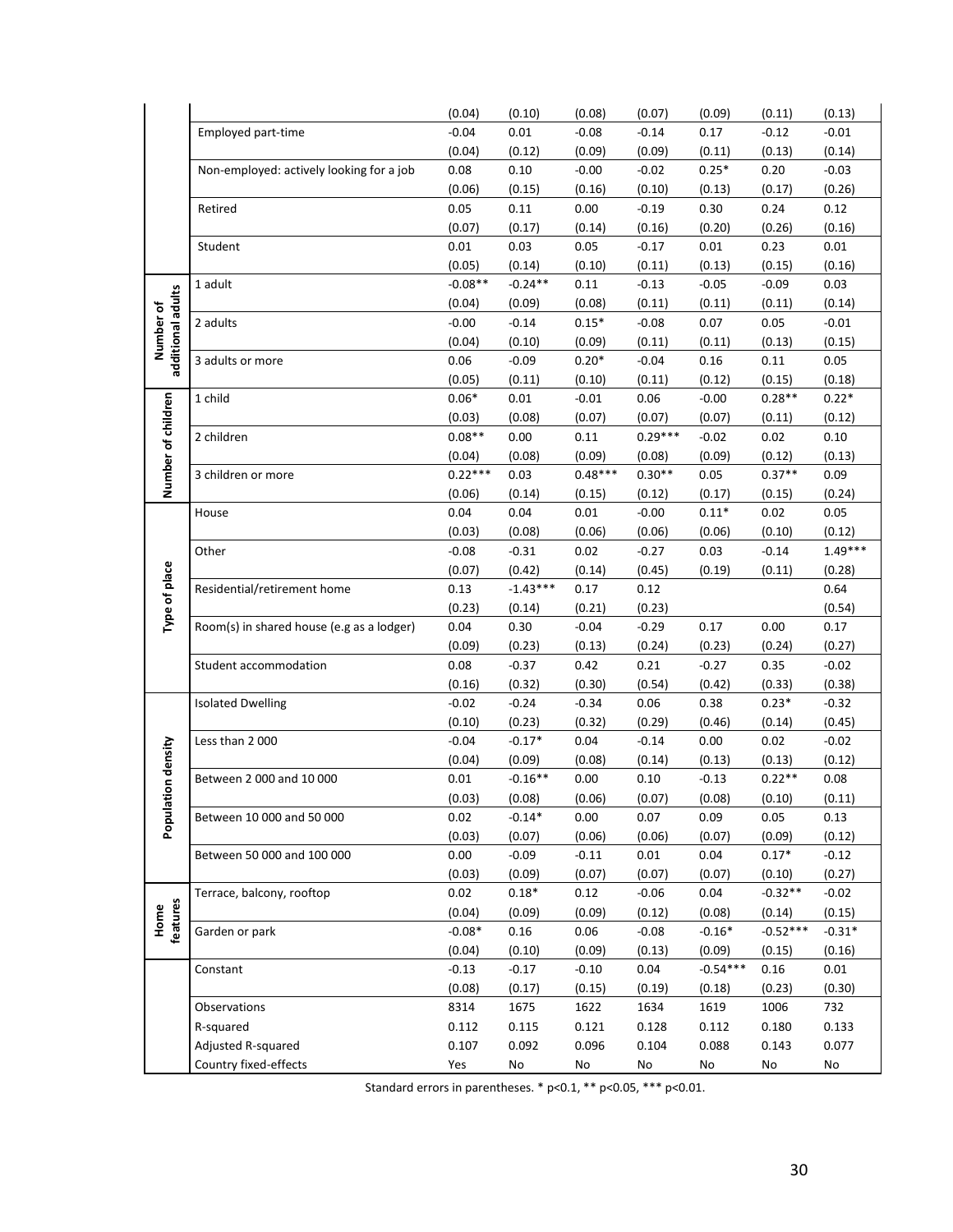

This graph displays coefficients resulting from the regression of the ULS score for the pooled and the Luxembourgish sample. For readability reasons, we have truncated the bars with coefficients over 0.6 in absolute value. \* p<0.1, \*\* p<0.05, \*\*\* p<0.01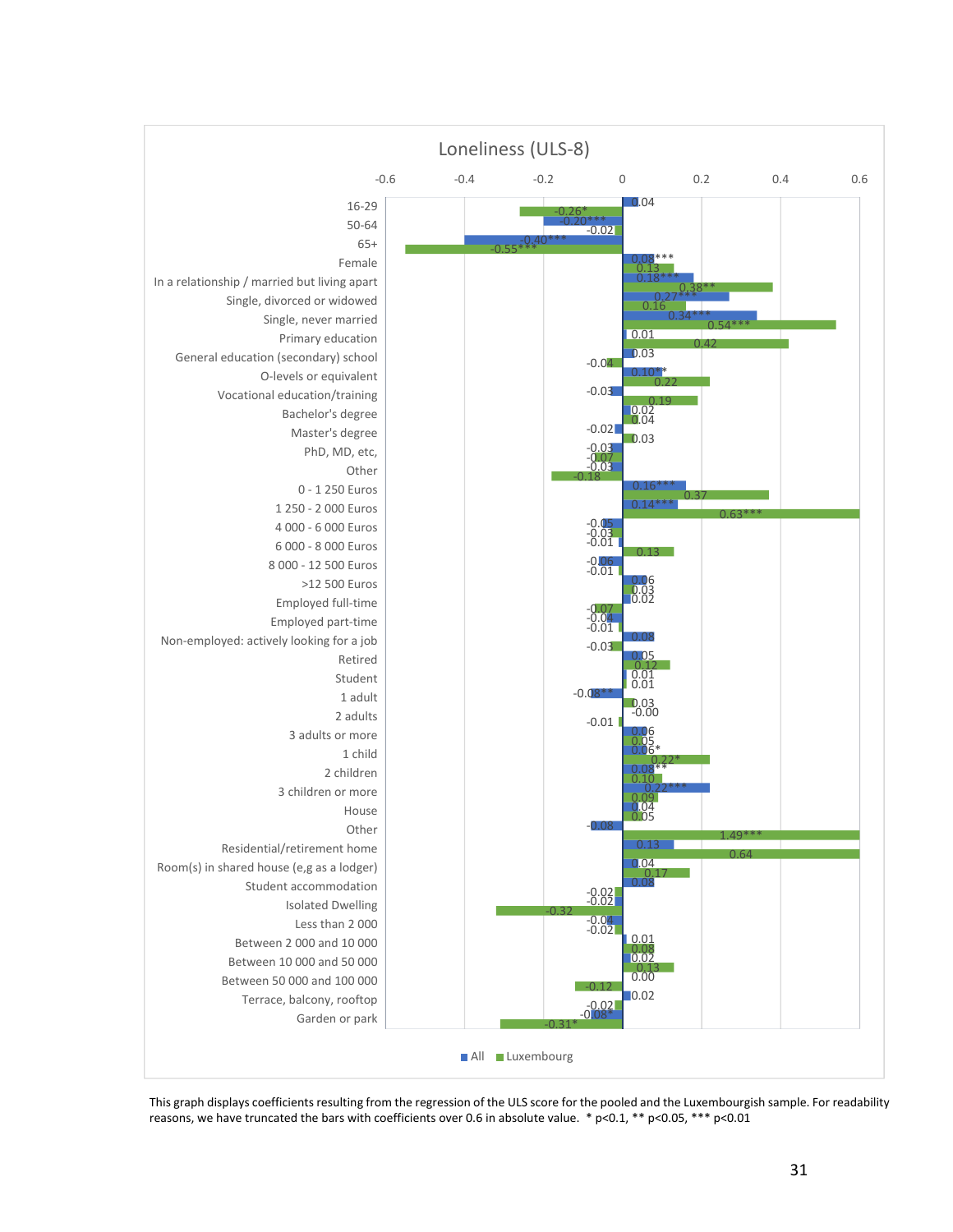#### Resilience and Big‐5

The resilient report lower loneliness scores, and the neurotic higher scores. This is the typical well-being relationship that we have identified. In addition, there are significant correlations with all of the four other personality traits, although as above of only small size. Most of these correlations are found both in the pooled sample and for each individual country.

|                              | Loneliness (ULS-8) |            |            |            |            |            |            |  |
|------------------------------|--------------------|------------|------------|------------|------------|------------|------------|--|
|                              | (1)                | (2)        | (3)        | (4)        | (5)        | (6)        | (7)        |  |
|                              | All                | <b>FRA</b> | GER        | ITA        | <b>SPA</b> | <b>SWE</b> | <b>LUX</b> |  |
| Brief Resilience Scale (BRS) | $-0.05***$         | $-0.06***$ | $-0.05***$ | $-0.05***$ | $-0.04***$ | $-0.06***$ | $-0.03***$ |  |
|                              | (0.00)             | (0.01)     | (0.01)     | (0.01)     | (0.01)     | (0.01)     | (0.01)     |  |
| Extraversion                 | $-0.04***$         | $-0.04***$ | $-0.04***$ | $-0.05***$ | $-0.06***$ | $-0.02**$  | $-0.05***$ |  |
|                              | (0.00)             | (0.01)     | (0.01)     | (0.01)     | (0.01)     | (0.01)     | (0.01)     |  |
| Agreeableness                | $-0.02***$         | $-0.02***$ | $-0.00$    | $-0.03***$ | $-0.04***$ | $-0.01$    | $-0.01$    |  |
|                              | (0.00)             | (0.01)     | (0.01)     | (0.01)     | (0.01)     | (0.01)     | (0.01)     |  |
| Conscientiousness            | $-0.02***$         | $-0.02**$  | $-0.02***$ | $-0.01$    | $-0.03***$ | $-0.01$    | $-0.01$    |  |
|                              | (0.00)             | (0.01)     | (0.01)     | (0.01)     | (0.01)     | (0.01)     | (0.01)     |  |
| Neuroticism                  | $0.07***$          | $0.08***$  | $0.05***$  | $0.06***$  | $0.08***$  | $0.08***$  | $0.10***$  |  |
|                              | (0.00)             | (0.01)     | (0.01)     | (0.01)     | (0.01)     | (0.01)     | (0.01)     |  |
| Intellect/Imagination        | $-0.01***$         | $-0.02**$  | $-0.02**$  | $-0.00$    | $-0.01$    | $-0.01$    | 0.00       |  |
|                              | (0.00)             | (0.01)     | (0.01)     | (0.01)     | (0.01)     | (0.01)     | (0.01)     |  |
| Observations                 | 7958               | 1598       | 1543       | 1559       | 1550       | 950        | 732        |  |
| R-squared                    | 0.369              | 0.378      | 0.355      | 0.380      | 0.436      | 0.402      | 0.375      |  |
| Adjusted R-squared           | 0.365              | 0.358      | 0.333      | 0.360      | 0.417      | 0.369      | 0.329      |  |
| Controls                     | Yes                | Yes        | Yes        | Yes        | Yes        | Yes        | Yes        |  |
| Country fixed-effects        | Yes                | No         | No         | No         | No         | No         | No         |  |

Standard errors in parentheses. \* p<0.1, \*\* p<0.05, \*\*\* p<0.01.

# Change in income

Respondents were asked to indicate if their monthly household income (after taxes and transfers) had changed since the preceding month and, ifso, what percentage of that previous income they currently received. The answers were 0% (corresponding to no current income at all), 1‐24%, 25‐49%, 50‐74%, 75‐99%, no change, or >100% (for those whose monthly income rose). Given the particular nature of the responses here (indicating ranges of income, rather than precise values for the income change), we replaced the categories by their mean value, and imposed a value of 120% for the top, unbounded, category: this gives values of 0%, 12%, 37%, 62%, 87%, 100% and 120% for the intervals. This variable is then standardized, to have a mean of 0 and a standard deviation of 1.

The distribution of responses to the original question for the whole analysis sample is as follows: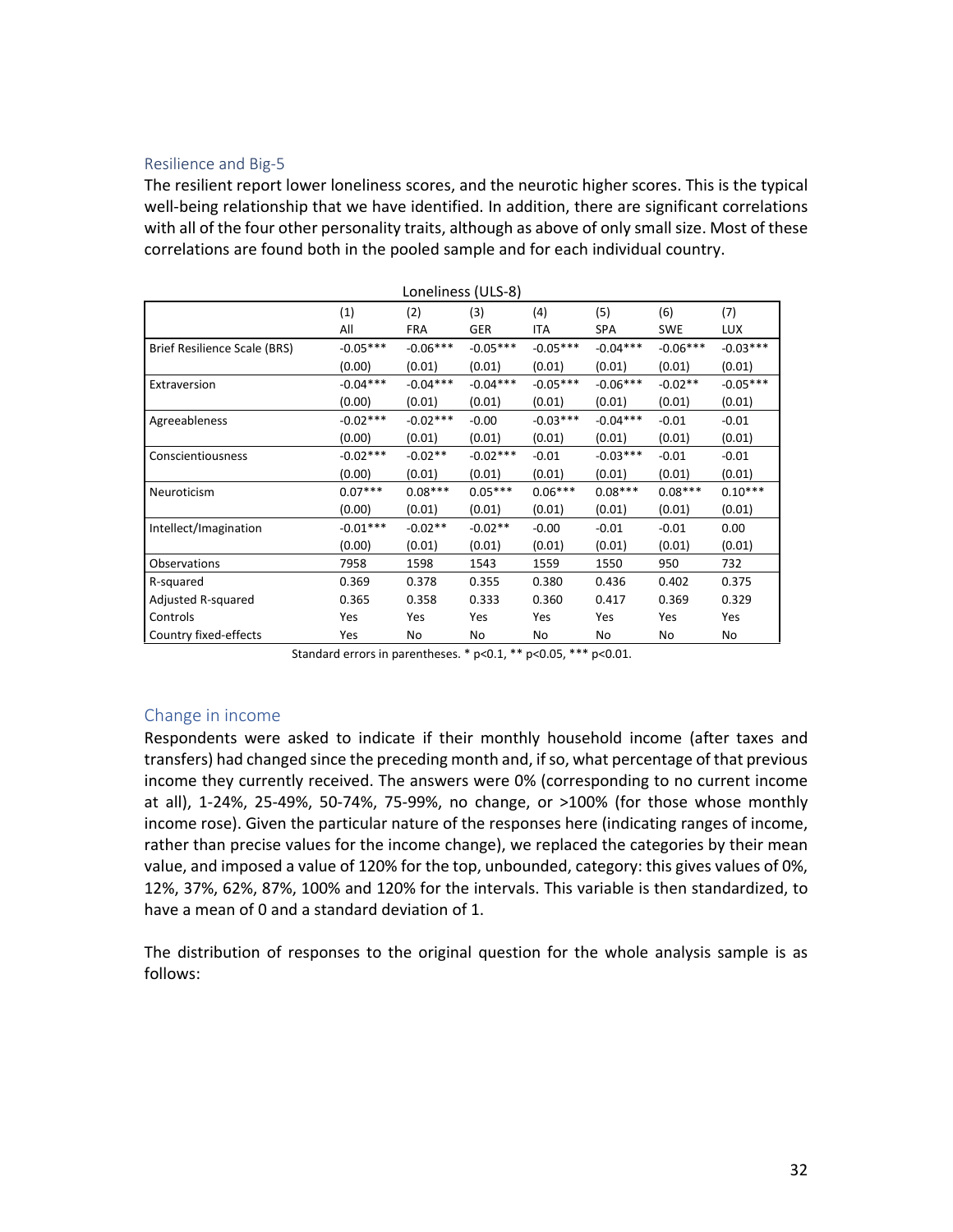| Current vs. Past Household Income | Freg. | Percent | Cum.   |
|-----------------------------------|-------|---------|--------|
| 0%                                | 193   | 2.08    | 2.08   |
| 1-24%                             | 331   | 3.57    | 5.66   |
| 25-49%                            | 417   | 4.50    | 10.16  |
| 50-74%                            | 927   | 10.01   | 20.17  |
| 75-99%                            | 1,224 | 13.22   | 33.39  |
| No change                         | 5,875 | 63.45   | 96.85  |
| >100%                             | 292   | 3.15    | 100.00 |
| Total                             | 9.259 | 100.00  |        |

# Summary Results for the Pooled Sample

Larger income losses were experienced by people who currently have the lowest incomes (.20 SD), living in larger households with additional adults, unemployed (.17 SD), part‐time workers (.13 SD), women (‐.07 SD). Older people had smaller income drops.

# Detailed Results

The overall greater income losses for women are more pronounced in Italy, Spain, and Sweden. We find little evidence of a correlation with education. The correlation with income is broadly confined to the lowest income group; this may partly be mechanical, as those who have lost more will be more likely to be in a low income category today. With respect to employment status, the household income of students and full-time employees fell less than those in other categories.

Finally, we find that the drop in income is larger the more adults there are in the household: this result is driven mainly by France, Germany, and Sweden. One the contrary, there is no sharp relationship between the percentage change in income and the number of children. Last, we find no systematic relationship between the change in income and any of the housing variables.

|                     | Carrent household monthly income as a percentage or past income |            |            |            |           |            |            |            |
|---------------------|-----------------------------------------------------------------|------------|------------|------------|-----------|------------|------------|------------|
|                     |                                                                 | (1)        | (2)        | (3)        | (4)       | (5)        | (6)        | (7)        |
|                     |                                                                 | All        | <b>FRA</b> | <b>GER</b> | ITA       | <b>SPA</b> | <b>SWE</b> | <b>LUX</b> |
|                     | 16-29                                                           | $-0.04$    | $-0.12$    | 0.02       | 0.05      | 0.01       | $-0.24**$  | $-0.04$    |
|                     |                                                                 | (0.04)     | (0.07)     | (0.08)     | (0.09)    | (0.10)     | (0.10)     | (0.09)     |
| Age group           | 50-64                                                           | $0.06*$    | 0.01       | $-0.02$    | $-0.02$   | $0.23***$  | 0.01       | 0.02       |
|                     |                                                                 | (0.03)     | (0.06)     | (0.07)     | (0.09)    | (0.08)     | (0.08)     | (0.06)     |
|                     | $65+$                                                           | $0.18***$  | 0.07       | 0.11       | 0.15      | 0.19       | 0.04       | 0.05       |
|                     |                                                                 | (0.04)     | (0.08)     | (0.08)     | (0.13)    | (0.12)     | (0.10)     | (0.09)     |
|                     | Female                                                          | $-0.07***$ | 0.02       | $-0.03$    | $-0.15**$ | $-0.13**$  | $-0.09*$   | $-0.03$    |
| Gender              |                                                                 | (0.02)     | (0.04)     | (0.04)     | (0.06)    | (0.06)     | (0.05)     | (0.04)     |
|                     | In a relationship / married but living apart                    | $-0.09**$  | $-0.07$    | $-0.14*$   | $-0.21**$ | 0.06       | $-0.18$    | 0.02       |
|                     |                                                                 | (0.04)     | (0.12)     | (0.08)     | (0.10)    | (0.10)     | (0.13)     | (0.09)     |
| Relationship Status | Single, divorced or widowed                                     | 0.05       | 0.07       | 0.01       | 0.03      | 0.15       | $-0.02$    | 0.02       |
|                     |                                                                 | (0.04)     | (0.06)     | (0.08)     | (0.12)    | (0.10)     | (0.09)     | (0.09)     |
|                     | Single, never married                                           | 0.01       | 0.05       | $-0.14*$   | $-0.06$   | $0.17*$    | 0.03       | $-0.02$    |
|                     |                                                                 | (0.03)     | (0.07)     | (0.08)     | (0.09)    | (0.09)     | (0.10)     | (0.08)     |
|                     | Primary education                                               | 0.01       | 0.08       | $0.59***$  | 0.24      | $-0.15$    | 0.10       | $-0.15$    |
| Educatio<br>leu     |                                                                 | (0.07)     | (0.06)     | (0.16)     | (0.29)    | (0.20)     | (0.11)     | (0.23)     |
|                     | General education (secondary) school                            | 0.09       | 0.09       | $0.25*$    | 0.14      | $-0.01$    | 0.29       | $-0.39*$   |

Current household monthly income as a percentage of past income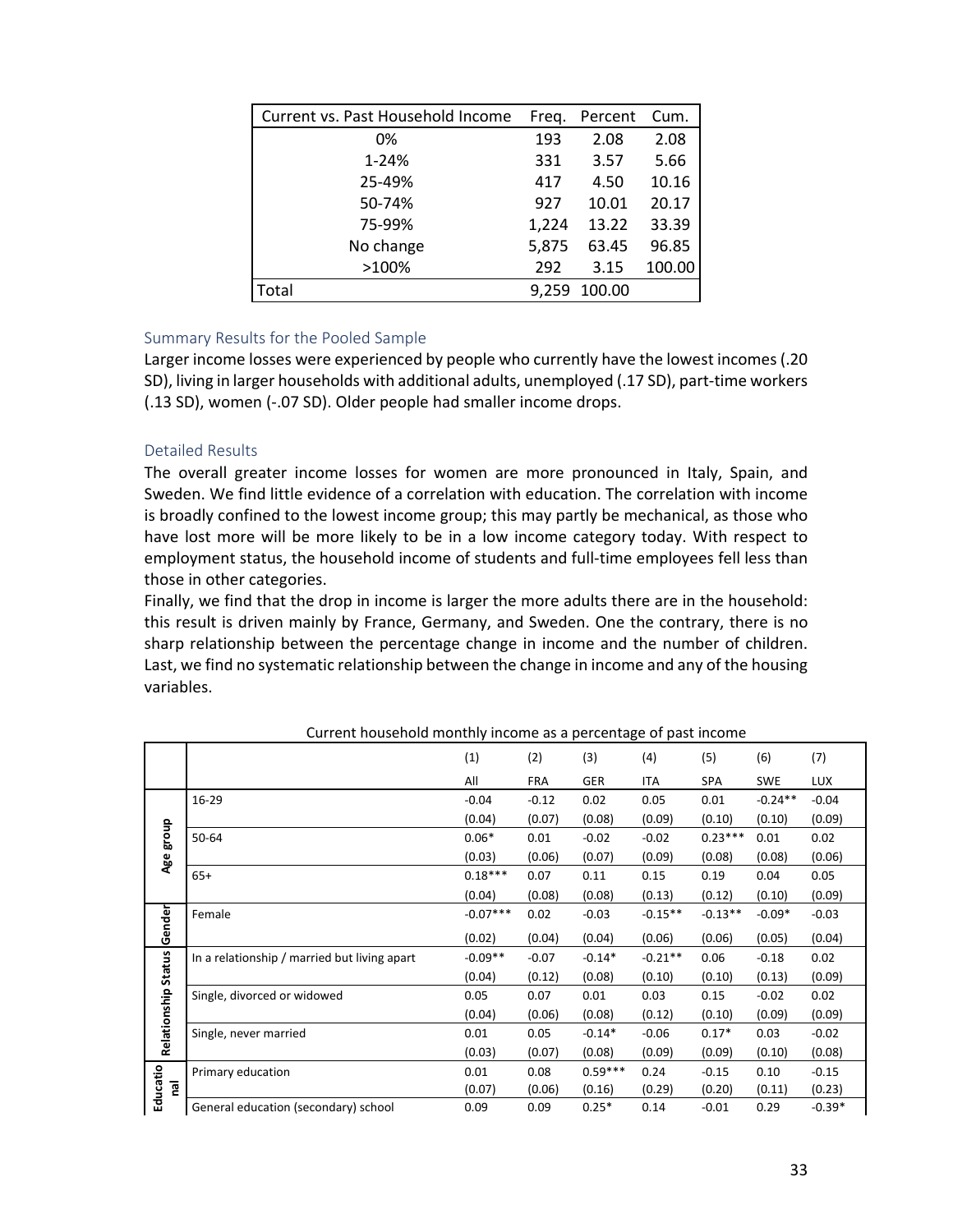|                    |                                           | (0.05)     | (0.08)    | (0.15)                                  | (0.11)               | (0.12)    | (0.27)           | (0.23)     |
|--------------------|-------------------------------------------|------------|-----------|-----------------------------------------|----------------------|-----------|------------------|------------|
|                    | O-levels or equivalent                    | $-0.01$    | 0.00      | $0.18**$                                | $-0.04$              | $-0.15$   | 0.06             | $-0.11$    |
|                    |                                           | (0.04)     | (0.06)    | (0.09)                                  | (0.12)               | (0.13)    | (0.07)           | (0.08)     |
|                    | Vocational education/training             | 0.04       | 0.01      | $0.23***$                               | $-0.21$              | $-0.06$   | 0.06             | $-0.12*$   |
|                    |                                           | (0.04)     | (0.10)    | (0.07)                                  | (0.20)               | (0.09)    | (0.09)           | (0.07)     |
|                    | Bachelor's degree                         | 0.00       | 0.04      | 0.08                                    | $-0.16$              | $-0.03$   | 0.03             | $-0.05$    |
|                    |                                           | (0.03)     | (0.05)    | (0.09)                                  | (0.10)               | (0.08)    | (0.07)           | (0.06)     |
|                    | Master's degree                           | 0.00       | $-0.00$   | $0.13*$                                 | $0.13*$              | $-0.15$   | 0.02             | $-0.09*$   |
|                    |                                           | (0.03)     | (0.07)    | (0.07)                                  | (0.08)               | (0.10)    | (0.10)           | (0.05)     |
|                    | PhD, MD, etc.                             | 0.05       | $-0.21$   | $0.24***$                               | $0.35**$             | 0.10      | 0.07             | $-0.27***$ |
|                    |                                           | (0.05)     | (0.13)    | (0.09)                                  | (0.15)               | (0.12)    | (0.17)           | (0.10)     |
|                    | Other                                     | $-0.12$    |           | $-0.33$                                 | $-0.15$              | 0.28      | $-0.04$          | $-0.01$    |
|                    |                                           | (0.12)     |           | (0.71)                                  | (0.44)               | (0.32)    | (0.16)           | (0.06)     |
|                    | 0 - 1 250 Euros                           | $-0.20***$ | $-0.18*$  | $-0.28***$                              | $-0.25**$            | $-0.16*$  | 0.04             | $-0.41$    |
|                    |                                           | (0.04)     | (0.09)    | (0.10)                                  | (0.10)               | (0.09)    | (0.13)           | (0.33)     |
|                    | 1 250 - 2 000 Euros                       | $-0.02$    | $-0.03$   | $-0.18***$                              | $-0.02$              | 0.07      | 0.03             | 0.03       |
|                    |                                           | (0.03)     | (0.06)    | (0.06)                                  | (0.07)               | (0.06)    | (0.08)           | (0.15)     |
|                    | 4 000 - 6 000 Euros                       | $0.12***$  | $0.16***$ | 0.04                                    | 0.14                 | $0.19**$  | 0.10             | 0.05       |
| Household income   |                                           | (0.03)     | (0.05)    | (0.06)                                  | (0.09)               | (0.08)    | (0.07)           | (0.06)     |
|                    | 6 000 - 8 000 Euros                       | 0.06       | 0.11      | $0.16*$                                 | $-0.38*$             | $0.38**$  | $-0.05$          | 0.01       |
|                    |                                           | (0.04)     | (0.08)    | (0.09)                                  | (0.23)               | (0.15)    | (0.12)           | (0.09)     |
|                    | 8 000 - 12 500 Euros                      | 0.05       | $0.25**$  | 0.02                                    | $-0.46**$            | 0.15      | $-0.04$          | 0.04       |
|                    |                                           | (0.05)     | (0.12)    | (0.10)                                  | (0.23)               | (0.20)    | (0.15)           | (0.09)     |
|                    | >12 500 Euros                             | 0.04       | $-0.01$   | 0.14                                    | $-0.25$              | 0.16      | 0.16             | $-0.04$    |
|                    |                                           | (0.07)     | (0.26)    | (0.12)                                  | (0.25)               | (0.18)    | (0.21)           | (0.11)     |
|                    | Employed full-time                        | 0.04       | $-0.07$   | 0.08                                    | $-0.14$              | $0.19*$   | $0.20*$          | $0.17*$    |
|                    |                                           | (0.04)     | (0.09)    | (0.09)                                  | (0.10)               | (0.11)    | (0.12)           | (0.10)     |
|                    | Employed part-time                        | $-0.13***$ | $-0.25**$ | 0.03                                    | $-0.36***$           | $-0.20$   | 0.08             | $0.19**$   |
| Employment status  |                                           | (0.05)     | (0.11)    | (0.10)                                  | (0.12)               | (0.14)    | (0.14)           | (0.08)     |
|                    | Non-employed: actively looking for a job  | $-0.17**$  | $-0.25*$  | $-0.05$                                 | $-0.09$              | $-0.23$   | $-0.27$          | $-0.15$    |
|                    |                                           | (0.07)     | (0.15)    | (0.22)                                  | (0.13)               | (0.15)    | (0.19)           | (0.27)     |
|                    | Retired                                   | $-0.13*$   | 0.14      | 0.20                                    | $-0.46*$             | $-0.42*$  | $-0.44*$         | 0.14       |
|                    |                                           | (0.07)     | (0.12)    | (0.17)                                  | (0.25)               | (0.23)    | (0.26)           | (0.09)     |
|                    | Student                                   | $0.27***$  | 0.14      | $0.31***$                               | $0.35***$            | $0.47***$ | $0.27**$         | $-0.15$    |
|                    |                                           | (0.05)     | (0.10)    | (0.10)                                  | (0.13)               | (0.13)    | (0.12)           | (0.16)     |
|                    | 1 adult                                   | $-0.05$    | $-0.04$   | $-0.18**$                               | $-0.02$              | 0.08      | $-0.11$          | $-0.04$    |
| adults             |                                           | (0.04)     | (0.06)    | (0.08)                                  | (0.15)               | (0.11)    | (0.08)           | (0.06)     |
| rof                | 2 adults                                  |            |           | $-0.12***$ $-0.17**$ $-0.27***$ $-0.03$ |                      | 0.03      | $-0.18*$ $-0.08$ |            |
| Number             |                                           | (0.04)     | (0.07)    | (0.08)                                  | (0.16)               | (0.12)    | (0.10)           | (0.08)     |
| additional         | 3 adults or more                          | $-0.20***$ | $-0.21**$ | $-0.22**$                               | $-0.14$              | $-0.12$   | $-0.32**$        | $-0.05$    |
|                    |                                           | (0.05)     | (0.10)    | (0.11)                                  | (0.16)               | (0.13)    | (0.15)           | (0.09)     |
|                    | 1 child                                   | $-0.10***$ | $-0.10$   | $-0.05$                                 | $-0.34***$           | $-0.13*$  | 0.09             | 0.03       |
| Number of children |                                           | (0.03)     | (0.06)    | (0.07)                                  | (0.09)               | (0.08)    | (0.10)           | (0.05)     |
|                    | 2 children                                | $-0.06$    | $-0.10$   | $-0.17*$                                | $-0.16$              | $-0.07$   | 0.11             | 0.00       |
|                    |                                           | (0.04)     | (0.07)    | (0.09)                                  | (0.10)               | (0.09)    | (0.11)           | (0.10)     |
|                    | 3 children or more                        | $-0.06$    | $-0.07$   | $-0.15$                                 | $-0.05$              | 0.01      | $-0.08$          | 0.00       |
|                    |                                           | (0.06)     | (0.09)    | (0.16)                                  | (0.17)               | (0.16)    | (0.15)           | (0.11)     |
|                    | House                                     | 0.01       | 0.01      | 0.05                                    | 0.07                 | $-0.02$   | 0.05             | $-0.02$    |
|                    |                                           | (0.03)     | (0.07)    | (0.06)                                  | (0.07)               | (0.06)    | (0.09)           | (0.06)     |
|                    | Other                                     | $-0.09$    | $-0.06$   | $-0.25*$                                | $-0.02$              | 0.15      | 0.01             | $-0.97$    |
|                    |                                           | (0.07)     | (0.29)    |                                         |                      | (0.22)    | (0.09)           |            |
| Type of place      |                                           |            |           | (0.14)                                  | (0.73)<br>$-2.14***$ |           |                  | (0.84)     |
|                    | Residential/retirement home               | $-0.65$    | $-0.09$   | 0.06                                    |                      |           |                  | $-1.57$    |
|                    |                                           | (0.43)     | (0.10)    | (0.24)                                  | (0.33)               |           |                  | (1.12)     |
|                    | Room(s) in shared house (e.g as a lodger) | $-0.04$    | $0.49***$ | $0.24*$                                 | $-0.25$              | $-0.62**$ | $0.31**$         | $0.20*$    |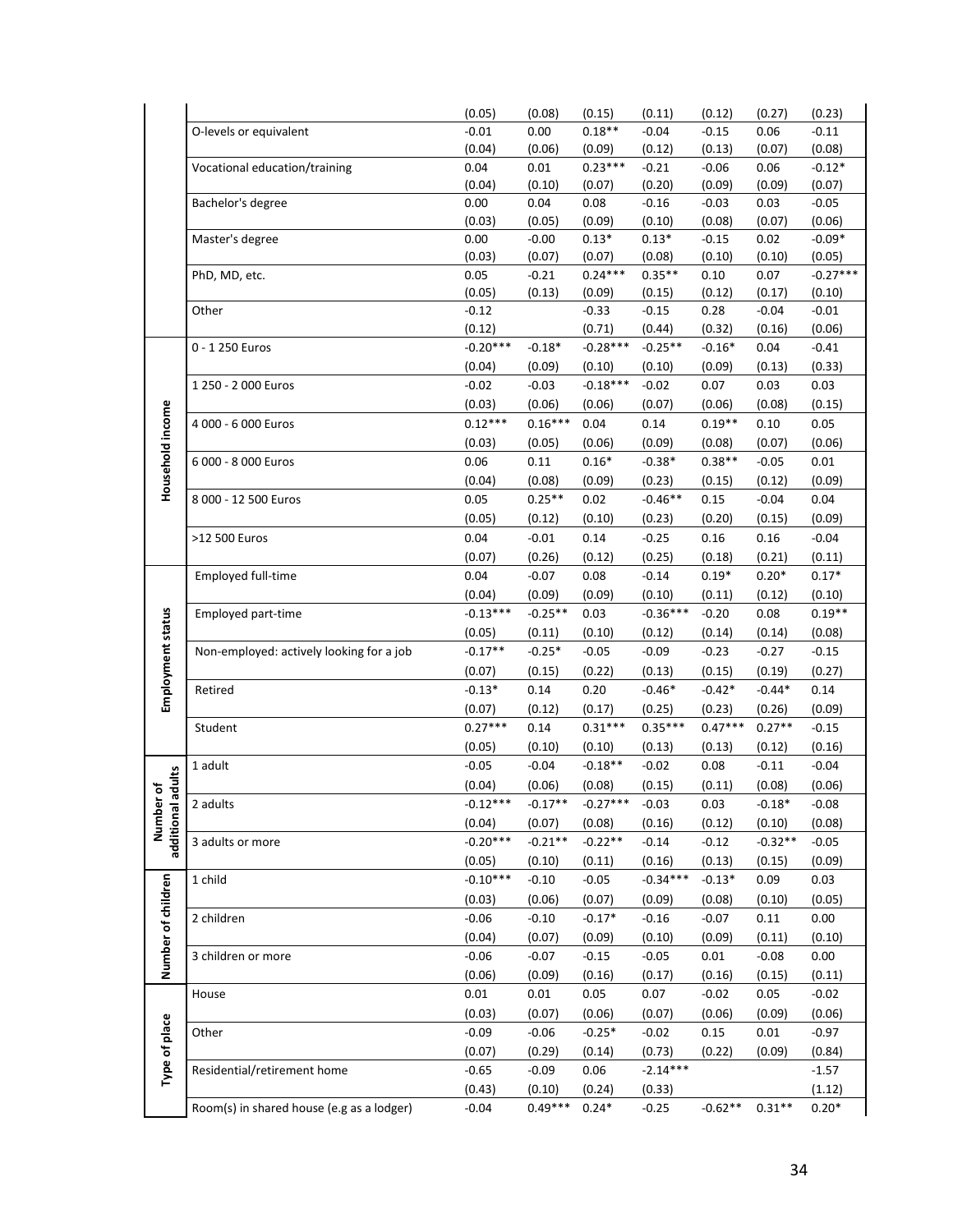|                    |                            | (0.11)    | (0.09)   | (0.14)    | (0.34)     | (0.31)   | (0.15)  | (0.12)    |
|--------------------|----------------------------|-----------|----------|-----------|------------|----------|---------|-----------|
|                    | Student accommodation      | 0.16      | 0.40     | $-0.47$   | $1.13***$  | 0.77     | 0.08    | $0.60***$ |
|                    |                            | (0.18)    | (0.32)   | (0.70)    | (0.24)     | (0.56)   | (0.38)  | (0.22)    |
|                    | <b>Isolated Dwelling</b>   | 0.09      | $0.14*$  | $0.36***$ | 0.45       | 0.00     | 0.09    | $-0.35$   |
|                    |                            | (0.07)    | (0.08)   | (0.09)    | (0.31)     | (0.38)   | (0.10)  | (0.50)    |
|                    | Less than 2000             | $-0.05$   | $-0.03$  | $-0.11$   | $-0.13$    | 0.03     | $-0.02$ | $-0.05$   |
|                    |                            | (0.04)    | (0.07)   | (0.09)    | (0.19)     | (0.17)   | (0.12)  | (0.07)    |
|                    | Between 2000 and 10000     | $-0.03$   | $-0.07$  | 0.02      | $-0.27***$ | 0.09     | 0.09    | 0.00      |
| Population density |                            | (0.03)    | (0.06)   | (0.06)    | (0.09)     | (0.09)   | (0.08)  | (0.06)    |
|                    | Between 10 000 and 50 000  | $-0.05*$  | $-0.02$  | $-0.11*$  | $-0.10$    | $-0.05$  | 0.09    | $-0.07$   |
|                    |                            | (0.03)    | (0.06)   | (0.06)    | (0.07)     | (0.07)   | (0.07)  | (0.08)    |
|                    | Between 50 000 and 100 000 | 0.00      | 0.02     | $-0.00$   | $-0.09$    | 0.05     | 0.02    | $-0.11$   |
|                    |                            | (0.04)    | (0.07)   | (0.07)    | (0.09)     | (0.08)   | (0.08)  | (0.20)    |
|                    | Terrace, balcony, rooftop  | 0.03      | $-0.04$  | $-0.03$   | 0.27       | $-0.01$  | 0.02    | $0.16*$   |
| Home               |                            | (0.04)    | (0.07)   | (0.09)    | (0.17)     | (0.08)   | (0.12)  | (0.09)    |
| features           | Garden or park             | 0.03      | 0.04     | $-0.08$   | 0.24       | 0.01     | $-0.06$ | 0.13      |
|                    |                            | (0.04)    | (0.09)   | (0.09)    | (0.17)     | (0.10)   | (0.13)  | (0.09)    |
|                    | Constant                   | $0.20***$ | $0.30**$ | 0.21      | $-0.25$    | $-0.35*$ | 0.19    | 0.27      |
|                    |                            | (0.07)    | (0.14)   | (0.17)    | (0.25)     | (0.19)   | (0.18)  | (0.17)    |
|                    | Observations               | 8314      | 1675     | 1622      | 1634       | 1619     | 1006    | 732       |
|                    | R-squared                  | 0.131     | 0.091    | 0.099     | 0.122      | 0.127    | 0.102   | 0.137     |
|                    | Adjusted R-squared         | 0.126     | 0.067    | 0.074     | 0.098      | 0.104    | 0.061   | 0.082     |
|                    | Country fixed-effects      | Yes       | No       | No        | No         | No       | No      | No        |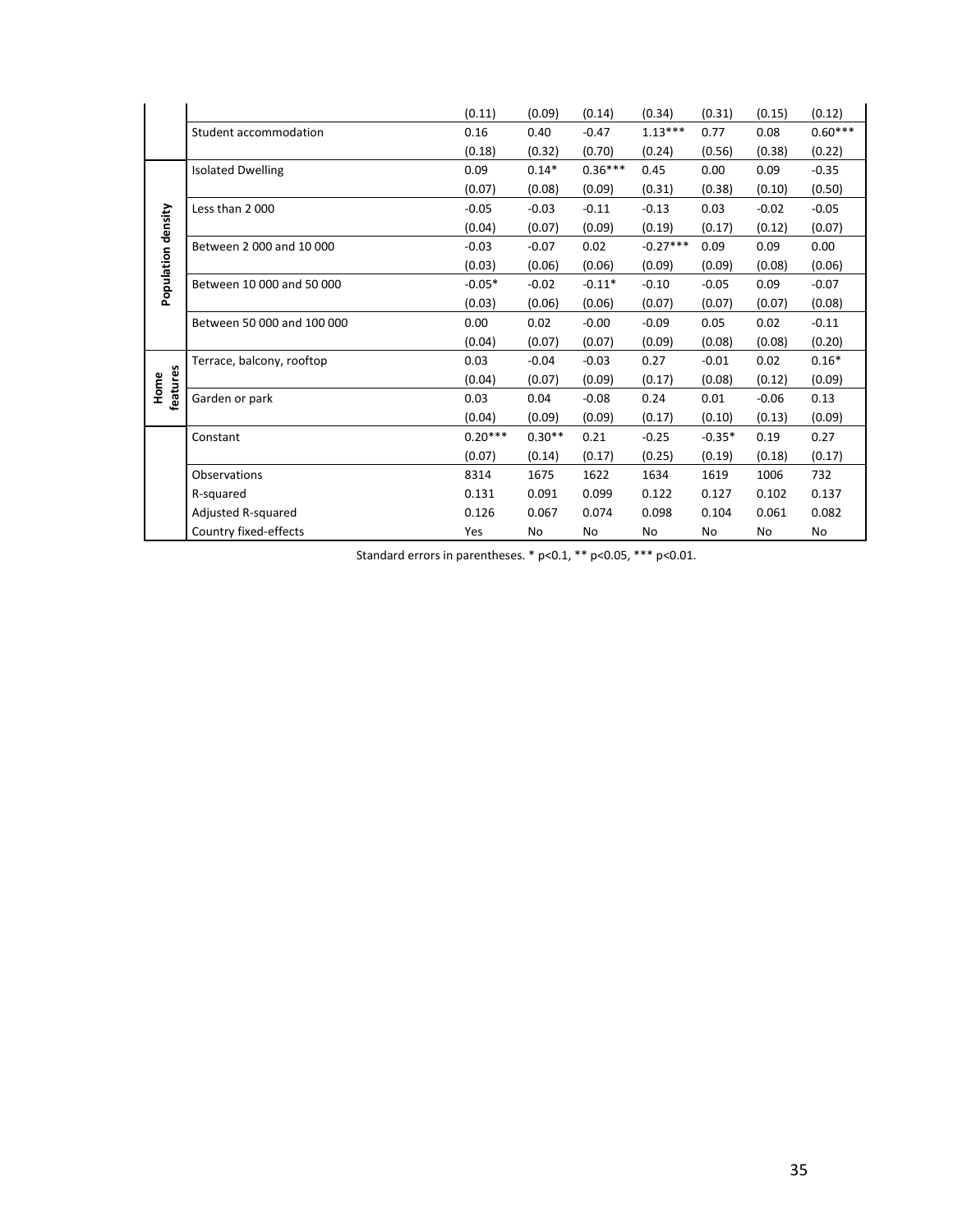

This graph displays coefficients resulting from the regression of the percentage change in household income compared to the preceding month for the pooled and the Luxembourgish sample. For readability reasons, we have truncated the bars with coefficient over 0.6 in absolute values. Stars indicate significance levels of the correlation.  $*$  p<0.1,  $*$  p<0.05,  $***$  p<0.01.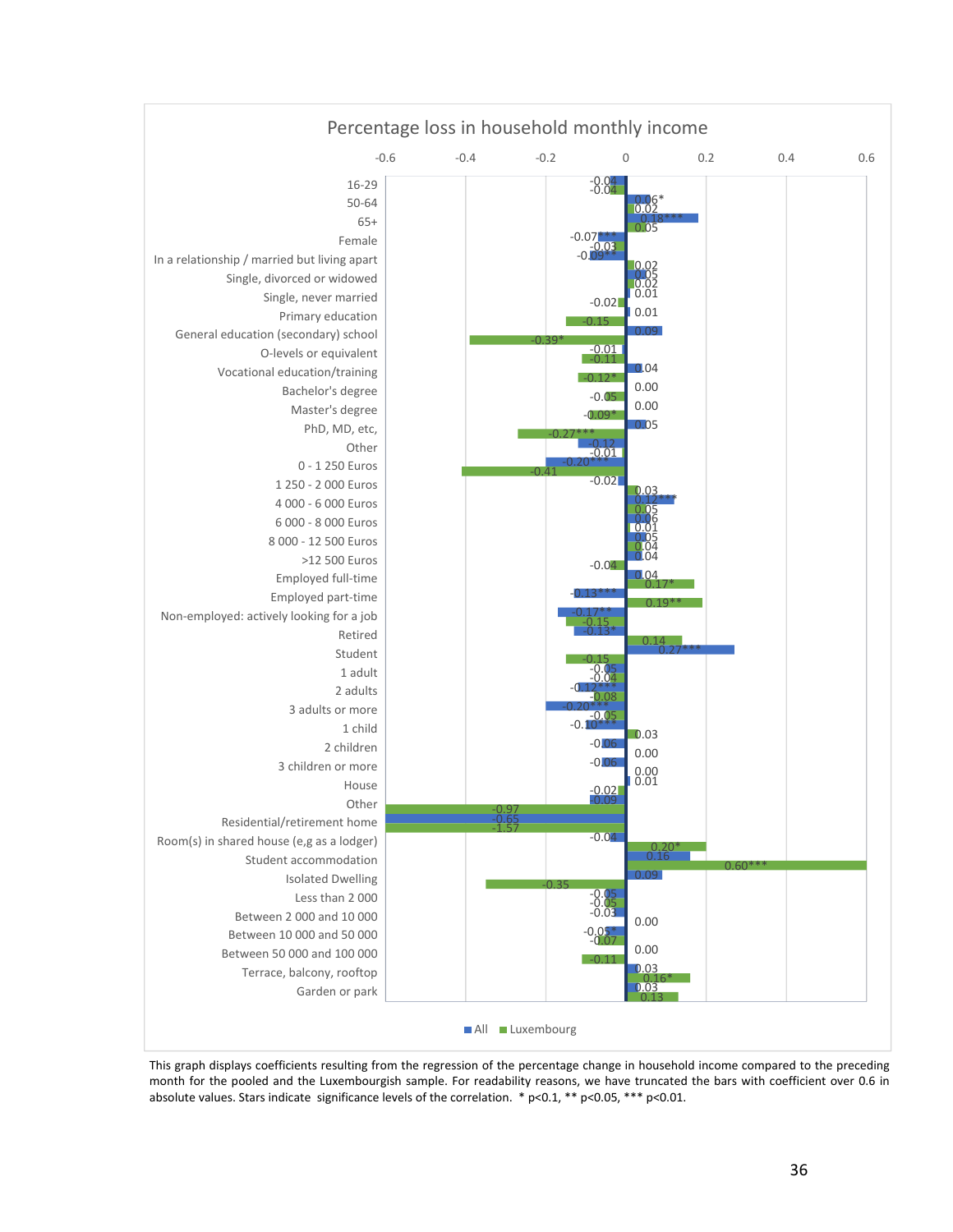# Lost job or unable to do paid work

We asked respondents to indicate whether they have lost their job or were unable to do paid work in the past week. Just over six percent of respondents indicated that this was the case. This low event frequency renders the estimation of some coefficients impossible due to multicollinearity. The probability of job loss is estimated as a logit; the table below shows the marginal effects (i.e. how the probability of having job loss differs across the categories of the explanatory variables).

#### **Results**

People aged below 50 years old were the most likely to lose their jobs or have not been able to work. The marginal effects for age show that the 50‐64 year olds were three percent more likely to have experienced job loss than those in the omitted category of 30‐49 years old, with an analogous figure for those aged 65+ of four percent. There is no gender or education effect. Job loss is more likely for those with current low household income and the unemployed, which again may be partly mechanical. No significant findings occur for household type or the housing variables. Given the paucity of significant patterns here, we will not discuss detailed results.

Lost your job/unable to do paid work

| (1)<br>(2)<br>(3)<br>(4)<br>(5)                                                                | (6)<br>(7)                      |  |
|------------------------------------------------------------------------------------------------|---------------------------------|--|
| All<br>GER<br><b>FRA</b><br><b>ITA</b><br>SPA                                                  | LUX<br>SWE                      |  |
| 16-29<br>0.01<br>0.02<br>$-0.00$<br>$-0.01$<br>0.04                                            | $0.05*$<br>0.02                 |  |
|                                                                                                |                                 |  |
| (0.01)<br>(0.01)<br>(0.02)<br>(0.02)                                                           | (0.04)<br>(0.02)<br>(0.03)      |  |
| $-0.03***$<br>$-0.03*$<br>$-0.05**$<br>50-64<br>$-0.00$                                        | $-0.03*$<br>$-0.03*$<br>$-0.01$ |  |
| Age group<br>(0.01)<br>(0.01)<br>(0.02)<br>(0.02)                                              | (0.02)<br>(0.01)<br>(0.02)      |  |
| $-0.04***$<br>$-0.08***$<br>$65+$<br>$-0.03$<br>0.03<br>$-0.04$                                | $-0.02$                         |  |
| (0.01)<br>(0.04)<br>(0.02)<br>(0.03)                                                           | (0.04)<br>(0.02)                |  |
| $-0.03**$<br>Female<br>0.00<br>0.01<br>0.01<br>0.01                                            | $-0.02$<br>$-0.00$              |  |
| Gender<br>(0.01)<br>(0.01)<br>(0.01)<br>(0.01)                                                 | (0.01)<br>(0.01)<br>(0.02)      |  |
| $0.07***$<br>$0.04***$<br>0.06<br>0.03<br>0.04<br>In a relationship / married but living apart | $0.07**$<br>0.01                |  |
| Relationship Status<br>(0.01)<br>(0.02)<br>(0.03)<br>(0.04)                                    | (0.03)<br>(0.03)<br>(0.03)      |  |
| 0.01<br>$-0.02$<br>$0.06*$<br>Single, divorced or widowed<br>0.01                              | $0.09*$<br>$-0.01$<br>0.01      |  |
| (0.01)<br>(0.03)<br>(0.02)<br>(0.03)                                                           | (0.03)<br>(0.03)<br>(0.05)      |  |
| $-0.00$<br>$-0.02$<br>0.02<br>0.00<br>Single, never married                                    | 0.00<br>0.02<br>$-0.02$         |  |
| (0.01)<br>(0.02)<br>(0.02)<br>(0.02)                                                           | (0.02)<br>(0.02)<br>(0.02)      |  |
| Primary education<br>$-0.01$                                                                   | $-0.00$<br>0.01                 |  |
| (0.02)                                                                                         | (0.06)<br>(0.03)                |  |
| General education (secondary) school<br>$-0.00$<br>$-0.04$<br>$-0.03$<br>0.02                  | $-0.01$<br>0.00                 |  |
| (0.01)<br>(0.03)<br>(0.03)<br>(0.03)                                                           | (0.03)<br>(0.05)                |  |
| $-0.00$<br>$-0.02$<br>$-0.03$<br>0.03<br>0.04<br>O-levels or equivalent                        | $-0.03*$<br>0.01                |  |
| Educational degree<br>(0.02)<br>(0.01)<br>(0.02)<br>(0.04)                                     | (0.04)<br>(0.02)<br>(0.03)      |  |
| $-0.05***$<br>Vocational education/training<br>$-0.01$<br>0.02<br>0.02<br>$-0.03$              | $-0.03$<br>0.03                 |  |
| (0.01)<br>(0.05)<br>(0.02)<br>(0.04)                                                           | (0.02)<br>(0.02)<br>(0.03)      |  |
| $-0.01$<br>$-0.03*$<br>$-0.02$<br>$-0.01$<br>Bachelor's degree                                 | $-0.00$<br>0.00<br>$-0.00$      |  |
| (0.01)<br>(0.02)<br>(0.02)<br>(0.02)                                                           | (0.02)<br>(0.02)<br>(0.02)      |  |
| $-0.01$<br>$-0.01$<br>$-0.03*$<br>Master's degree<br>$-0.00$                                   | 0.02<br>$-0.03$<br>$-0.00$      |  |
| (0.01)<br>(0.02)<br>(0.02)<br>(0.02)                                                           |                                 |  |
|                                                                                                | (0.03)<br>(0.02)<br>(0.02)      |  |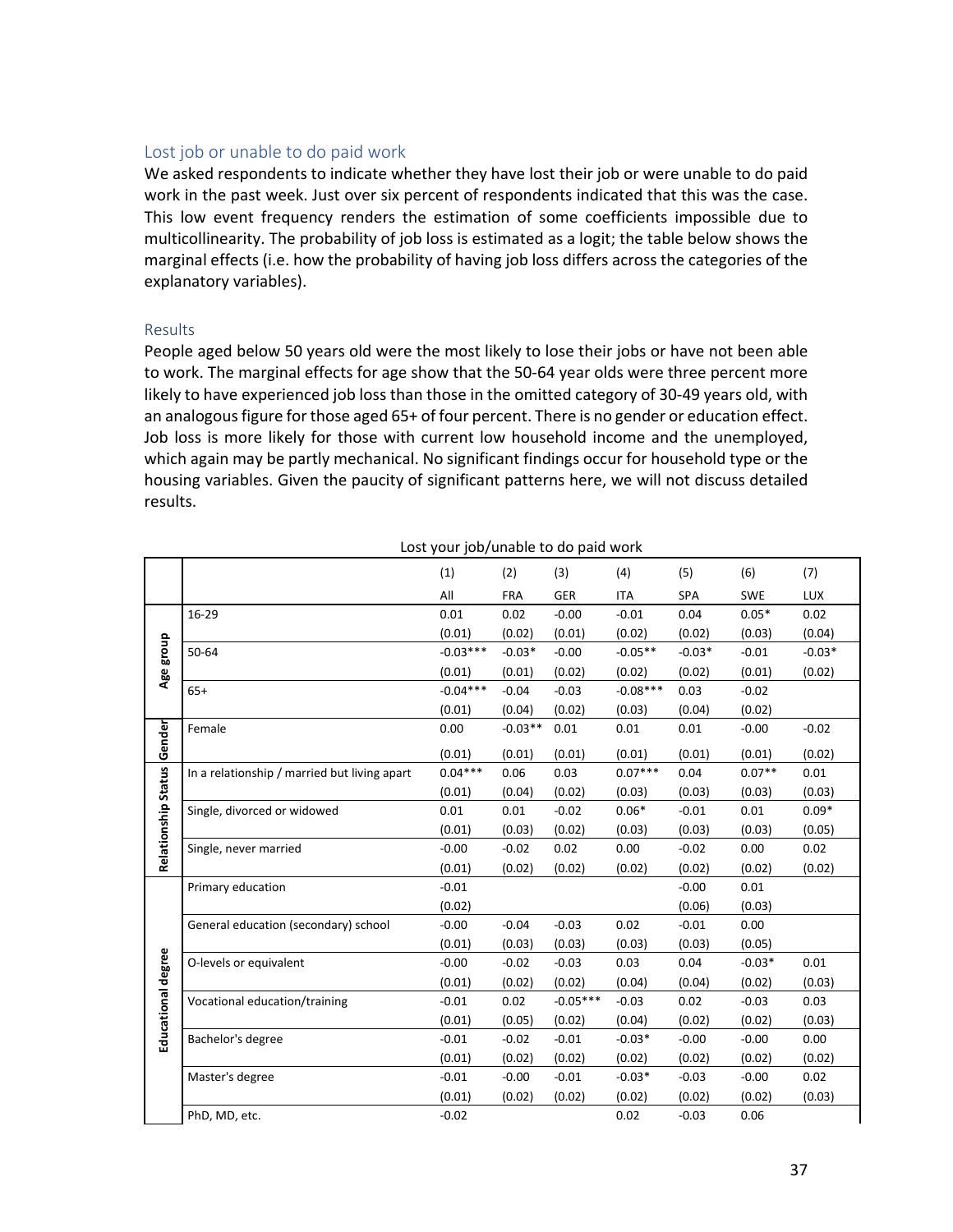|                                |                                           | (0.02)            |                   |                | (0.04)         | (0.04)         | (0.08)            |                   |
|--------------------------------|-------------------------------------------|-------------------|-------------------|----------------|----------------|----------------|-------------------|-------------------|
|                                | Other                                     | 0.05              |                   |                | 0.05           | $-0.02$        | 0.03              |                   |
|                                |                                           | (0.04)            |                   |                | (0.10)         | (0.06)         | (0.06)            |                   |
|                                | 0 - 1 250 Euros                           | $0.03***$         | 0.04              | 0.02           | $0.06**$       | 0.03           | $-0.03$           | 0.01              |
|                                |                                           | (0.01)            | (0.03)            | (0.02)         | (0.02)         | (0.02)         | (0.03)            | (0.05)            |
|                                | 1 250 - 2 000 Euros                       | $0.01*$           | 0.02              | $0.04**$       | $0.03*$        | 0.01           | $-0.02$           | $-0.00$           |
|                                |                                           | (0.01)            | (0.02)            | (0.02)         | (0.02)         | (0.02)         | (0.02)            | (0.04)            |
|                                | 4 000 - 6 000 Euros                       | $-0.01$           | $-0.03**$         | $-0.01$        | 0.03           | $-0.02$        | $-0.03$           | $-0.02$           |
|                                |                                           | (0.01)            | (0.01)            | (0.01)         | (0.03)         | (0.02)         | (0.02)            | (0.02)            |
| Household income               | 6 000 - 8 000 Euros                       | $-0.00$           | $-0.02$           | $-0.02$        | 0.06           | 0.02           | $-0.01$           | $-0.01$           |
|                                |                                           | (0.01)            | (0.02)            | (0.02)         | (0.06)         | (0.04)         | (0.03)            | (0.02)            |
|                                | 8 000 - 12 500 Euros                      | $-0.01$           |                   | $-0.00$        | $0.08*$        |                | $-0.04*$          | 0.01              |
|                                |                                           | (0.01)            |                   | (0.02)         | (0.05)         |                | (0.02)            | (0.03)            |
|                                | >12 500 Euros                             | $0.05**$          | 0.02              |                | $0.18***$      | 0.11           | 0.00              | 0.02              |
|                                |                                           | (0.02)            | (0.07)            |                | (0.07)         | (0.10)         | (0.05)            | (0.04)            |
|                                | <b>Employed full-time</b>                 | $-0.02**$         | $-0.01$           | $-0.03**$      | 0.02           | $-0.04*$       | $-0.03$           | $-0.08***$        |
|                                |                                           | (0.01)            | (0.02)            | (0.01)         | (0.02)         | (0.02)         | (0.02)            | (0.03)            |
|                                | Employed part-time                        | $0.02**$          | $0.04*$           | $-0.02$        | $0.06**$       | $0.04*$        | $-0.01$           | $-0.06**$         |
|                                |                                           | (0.01)            | (0.02)            | (0.02)         | (0.02)         | (0.02)         | (0.02)            | (0.03)            |
|                                | Non-employed: actively looking for a job  | $0.04***$         | $0.04*$           | $0.03*$        | $0.08***$      | $0.08***$      | $-0.05$           | $-0.03$           |
|                                |                                           | (0.01)            | (0.02)            | (0.02)         | (0.02)         | (0.02)         | (0.04)            | (0.02)            |
| Employment status              | Retired                                   | $0.03**$          |                   | $-0.00$        | $0.12***$      | 0.05           | $0.10***$         |                   |
|                                |                                           | (0.01)            |                   | (0.03)         | (0.04)         | (0.04)         | (0.03)            |                   |
|                                | Student                                   | $-0.09***$        | $-0.12$           | $-0.05$        | $-0.06$        | $-0.21***$     | $-0.11**$         | $-0.02$           |
|                                |                                           | (0.02)            | (0.10)            | (0.04)         | (0.05)         | (0.06)         | (0.05)            | (0.03)            |
|                                | 1 adult                                   | $-0.01$           | $-0.03$           | $-0.00$        | 0.00           | $-0.03$        | 0.02              | 0.01              |
| additional adults<br>Number of |                                           | (0.01)            | (0.02)            | (0.02)         | (0.03)         | (0.03)         | (0.02)            | (0.03)            |
|                                | 2 adults                                  | $-0.00$           | $-0.04$           | $-0.00$        | $-0.02$        | $-0.01$        | $0.04*$           | 0.01              |
|                                |                                           | (0.01)            | (0.02)            | (0.02)         | (0.03)         | (0.03)         | (0.02)            | (0.03)            |
|                                | 3 adults or more                          | 0.01              | $-0.01$           | 0.01           | 0.00           | 0.01           | 0.03              | $-0.01$           |
|                                | 1 child                                   | (0.01)<br>$-0.00$ | (0.03)<br>$-0.01$ | (0.02)<br>0.01 | (0.03)<br>0.01 | (0.04)<br>0.02 | (0.03)<br>$-0.00$ | (0.02)<br>$-0.01$ |
|                                |                                           | (0.01)            | (0.02)            | (0.02)         | (0.02)         | (0.02)         | (0.02)            | (0.02)            |
| Number of children             | 2 children                                | $-0.00$           | 0.02              | 0.02           | $-0.03$        | 0.02           | $-0.01$           | $-0.02$           |
|                                |                                           | (0.01)            | (0.02)            | (0.02)         | (0.02)         | (0.02)         | (0.02)            | (0.02)            |
|                                | 3 children or more                        | $0.03**$          | $-0.01$           | 0.06           | 0.04           | 0.05           | 0.05              | $-0.00$           |
|                                |                                           | (0.02)            | (0.03)            | (0.05)         | (0.03)         | (0.04)         | (0.04)            | (0.03)            |
|                                | House                                     | $-0.00$           | 0.03              | $-0.00$        | $-0.01$        | $-0.02$        | 0.00              | 0.01              |
|                                |                                           | (0.01)            | (0.02)            | (0.02)         | (0.02)         | (0.02)         | (0.02)            | (0.02)            |
|                                | Other                                     | $-0.01$           |                   | $-0.01$        | $-0.01$        | $-0.03$        | $-0.03$           |                   |
|                                |                                           | (0.02)            |                   | (0.02)         | (0.08)         | (0.04)         | (0.02)            |                   |
| Type of place                  | Residential/retirement home               | $0.38**$          |                   | 0.25           |                |                |                   |                   |
|                                |                                           | (0.16)            |                   | (0.16)         |                |                |                   |                   |
|                                | Room(s) in shared house (e.g as a lodger) | $-0.01$           |                   | $-0.01$        | 0.02           | 0.03           |                   |                   |
|                                |                                           | (0.02)            |                   | (0.02)         | (0.06)         | (0.05)         |                   |                   |
|                                | Student accommodation                     | $-0.01$           | $-0.02$           | 0.05           |                | 0.09           |                   |                   |
|                                |                                           | (0.02)            | (0.03)            | (0.08)         |                | (0.13)         |                   |                   |
|                                | <b>Isolated Dwelling</b>                  | $-0.00$           | $-0.01$           |                | 0.17           |                | $-0.03$           |                   |
|                                |                                           | (0.02)            | (0.05)            |                | (0.16)         |                | (0.03)            |                   |
|                                | Less than 2000                            | 0.00              | 0.01              | 0.03           | $-0.01$        | $-0.01$        | $-0.02$           | 0.00              |
| Population density             |                                           | (0.01)            | (0.02)            | (0.03)         | (0.03)         | (0.03)         | (0.03)            | (0.02)            |
|                                | Between 2 000 and 10 000                  | $-0.01$           | $-0.01$           | $-0.01$        | 0.02           | 0.01           | $-0.05**$         | 0.02              |
|                                |                                           | (0.01)            | (0.02)            | (0.01)         | (0.02)         | (0.02)         | (0.02)            | (0.02)            |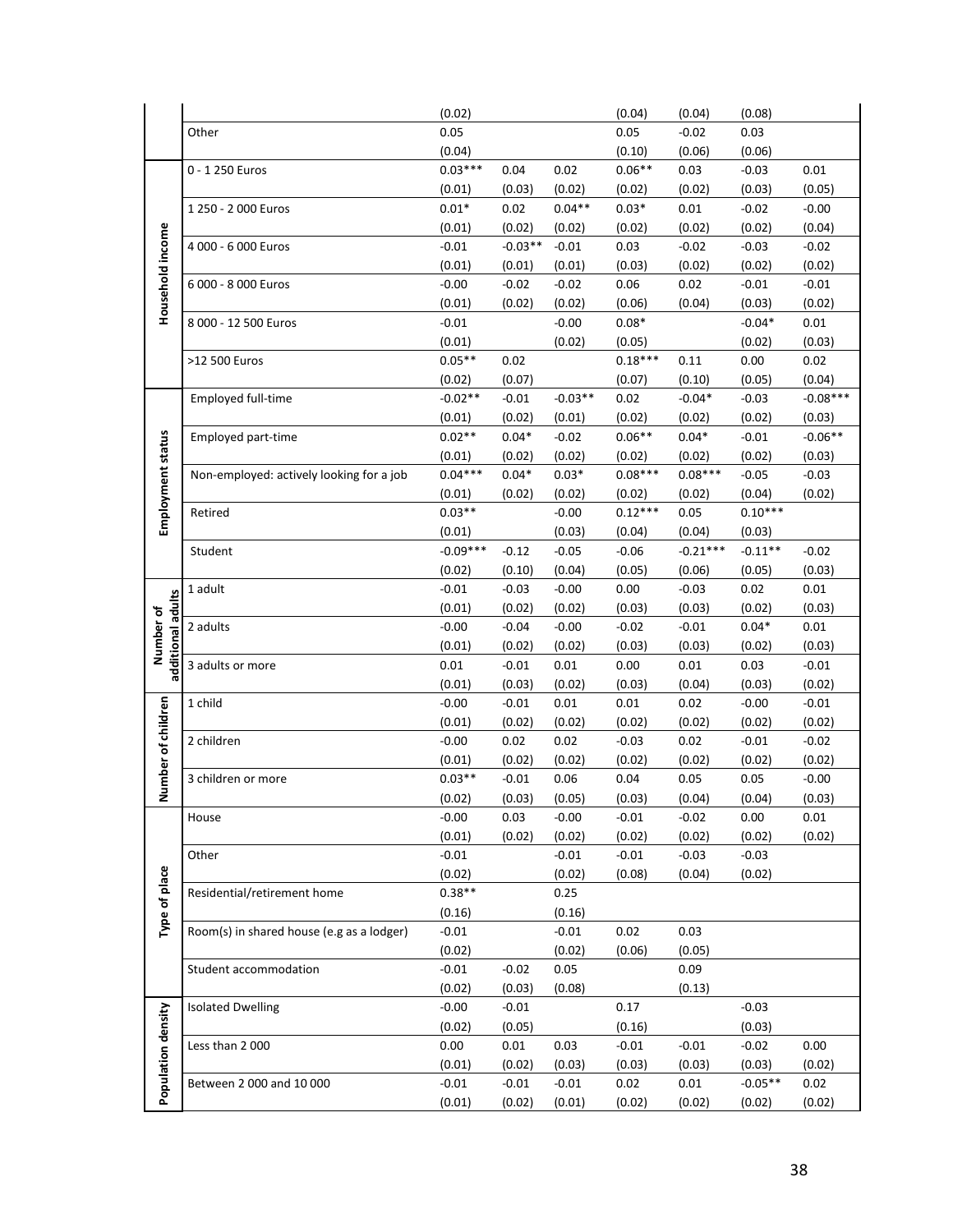|                | Between 10 000 and 50 000  | $-0.00$ | 0.01    | 0.01    | 0.01    | $-0.02$ | $-0.05***$ | 0.02   |
|----------------|----------------------------|---------|---------|---------|---------|---------|------------|--------|
|                |                            | (0.01)  | (0.02)  | (0.01)  | (0.02)  | (0.02)  | (0.02)     | (0.02) |
|                | Between 50 000 and 100 000 | $-0.00$ | $-0.00$ | 0.02    | 0.01    | $-0.02$ | $-0.04*$   | 0.22   |
|                |                            | (0.01)  | (0.02)  | (0.02)  | (0.02)  | (0.02)  | (0.02)     | (0.14) |
|                | Terrace, balcony, rooftop  | $-0.01$ | 0.00    | $-0.02$ | $-0.06$ | 0.00    | $-0.01$    | 0.00   |
| 5<br>Home<br>з |                            | (0.01)  | (0.02)  | (0.02)  | (0.05)  | (0.02)  | (0.03)     | (0.01) |
| ea.            | Garden or park             | $-0.01$ | $-0.02$ | $-0.02$ | $-0.05$ | 0.02    | $-0.00$    | 0.02   |
|                |                            | (0.01)  | (0.03)  | (0.02)  | (0.05)  | (0.02)  | (0.03)     | (0.02) |
|                | Observations               | 8314    | 1524    | 1540    | 1625    | 1600    | 981        | 503    |
|                | Country fixed-effects      | Yes     | No      | No      | No      | No      | No         | No     |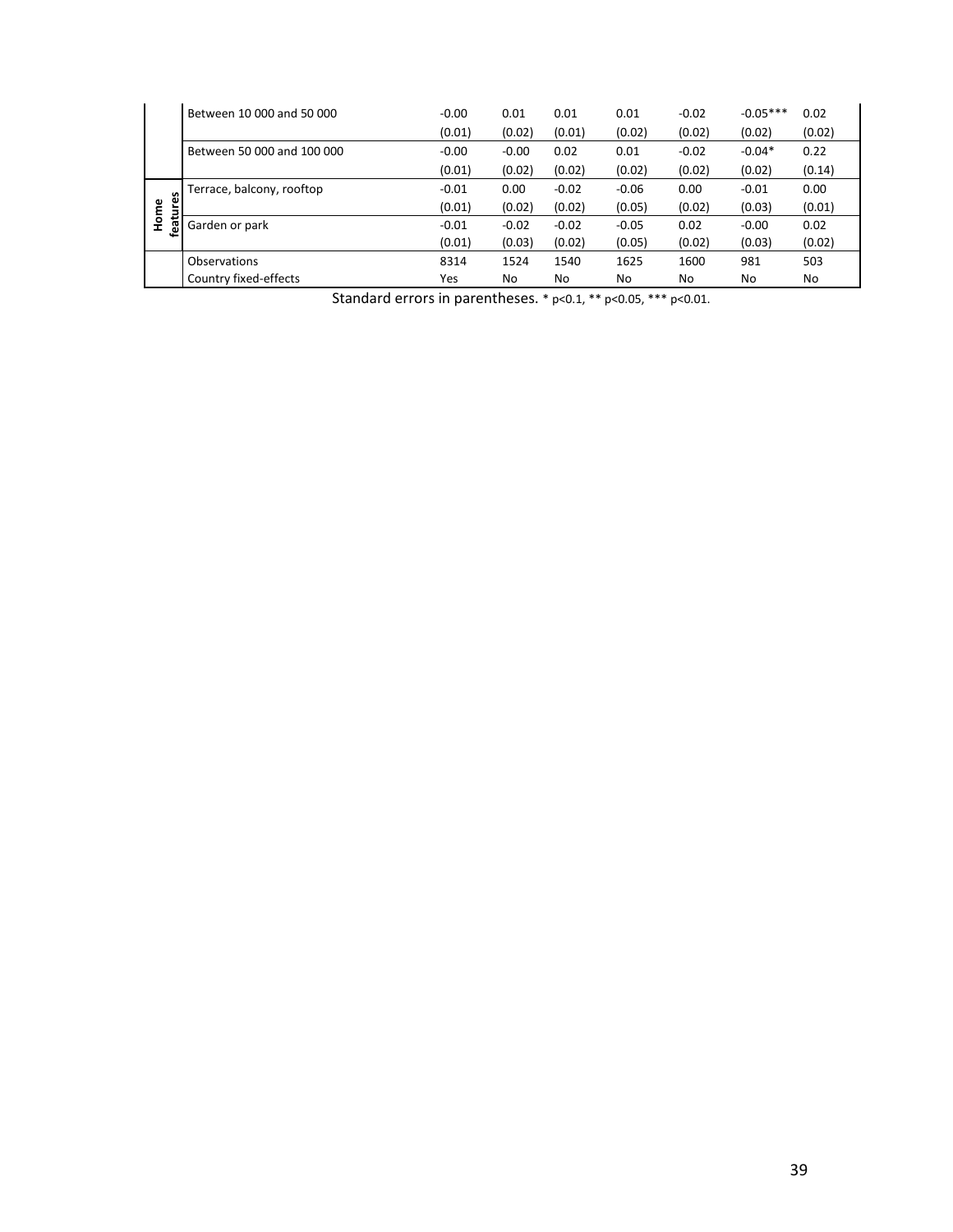

This graph displays marginal effects resulting from the logistic regression of whether the individual lost his/her job for the pooled and the Luxembourgish sample. For readability reasons, we have truncated the bars with coefficients over 0.6 in absolute value. \* p<0.1, \*\* p<0.05, \*\*\* p<0.01.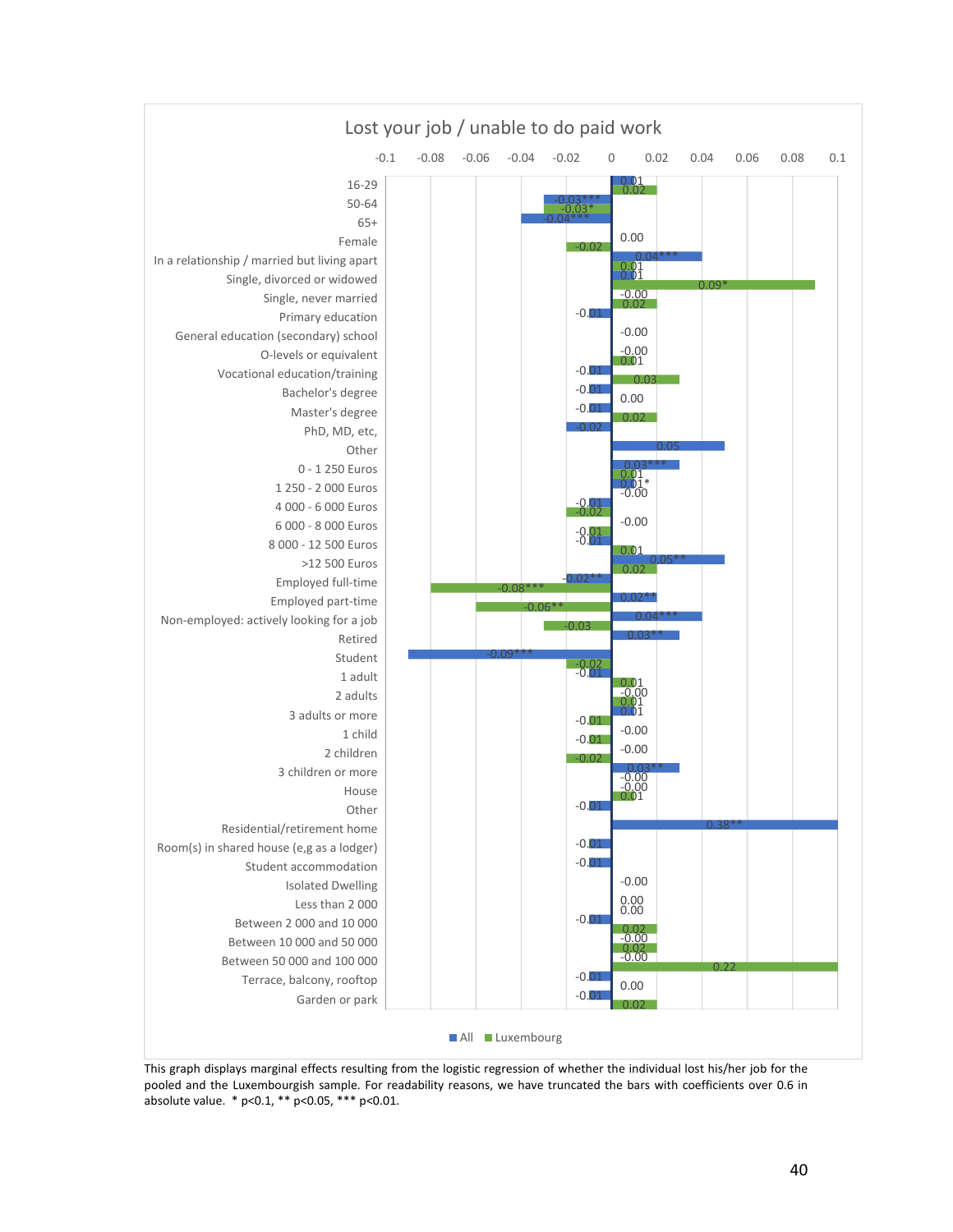# Major cut in household income

We lastly asked respondents to indicate whether they have experienced a major cut in their household income during the past week. Just under 14% of respondents indicated that this was the case.

#### Results

As was the case for job loss above, the probability of income drops was greatest for those aged under 50 and those in low-income households (below 1 250 $\epsilon$ ). There is no gender difference. There is some evidence that post‐graduate degrees may protect against cuts in income. Income drops are more likely for those who are active in the labour force, which may reflect that the income of those out of the labour force is largely pre-determined. Major falls in income are slightly more likely in larger households, and notably rise with the number of children. They are largely uncorrelated with the housing variables. As above, we will not present detailed results here.

|                            |                                              | Major cut in household income |            |            |            |            |            |         |
|----------------------------|----------------------------------------------|-------------------------------|------------|------------|------------|------------|------------|---------|
|                            |                                              | (1)                           | (2)        | (3)        | (4)        | (5)        | (6)        | (7)     |
|                            |                                              | All                           | <b>FRA</b> | <b>GER</b> | <b>ITA</b> | SPA        | <b>SWE</b> | LUX     |
|                            | 16-29                                        | $0.02*$                       | 0.03       | $-0.00$    | 0.02       | 0.03       | 0.02       | $-0.01$ |
|                            |                                              | (0.01)                        | (0.03)     | (0.02)     | (0.03)     | (0.03)     | (0.02)     | (0.04)  |
| Age group                  | 50-64                                        | $-0.03***$                    | $-0.04*$   | $-0.02$    | $-0.04$    | $-0.03$    | $-0.02$    | $-0.02$ |
|                            |                                              | (0.01)                        | (0.02)     | (0.02)     | (0.03)     | (0.03)     | (0.02)     | (0.04)  |
|                            | $65+$                                        | $-0.08***$                    | $-0.11***$ | $-0.03$    | $-0.10**$  | $-0.11**$  | $-0.05***$ |         |
|                            |                                              | (0.02)                        | (0.03)     | (0.03)     | (0.05)     | (0.05)     | (0.02)     |         |
|                            | Female                                       | $-0.00$                       | 0.02       | $-0.00$    | $-0.02$    | 0.01       | $-0.01$    | $-0.00$ |
| Relationship Status Gender |                                              | (0.01)                        | (0.02)     | (0.02)     | (0.02)     | (0.02)     | (0.02)     | (0.03)  |
|                            | In a relationship / married but living apart | $-0.02$                       | 0.01       | 0.00       | $-0.03$    | $-0.04$    | 0.00       | $-0.03$ |
|                            |                                              | (0.01)                        | (0.05)     | (0.03)     | (0.04)     | (0.04)     | (0.03)     | (0.05)  |
|                            | Single, divorced or widowed                  | $-0.03**$                     | 0.05       | $-0.03$    | $-0.06$    | $-0.04$    | $-0.06***$ | $-0.05$ |
|                            |                                              | (0.01)                        | (0.04)     | (0.03)     | (0.04)     | (0.04)     | (0.02)     | (0.04)  |
|                            | Single, never married                        | $-0.03***$                    | $-0.03$    | 0.00       | $-0.09***$ | $-0.00$    | $-0.07***$ | $-0.03$ |
|                            |                                              | (0.01)                        | (0.02)     | (0.02)     | (0.03)     | (0.03)     | (0.02)     | (0.05)  |
|                            | Primary education                            | $-0.03$                       |            |            | 0.05       | $-0.07$    | 0.04       |         |
|                            |                                              | (0.03)                        |            |            | (0.17)     | (0.08)     | (0.04)     |         |
|                            | General education (secondary) school         | $-0.00$                       | $-0.04$    | $-0.04$    | 0.02       | $-0.03$    |            |         |
|                            |                                              | (0.02)                        | (0.05)     | (0.04)     | (0.04)     | (0.05)     |            |         |
|                            | O-levels or equivalent                       | 0.00                          | $-0.03$    | $-0.02$    | 0.04       | 0.01       | 0.00       |         |
|                            |                                              | (0.01)                        | (0.03)     | (0.03)     | (0.05)     | (0.05)     | (0.02)     |         |
| Educational degree         | Vocational education/training                | $-0.01$                       | $-0.09*$   | $-0.04$    | $-0.01$    | $-0.01$    | 0.05       |         |
|                            |                                              | (0.01)                        | (0.05)     | (0.02)     | (0.06)     | (0.04)     | (0.03)     |         |
|                            | Bachelor's degree                            | $-0.01$                       | $-0.04*$   | $-0.01$    | 0.02       | $-0.04$    | 0.01       |         |
|                            |                                              | (0.01)                        | (0.03)     | (0.03)     | (0.03)     | (0.03)     | (0.02)     |         |
|                            | Master's degree                              | $-0.01$                       | $-0.06**$  | 0.02       | $-0.05*$   | $-0.00$    | $-0.00$    |         |
|                            |                                              | (0.01)                        | (0.03)     | (0.03)     | (0.03)     | (0.04)     | (0.02)     |         |
|                            | PhD, MD, etc.                                | $-0.06***$                    | $-0.01$    | $-0.06$    | $-0.04$    | $-0.15***$ |            |         |
|                            |                                              | (0.02)                        | (0.06)     | (0.04)     | (0.06)     | (0.05)     |            |         |
|                            | Other                                        | 0.04                          |            |            | 0.23       | $-0.13$    | 0.04       |         |
|                            |                                              | (0.05)                        |            |            | (0.15)     | (0.10)     | (0.05)     |         |
| House<br>hold              | 0 - 1 250 Euros                              | $0.05***$                     | $0.07**$   | $0.13***$  | $0.06*$    | 0.03       | $-0.02$    | 0.08    |
|                            |                                              | (0.01)                        | (0.04)     | (0.04)     | (0.04)     | (0.03)     | (0.03)     | (0.11)  |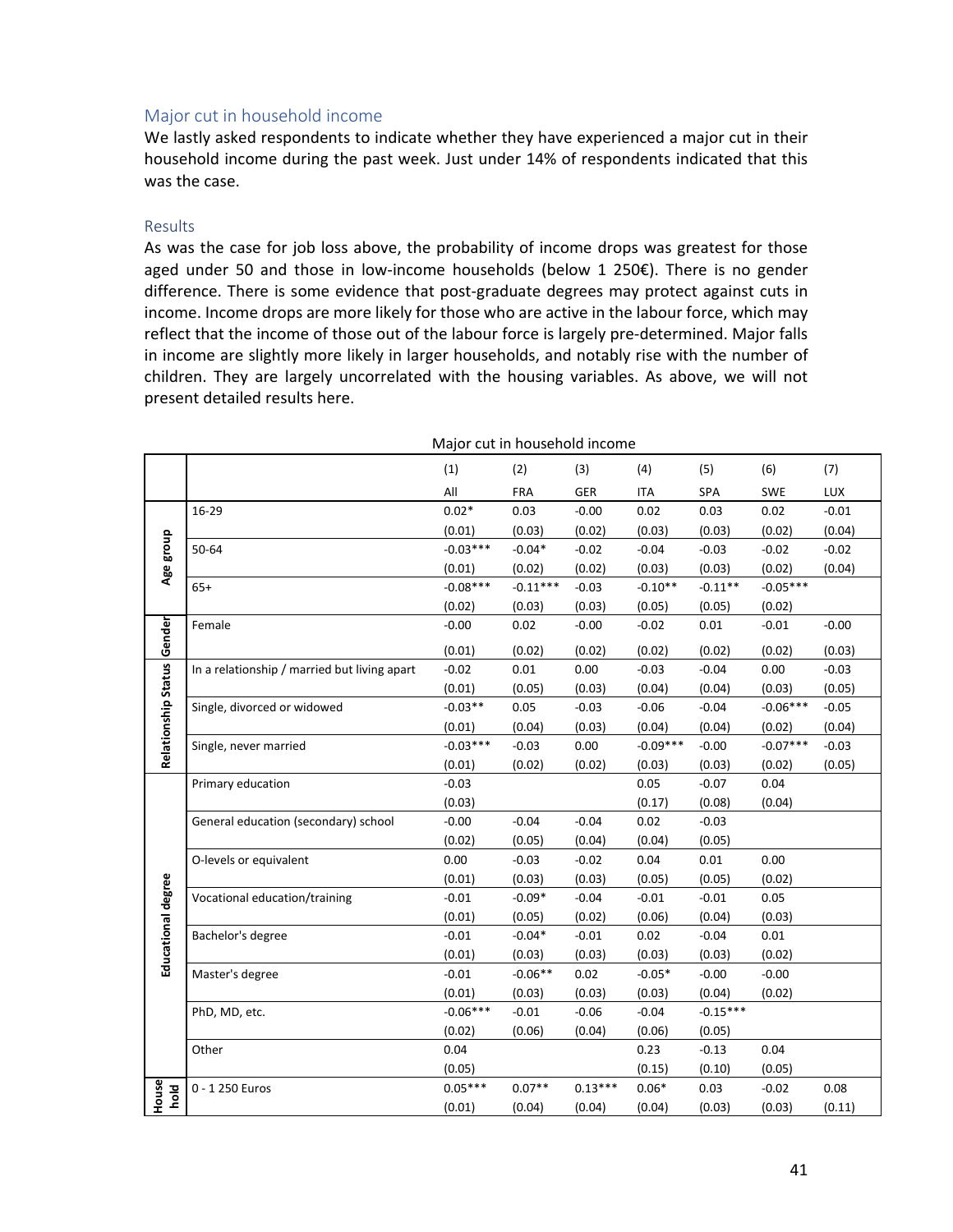|                                | 1 250 - 2 000 Euros                       | 0.02                | 0.01           | 0.04              | 0.02           | 0.00               | $0.05*$        | 0.04              |
|--------------------------------|-------------------------------------------|---------------------|----------------|-------------------|----------------|--------------------|----------------|-------------------|
|                                |                                           | (0.01)              | (0.02)         | (0.03)            | (0.03)         | (0.03)             | (0.03)         | (0.09)            |
|                                | 4 000 - 6 000 Euros                       | $-0.03***$          | $-0.02$        | $-0.03*$          | $-0.04$        | $-0.06*$           | $-0.01$        | 0.00              |
|                                |                                           | (0.01)              | (0.02)         | (0.02)            | (0.04)         | (0.03)             | (0.02)         | (0.03)            |
|                                | 6 000 - 8 000 Euros                       | $-0.02$             | $-0.01$        | $-0.02$           | $-0.04$        | $-0.12**$          | 0.01           | $-0.02$           |
|                                |                                           | (0.02)              | (0.04)         | (0.03)            | (0.07)         | (0.05)             | (0.03)         | (0.04)            |
|                                | 8 000 - 12 500 Euros                      | $-0.04**$           | $-0.07*$       | $-0.01$           | $-0.06$        | 0.17               |                | $-0.01$           |
|                                |                                           | (0.02)              | (0.04)         | (0.03)            | (0.07)         | (0.14)             |                | (0.04)            |
|                                | >12 500 Euros                             | 0.01                | 0.17           | $-0.01$           | 0.06           | $-0.16***$         | 0.00           | 0.02              |
|                                |                                           | (0.03)              | (0.11)         | (0.04)            | (0.08)         | (0.06)             | (0.03)         | (0.06)            |
|                                | Employed full-time                        | $0.03**$            | 0.00           | $0.07**$          | 0.02           | $0.10**$           | $-0.03$        | $-0.09**$         |
|                                |                                           | (0.01)              | (0.03)         | (0.03)            | (0.03)         | (0.04)             | (0.02)         | (0.04)            |
| Employment status              | Employed part-time                        | $0.06***$           | 0.05           | $0.06*$           | $0.07**$       | $0.13***$          | $0.05**$       | $-0.11***$        |
|                                |                                           | (0.01)              | (0.03)         | (0.03)            | (0.04)         | (0.04)             | (0.02)         | (0.04)            |
|                                | Non-employed: actively looking for a job  | $0.04***$           | 0.01           | 0.04              | 0.04           | $0.17***$          | $-0.10**$      | $-0.01$           |
|                                |                                           | (0.02)              | (0.04)         | (0.05)            | (0.04)         | (0.04)             | (0.04)         | (0.05)            |
|                                | Retired                                   | 0.01                | $-0.20*$       | $-0.04$           | 0.07           | $0.13*$            | $0.09***$      |                   |
|                                |                                           | (0.03)              | (0.11)         | (0.07)            | (0.06)         | (0.07)             | (0.03)         |                   |
|                                | Student                                   | $-0.11***$          | $-0.17**$      | $-0.05$           | $-0.24***$     | $-0.04$            | $-0.10*$       | $0.07*$           |
|                                |                                           | (0.03)              | (0.07)         | (0.04)            | (0.08)         | (0.07)             | (0.06)         | (0.04)            |
|                                | 1 adult                                   | 0.02                | 0.03           | $0.05**$          | $-0.07$        | 0.04               | 0.01           | $-0.02$           |
| additional adults<br>Number of |                                           | (0.01)              | (0.02)         | (0.02)            | (0.06)         | (0.04)             | (0.02)         | (0.07)            |
|                                | 2 adults                                  | 0.02                | $0.06**$       | $0.05**$          | $-0.10*$       | 0.02               | $0.04*$        | $-0.03$           |
|                                |                                           | (0.01)              | (0.03)         | (0.02)            | (0.06)         | (0.04)             | (0.03)         | (0.07)            |
|                                | 3 adults or more                          | $0.05***$           | $0.08**$       | $0.05*$           | $-0.04$        | $0.09*$            | 0.05           | $-0.05$           |
|                                |                                           | (0.02)              | (0.03)         | (0.03)            | (0.06)         | (0.05)             | (0.03)         | (0.06)            |
|                                | 1 child                                   | $0.02**$            | $0.08***$      | $-0.01$           | 0.02           | $0.05*$            | 0.02           |                   |
|                                |                                           | (0.01)<br>$0.02*$   | (0.02)         | (0.02)            | (0.03)         | (0.03)<br>$0.07**$ | (0.03)         |                   |
|                                | 2 children                                |                     | 0.04           | 0.04              | $-0.01$        |                    | $-0.03**$      | $-0.01$<br>(0.04) |
|                                | 3 children or more                        | (0.01)<br>$0.06***$ | (0.03)<br>0.02 | (0.03)<br>$0.11*$ | (0.03)<br>0.01 | (0.04)<br>0.10     | (0.02)<br>0.04 | 0.00              |
| Number of children             |                                           | (0.02)              | (0.04)         | (0.06)            | (0.05)         | (0.06)             | (0.03)         | (0.05)            |
|                                | House                                     | $-0.03***$          | $-0.04$        | $-0.01$           | $-0.03$        | $-0.04$            | $-0.02$        | 0.01              |
|                                |                                           | (0.01)              | (0.03)         | (0.02)            | (0.02)         | (0.02)             | (0.02)         | (0.04)            |
|                                | Other                                     | 0.00                | $-0.01$        | 0.02              | $-0.14$        | 0.04               | $-0.02$        |                   |
|                                |                                           | (0.03)              | (0.12)         | (0.05)            | (0.09)         | (0.08)             | (0.02)         |                   |
| place                          | Residential/retirement home               | 0.08                |                | 0.11              |                |                    |                |                   |
|                                |                                           | (0.17)              |                | (0.15)            |                |                    |                |                   |
| Type of                        | Room(s) in shared house (e.g as a lodger) | 0.02                |                | 0.01              | 0.10           | 0.04               | 0.06           |                   |
|                                |                                           | (0.03)              |                | (0.05)            | (0.10)         | (0.09)             | (0.07)         |                   |
|                                | Student accommodation                     | $0.11*$             | 0.16           | $-0.02$           |                | 0.38               | 0.06           | $-0.03$           |
|                                |                                           | (0.07)              | (0.13)         | (0.09)            |                | (0.26)             | (0.08)         | (0.05)            |
|                                | <b>Isolated Dwelling</b>                  | $-0.00$             | 0.01           |                   | 0.14           | 0.04               | $-0.04*$       |                   |
|                                |                                           | (0.04)              | (0.09)         |                   | (0.22)         | (0.18)             | (0.02)         |                   |
|                                | Less than 2000                            | 0.02                | 0.00           | 0.04              | $-0.02$        | 0.04               | $-0.03$        | 0.01              |
|                                |                                           | (0.02)              | (0.03)         | (0.03)            | (0.05)         | (0.06)             | (0.03)         | (0.04)            |
|                                | Between 2 000 and 10 000                  | 0.01                | $-0.03$        | 0.01              | 0.05           | 0.05               | $-0.04*$       | $-0.01$           |
|                                |                                           | (0.01)              | (0.02)         | (0.02)            | (0.03)         | (0.03)             | (0.02)         | (0.04)            |
| Population density             | Between 10 000 and 50 000                 | 0.02                | 0.03           | 0.01              | 0.03           | 0.02               | $-0.00$        | $-0.05$           |
|                                |                                           | (0.01)              | (0.03)         | (0.02)            | (0.03)         | (0.03)             | (0.02)         | (0.03)            |
|                                | Between 50 000 and 100 000                | 0.00                | $-0.03$        | $-0.00$           | 0.02           | 0.01               | $-0.01$        | 0.08              |
|                                |                                           | (0.01)              | (0.03)         | (0.02)            | (0.03)         | (0.03)             | (0.02)         | (0.11)            |
| Ho<br>me                       | Terrace, balcony, rooftop                 | $-0.02$             | $-0.00$        | 0.03              | $-0.07$        | $-0.02$            | $-0.04$        | $-0.07$           |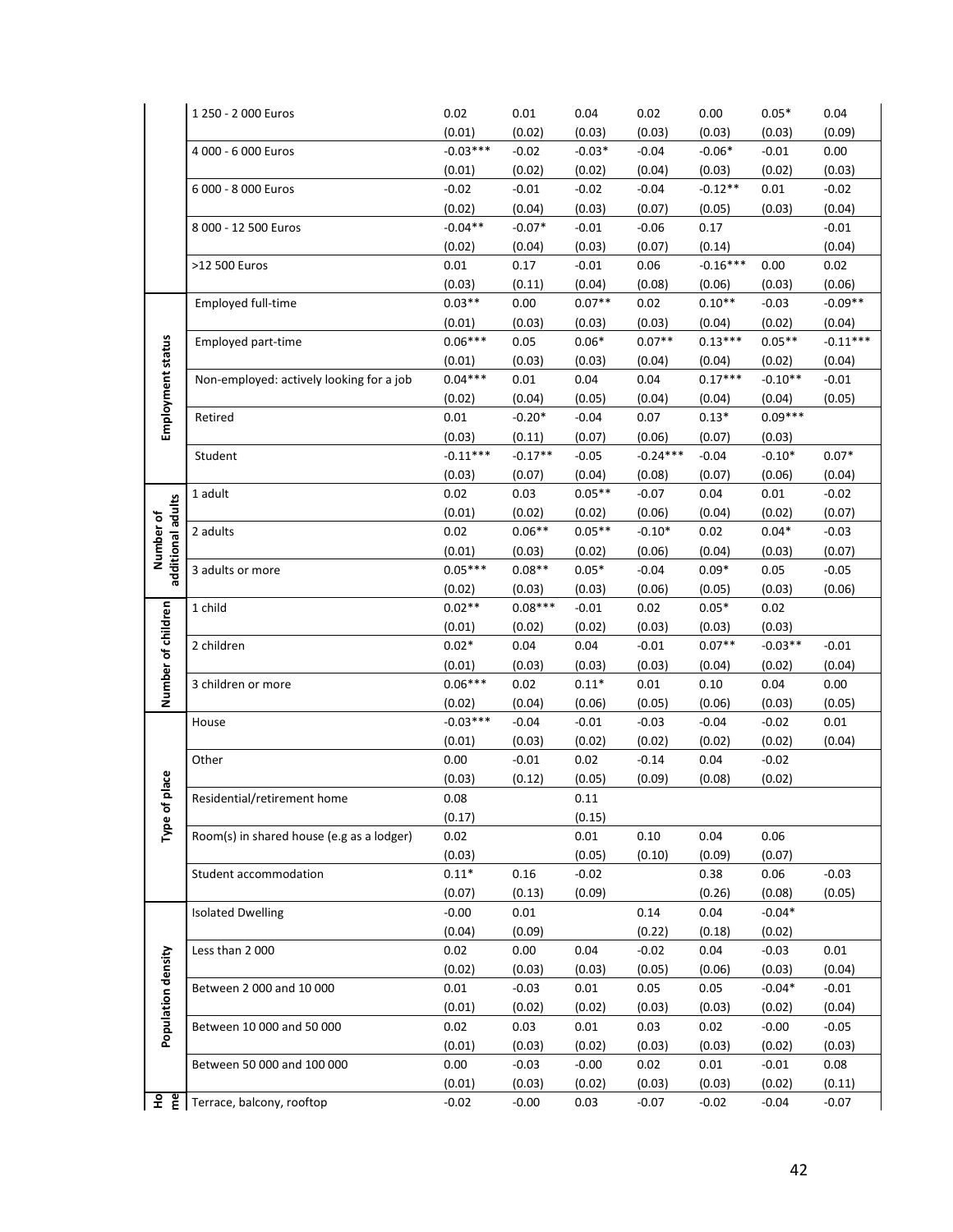|                       | (0.01)  | (0.03   | (0.02) | (0.06)  | (0.03)  | (0.03)  | (0.06)  |
|-----------------------|---------|---------|--------|---------|---------|---------|---------|
| Garden or park        | $-0.01$ | $-0.00$ | 0.03   | $-0.04$ | $-0.03$ | $-0.01$ | $-0.04$ |
|                       | (0.02)  | (0.03)  | (0.02) | (0.06)  | (0.04)  | (0.03)  | (0.06)  |
| <b>Observations</b>   | 8288    | 1646    | 1606   | 1631    | 1619    | 939     | 368     |
| Country fixed-effects | Yes     | No      | No     | No      | No      | No      | No      |